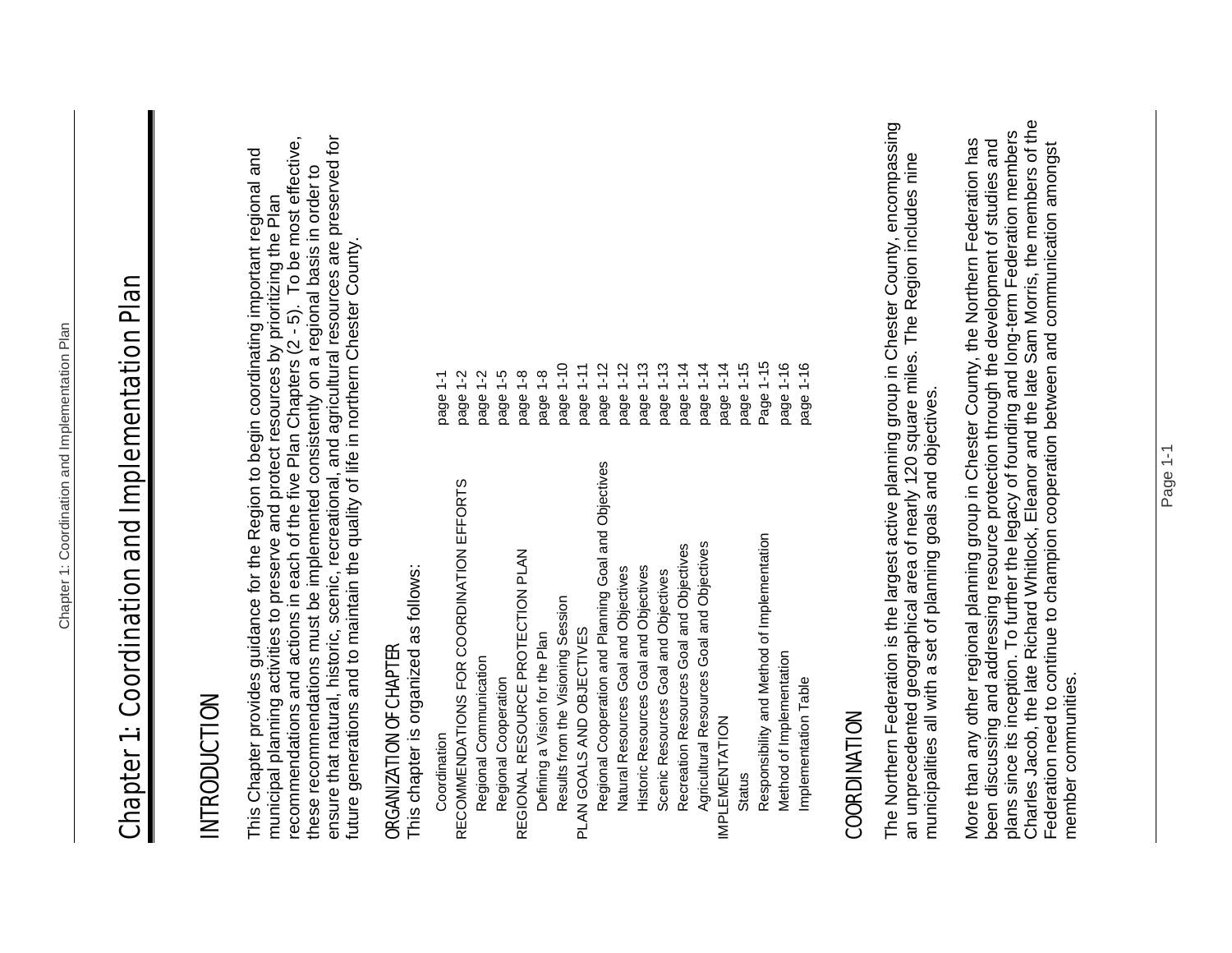the member municipalities coordinate their efforts to achieve the desired Regional outcome. The the member municipalities coordinate their efforts to achieve the desired Regional outcome. The Protection Plan are mostly aimed at the municipal level; therefore, it is even more important that Protection Plan are mostly aimed at the municipal level; therefore, it is even more important that efforts to ensure that consistent resource protection measures get implemented is possibly the efforts to ensure that consistent resource protection measures get implemented is possibly the mechanisms discussed throughout this Chapter are just some of the ways to help implement most challenging. The actions to implement the recommendations in this Regional Resource most challenging. The actions to implement the recommendations in this Regional Resource mechanisms discussed throughout this Chapter are just some of the ways to help implement Of the hurdles facing any regional planning group, coordinating the planning and regulatory Of the hurdles facing any regional planning group, coordinating the planning and regulatory this Plan as well as future planning efforts. this Plan as well as future planning efforts.

# RECOMMENDATIONS FOR COORDINATION EFFORTS RECOMMENDATIONS FOR COORDINATION EFFORTS

## REGIONAL COMMUNICATION REGIONAL COMMUNICATION

meetings and discussion at subsequent municipal meetings. The recommendations that follow meetings and discussion at subsequent municipal meetings. The recommendations that follow<br>outline additional strategies to expand the Regions' opportunities for communication. Federation. For the most part, this has been accomplished through discussion at monthly Communication between member municipalities has been a primary goal of the Northern Federation. For the most part, this has been accomplished through discussion at monthly Communication between member municipalities has been a primary goal of the Northern outline additional strategies to expand the Regions' opportunities for communication.

## NORTHERN FEDERATION MEETINGS NORTHERN FEDERATION MEETINGS

Citizen at large. Primarily, the topics discussed at these meetings are related to the current work representative of the Governing Body, 2) a representative of the Planning Commission and 3) a<br>Citizen at large. Primarily, the topics discussed at these meetings are related to the current work representative of the Governing Body, 2) a representative of the Planning Commission and 3) a years; and specifically for the past decade meetings have been held at the Warwick Municipal Building at 7:30 pm on the second Tuesday of every month. The membership of the Northern years; and specifically for the past decade meetings have been held at the Warwick Municipal Building at 7:30 pm on the second Tuesday of every month. The membership of the Northern<br>Federation consists of three municipal representatives from each community: 1) a Members of the Northern Federation have been meeting on a regular basis for more than 30 Members of the Northern Federation have been meeting on a regular basis for more than 30 Federation consists of three municipal representatives from each community: 1) a program that is being undertaken by the Region. program that is being undertaken by the Region.

#### Schedule of Events Schedule of Events

example, the Federation could schedule an update with the Owen J. Roberts School District, Municipal representatives often provide the membership with updates pertaining to activities provide members and interested parties with a calendar for regular updates or activities. For example, the Federation could schedule an update with the Owen J. Roberts School District, Municipal representatives often provide the membership with updates pertaining to activities Comprehensive Plans involving changes in Land Use or Transportation, expansion of water provide members and interested parties with a calendar for regular updates or activities. For Subdivision and Land Development Ordinance revisions, amendments to municipal<br>Comprehensive Plans involving changes in Land Use or Transportation, expansion of water Northern Federation should consider developing a regular "Schedule of Events" that would Northern Federation should consider developing a regular "Schedule of Events" that would other members. These announcements are usually presented in an informal manner and other members. These announcements are usually presented in an informal manner and<br>may only benefit those members that are in attendance. As such, the Leadership of the and/or sewer service areas, or simply a community event or fundraiser that may interest and/or sewer service areas, or simply a community event or fundraiser that may interest may only benefit those members that are in attendance. As such, the Leadership of the that may impact the Region as a whole. These updates may be in regard to Zoning or that may impact the Region as a whole. These updates may be in regard to Zoning or the Green Valleys Association, and other organizations, on a Semi-annual basis. The the Green Valleys Association, and other organizations, on a Semi-annual basis. The<br>schedule should be based on an organization's activity in the Region or influence on schedule should be based on an organization's activity in the Region or influence on Subdivision and Land Development Ordinance revisions, amendments to municipal Federation activities. See Figure 1-1. Federation activities. See Figure 1-1.

#### **Municipal Updates** Municipal Updates

The Federation leadership should designate the first segment of each monthly meeting as a  $\boldsymbol{\varpi}$ The Federation leadership should designate the first segment of each monthly meeting as inne to share municipal activities that may impact regional resources, either negatively or time to share municipal activities that may impact regional resources, either negatively or positively.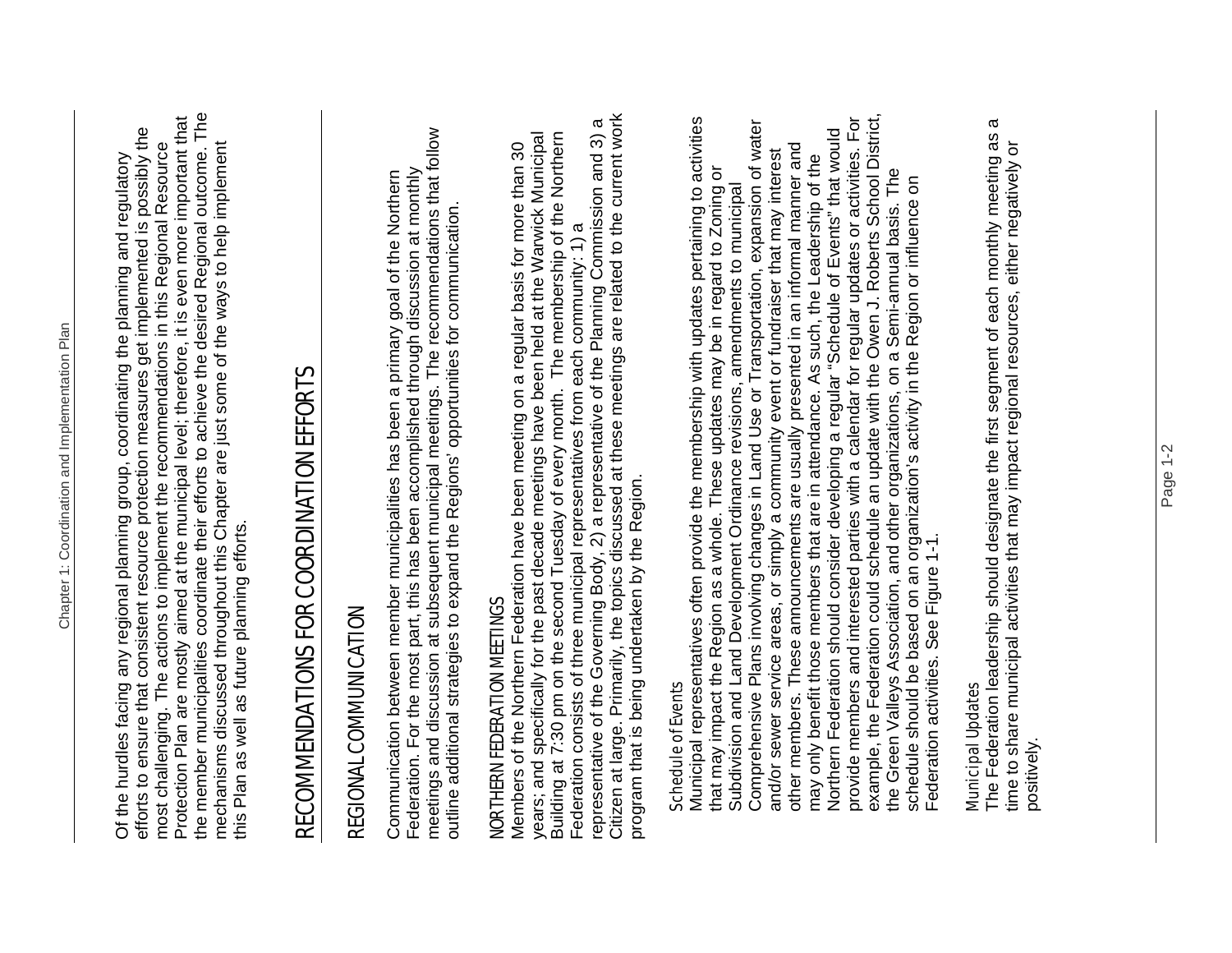#### Guest Lecturers Guest Lecturers

Commission, and the Chester County Planning Commission for the purpose of furthering the Commission, and the Chester County Planning Commission for the purpose of furthering the Federation has had the opportunity to host state-elected officials such as U.S Congressman Federation has had the opportunity to host state-elected officials such as U.S Congressman protection of regional resources or for planning issues of regional significance. Further, the protection of regional resources or for planning issues of regional significance. Further, the Federation leadership has regularly opened the floor to discussion and presentations from groups and organizations including, but not limited to the Owen J. Roberts School District, groups and organizations including, but not limited to the Owen J. Roberts School District,<br>the Green Valley's Association, the French and Pickering Creek's Conservation Trust, the the Green Valley's Association, the French and Pickering Creek's Conservation Trust, the Federation leadership has regularly opened the floor to discussion and presentations from continue to provide the membership with guest lecturers when issues or applicable topics Jim Gerlach and State Representative Kurt Schroeder. The Federation leadership should Jim Gerlach and State Representative Kurt Schroeder. The Federation leadership should continue to provide the membership with guest lecturers when issues or applicable topics<br>arise. Natural Lands Trust, the Stroud Water Resource Center, the Pennsylvania State Game Natural Lands Trust, the Stroud Water Resource Center, the Pennsylvania State Game

Figure 1-1 includes a sample list of organizations and/or subjects that should be considered as Figure 1-1 includes a sample list of organizations and/or subjects that should be considered as part of the "Schedule of Events" part of the "Schedule of Events"

| Community Events/Fundraisers<br>Changes, Changes in Facilities,<br>Ordinance Updates, Land Use<br>Topic |
|---------------------------------------------------------------------------------------------------------|
| District Activities that may impact<br>the Region                                                       |
| Trust Activities, Volunteer<br>Fundraising events<br>Opportunities,                                     |
| Activities that may impact the<br>Region                                                                |
| GVA Activities, Volunteer<br>Fundraising events<br>Opportunities,                                       |
| Resource Protection-Related<br>Issues                                                                   |
| Park Expansions, Volunteer<br>Opportunities                                                             |
| Stroud Activities, Research<br>Results                                                                  |
| Hopewell Big Woods, Growing<br>Greener Program                                                          |
| Preservation Programs                                                                                   |
| Related Legislative Activity                                                                            |

#### **Sample Schedule of Events**  Sample Schedule of Events **Figure 1-1**  Figure 1-1

#### **Federation Influence** Federation Influence

The influence of the Northern Federation is far-reaching, beyond the boundaries of the nine The influence of the Northern Federation is far-reaching, beyond the boundaries of the nine proposed School District expansions, the protection of countless acres of open space and proposed School District expansions, the protection of countless acres of open space and municipalities; the Federation has influenced decision-makers at the local, municipal, municipalities; the Federation has influenced decision-makers at the local, municipal, county, and state level. This influence has lead to revisions to proposed legislation, county, and state level. This influence has lead to revisions to proposed legislation,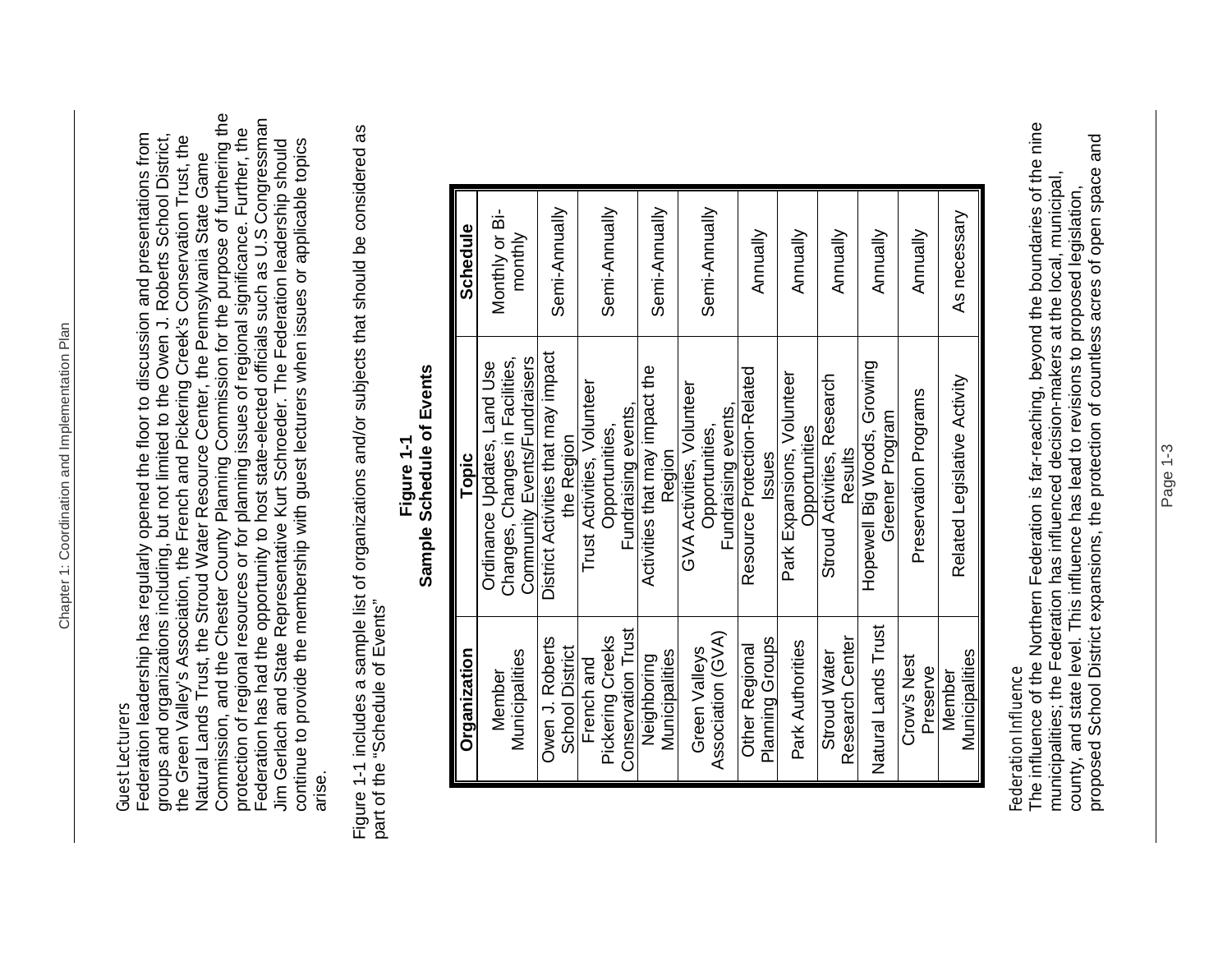protection standards. This influence is based on the years of experience of the Federation resource areas, and has acted as a catalyst for the amendment of municipal resource<br>protection standards. This influence is based on the years of experience of the Federation resource areas, and has acted as a catalyst for the amendment of municipal resource membership (on a regional and municipal basis). membership (on a regional and municipal basis).

## Recommendation for the Enhancement of Northern Federation Meetings. ; Recommendation for the Enhancement of Northern Federation Meetings.  $\overline{\mathbf{z}}$

- ACTION 1-1 Continue to schedule and participate in monthly Northern Federation meetings to Continue to schedule and participate in monthly Northern Federation meetings to promote communication and information sharing amongst the municipal promote communication and information sharing amongst the municipal representatives of the Region. representatives of the Region. **ACTION 1-1**
- ACTION 1-2 Develop a "Schedule of Events" that provides members of the Region and Develop a "Schedule of Events" that provides members of the Region and<br>interested parties with a schedule of activities/presentations at Northern interested parties with a schedule of activities/presentations at Northern Federation meetings. Federation meetings. **ACTION 1-2**

Objective(s) addressed by Action 1-1 & 1:2: 1-A and 1-D. Objective(s) addressed by Action 1-1 & 1:2: 1-A and 1-D.

## COMMUNITY EDUCATION AND INFORMATION SHARING COMMUNITY EDUCATION AND INFORMATION SHARING

Northern Federation members should disseminate the information that is shared at monthly Northern Federation members should disseminate the information that is shared at monthly meetings:

## Newsletter and/or Website Updates Newsletter and/or Website Updates

about community events, opportunities for volunteerism, etc. The Northern Federation could interested parties information as to the Region's activities. Where applicable, the Federation about community events, opportunities for volunteerism, etc. The Northern Federation could<br>write an article to submit to the municipal newsletters, a "Federation Update Article," either interested parties information as to the Region's activities. Where applicable, the Federation Municipalities in the Region regularly produce newsletters for their residents to inform them Municipalities in the Region regularly produce newsletters for their residents to inform them write an article to submit to the municipal newsletters, a "Federation Update Article," either bi-monthly, quarterly, or semi-annually to provide residents, municipal leaders, and other bi-monthly, quarterly, or semi-annually to provide residents, municipal leaders, and other Update Article should be made available on municipal websites. Update Article should be made available on municipal websites.

natural resource topics, as an example, which could be shared through the opportunities for natural resource topics, as an example, which could be shared through the opportunities for Residents and landowners would benefit from learning about the importance of the various resources and what they can do to protect them. Information pertaining to all categories of resources and what they can do to protect them. Information pertaining to all categories of Residents and landowners would benefit from learning about the importance of the various available to the general public at municipal buildings. The following list includes general available to the general public at municipal buildings. The following list includes general resources should be conveyed in municipal newsletters and/or web sites and made resources should be conveyed in municipal newsletters and/or web sites and made communication discussed above: communication discussed above:

- Importance of protecting vegetation along stream banks (riparian buffers), Importance of protecting vegetation along stream banks (riparian buffers),
	- Woodland preservation and management, Woodland preservation and management,
- Control of non-native plant species and promotion of native plant species, Control of non-native plant species and promotion of native plant species,<br>Need to preserve the integrity of unique Serpentine outcroppings.
	- Need to preserve the integrity of unique Serpentine outcroppings.
		- Environmental and legal costs of illegal dumping, Environmental and legal costs of illegal dumping,
			- **Development of a local land trust,** Development of a local land trust,
- Environmental cost of unnecessary tree removal, Environmental cost of unnecessary tree removal,
	- Organic alternatives to chemical fertilizer, Organic alternatives to chemical fertilizer,
- Importance of stormwater quality and the impacts of harmful runoff downstream, Importance of stormwater quality and the impacts of harmful runoff downstream,
	- Preservation of "dark skies," Preservation of "dark skies,"
- Requirement for the use of stormwater management best management practices to Requirement for the use of stormwater management best management practices to promote the infiltration of stormwater associated with new development. promote the infiltration of stormwater associated with new development.

communication discussed above for historic, scenic, recreational, and agricultural resources. communication discussed above for historic, scenic, recreational, and agricultural resources. A similar list of general information pieces should be shared through the opportunities for similar list of general information pieces should be shared through the opportunities for  $\overline{\mathbf{A}}$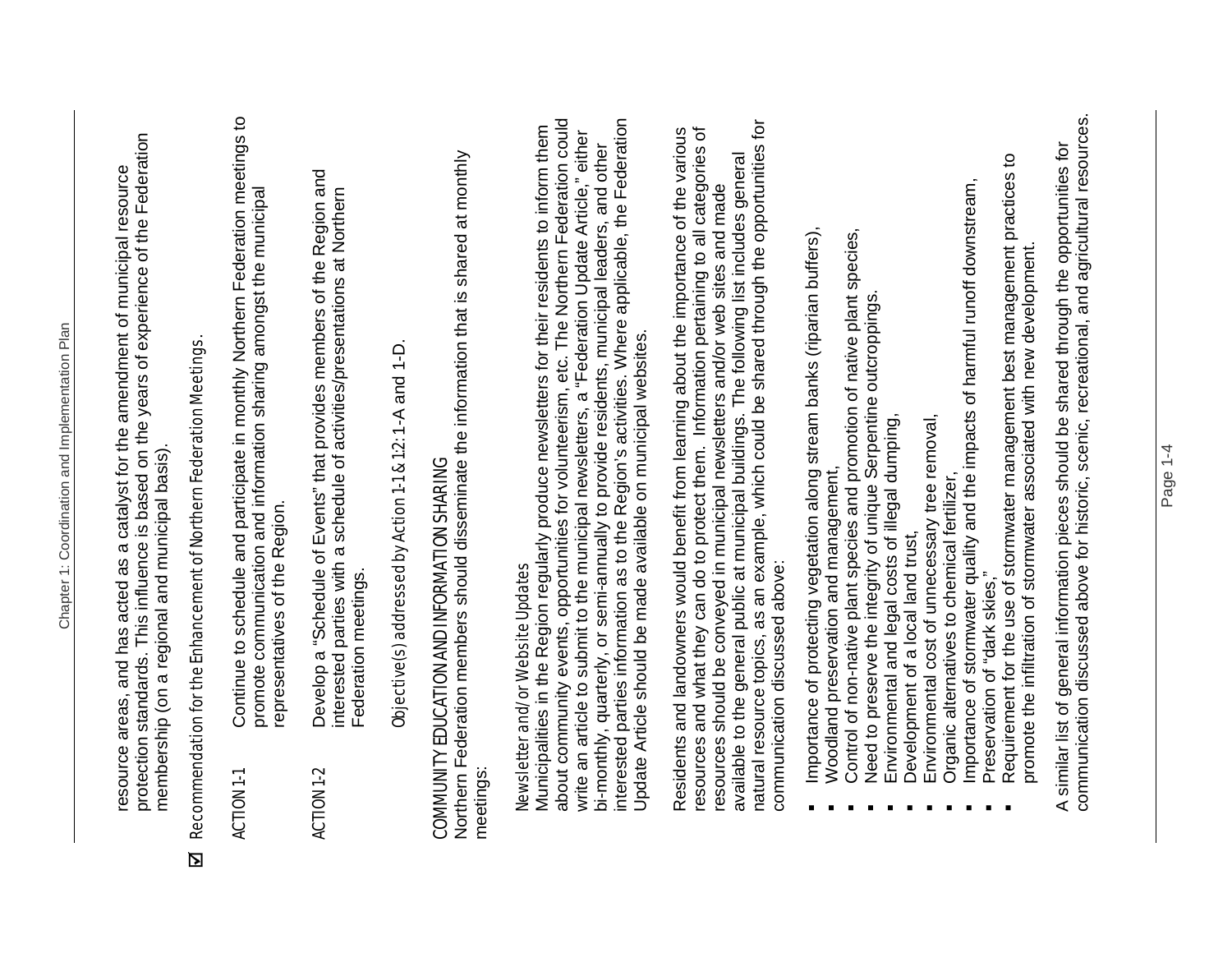## $EI$  Recommendation for the education of residents and sharing of information. Recommendation for the education of residents and sharing of information.  $\overline{\mathbf{z}}$

Federation Update Articles for general distribution through municipal newsletters, Federation Update Articles for general distribution through municipal newsletters, ACTION 1-3 Develop a circulation schedule and provide member municipalities with Develop a circulation schedule and provide member municipalities with websites, and municipal buildings. websites, and municipal buildings. **ACTION 1-3** 

Objective(s) addressed by Action 1-3: 1-A, 1-D, and 1-E. Objective(s) addressed by Action 1-3: 1-A, 1-D, and 1-E.

### REGIONAL COOPERATION REGIONAL COOPERATION

The Northern Federation represents a group of municipalities working together with the common The Northern Federation represents a group of municipalities working together with the common over the decades, this cooperative effort has lead to the development of several studies and goal of sound planning and resource protection. Although the roster of players has changed<br>over the decades, this cooperative effort has lead to the development of several studies and goal of sound planning and resource protection. Although the roster of players has changed plans that address various planning issues from water resources protection to land use. plans that address various planning issues from water resources protection to land use

## SUMMARY OF REGIONAL DOCUMENTS SUMMARY OF REGIONAL DOCUMENTS

The following is a list of Federation documents produced during the past three decades and a The following is a list of Federation documents produced during the past three decades and a general overview of each: general overview of each:

*Program to balance Water Resources and Land Development in the Schuylkill River Tributary*  Program to balance Water Resources and Land Development in the Schuylkill River Tributary *Sustainable Watershed Management for Northern Chester County Watersheds: A Model*  Sustainable Watershed Management for Northern Chester County Watersheds: A Model *Watersheds*. Green Valleys Association. 2000. Watersheds. Green Valleys Association. 2000.

a management and implementation plan that addresses the protection of the Region's most a management and implementation plan that addresses the protection of the Region's most uses in the watersheds of Northern Chester County. It includes the development of a water balance model that measures the impact of land use on the water table. Further, it includes balance model that measures the impact of land use on the water table. Further, it includes uses in the watersheds of Northern Chester County. It includes the development of a water This plan presents a comprehensive inventory and analysis of water resources and land This plan presents a comprehensive inventory and analysis of water resources and land important resource, water. important resource, water.

*Regional Land Use Plan*. Federation of Northern Chester County Communities. 1996. Regional Land Use Plan. Federation of Northern Chester County Communities. 1996.

Region. The goals of this plan focus on the preservation of the rural and agrarian character Region. The goals of this plan focus on the preservation of the rural and agrarian character the Regional Comprehensive Plan in 1980) in response to accelerated development in the the Regional Comprehensive Plan in 1980) in response to accelerated development in the In 1996, the Federation revised the Regional Land Use Plan (originally adopted as part of In 1996, the Federation revised the Regional Land Use Plan (originally adopted as part of of the Region. of the Region.

*Surface Water Runoff Study*. Federation of Northern Chester County Communities. 1991. Surface Water Runoff Study. Federation of Northern Chester County Communities. 1991.

maintaining the integrity of water resources. This Study is a follow-up and companion piece analyzes concerns about stormwater runoff and provides options available to municipalities maintaining the integrity of water resources. This Study is a follow-up and companion piece to the *Wastewater Facilities Plan* and the *Water Resources Management Study*. This study analyzes concerns about stormwater runoff and provides options available to municipalities to the Wastewater Facilities Plan and the Water Resources Management Study. This study The Surface Water Runoff Study was prepared to address and coordinate wastewater The Surface Water Runoff Study was prepared to address and coordinate wastewater treatment practices in the watersheds of the Region to address the Region's goal of treatment practices in the watersheds of the Region to address the Region's goal of to avoid or control runoff problems. to avoid or control runoff problems.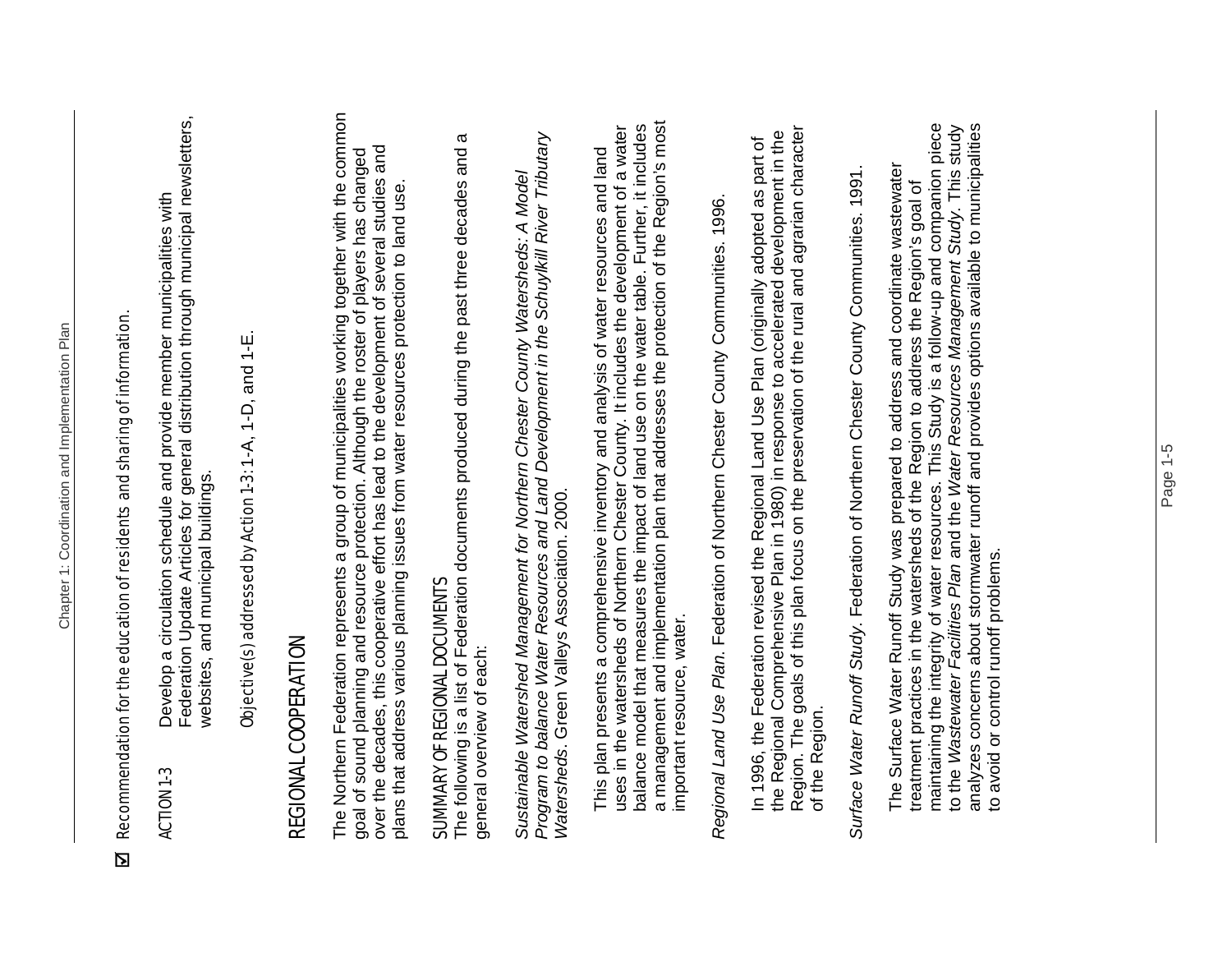*Wastewater Facilities Plan Phases I and II*. Federation of Northern Chester County Wastewater Facilities Plan Phases I and II. Federation of Northern Chester County Communities.1990. Communities.1990.

Wide Planning) and addresses the concern for protection of local ground and surface water Wide Planning) and addresses the concern for protection of local ground and surface water Management Study. This plan includes Phase I (Area-wide Inventory) and Phase II (Area-*Management Study*. This plan includes Phase I (Area-wide Inventory) and Phase II (Area-The Wastewater Facilities Plan evolved as a companion study of the *Water Resources*  The Wastewater Facilities Plan evolved as a companion study of the Water Resources resources.

*Water Resources Management Study*. Federation of Northern Chester County Communities. Water Resources Management Study. Federation of Northern Chester County Communities. 1988.

Similar to other water studies completed by the Northern Federation, the Water Resources Similar to other water studies completed by the Northern Federation, the Water Resources water resources, water resources and land uses practices, and local governments' role in Management Study was developed to address concerns about ground and surface water water resources, water resources and land uses practices, and local governments' role in Management Study was developed to address concerns about ground and surface water residents who relied on groundwater supply in 1988. The Study includes an inventory of resources in the Region and the impact on the water supply of 88 percent of Federation<br>residents who relied on groundwater supply in 1988. The Study includes an inventory of resources in the Region and the impact on the water supply of 88 percent of Federation water resource management. water resource management.

*Pennsylvania Route 100 Corridor Study*. Federation of Northern Chester County Communities. Pennsylvania Route 100 Corridor Study. Federation of Northern Chester County Communities. 1986.

new development. The study was developed to identify future solutions and alternatives for conditions of Route 100 and the future increased use of the roadway based on proposed<br>new development. The study was developed to identify future solutions and alternatives for conditions of Route 100 and the future increased use of the roadway based on proposed road improvements. The Study includes an inventory of existing conditions and problem road improvements. The Study includes an inventory of existing conditions and problem areas, future impacts, environmental constraints and design limitations, and sample areas, future impacts, environmental constraints and design limitations, and sample At the time, this Study was developed to address the existing roadway design and At the time, this Study was developed to address the existing roadway design and solutions and recommendations. solutions and recommendations.

*The French Creek Scenic River Management Guidelines.* The Federation of Northern Chester The French Creek Scenic River Management Guidelines. The Federation of Northern Chester County Communities. 1984. County Communities. 1984.

This study includes a delineation of primary and secondary scenic river corridors, a list of This study includes a delineation of primary and secondary scenic river corridors, a list of implementation, the study includes local and state management guidelines as well as as implementation, the study includes local and state management guidelines as well designated segments, and identification of the associated viewsheds. In terms of designated segments, and identification of the associated viewsheds. In terms of guidelines for coordination of responsibilities. guidelines for coordination of responsibilities.

*Comprehensive Plan – Background Section and Plan Alternatives*. Federation of Northern Comprehensive Plan - Background Section and Plan Alternatives. Federation of Northern Chester County Communities. 1978. Chester County Communities. 1978.

These documents include a detailed inventory and analysis of background data and a list of These documents include a detailed inventory and analysis of background data and a list of planning implications and conclusions. planning implications and conclusions.

### Adoption and Implementation Adoption and Implementation

determine if the recommendations have been, are, or are scheduled to be implemented. For determine if the recommendations have been, are, or are scheduled to be implemented. For municipalities in order to ensure that the time and effort invested in the development of the municipalities in order to ensure that the time and effort invested in the development of the<br>Plan results in the implementation of the Plan recommendations. studies and plans, none have been adopted by the Region as a whole. To be effective, in studies and plans, none have been adopted by the Region as a whole. To be effective, in terms of implementation, this Plan should be adopted and reviewed on a regular basis to Although the Northern Federation membership has produced a comprehensive library of terms of implementation, this Plan should be adopted and reviewed on a regular basis to Although the Northern Federation membership has produced a comprehensive library of any future work program(s), an agreement should be signed by all participating any future work program(s), an agreement should be signed by all participating Plan results in the implementation of the Plan recommendations.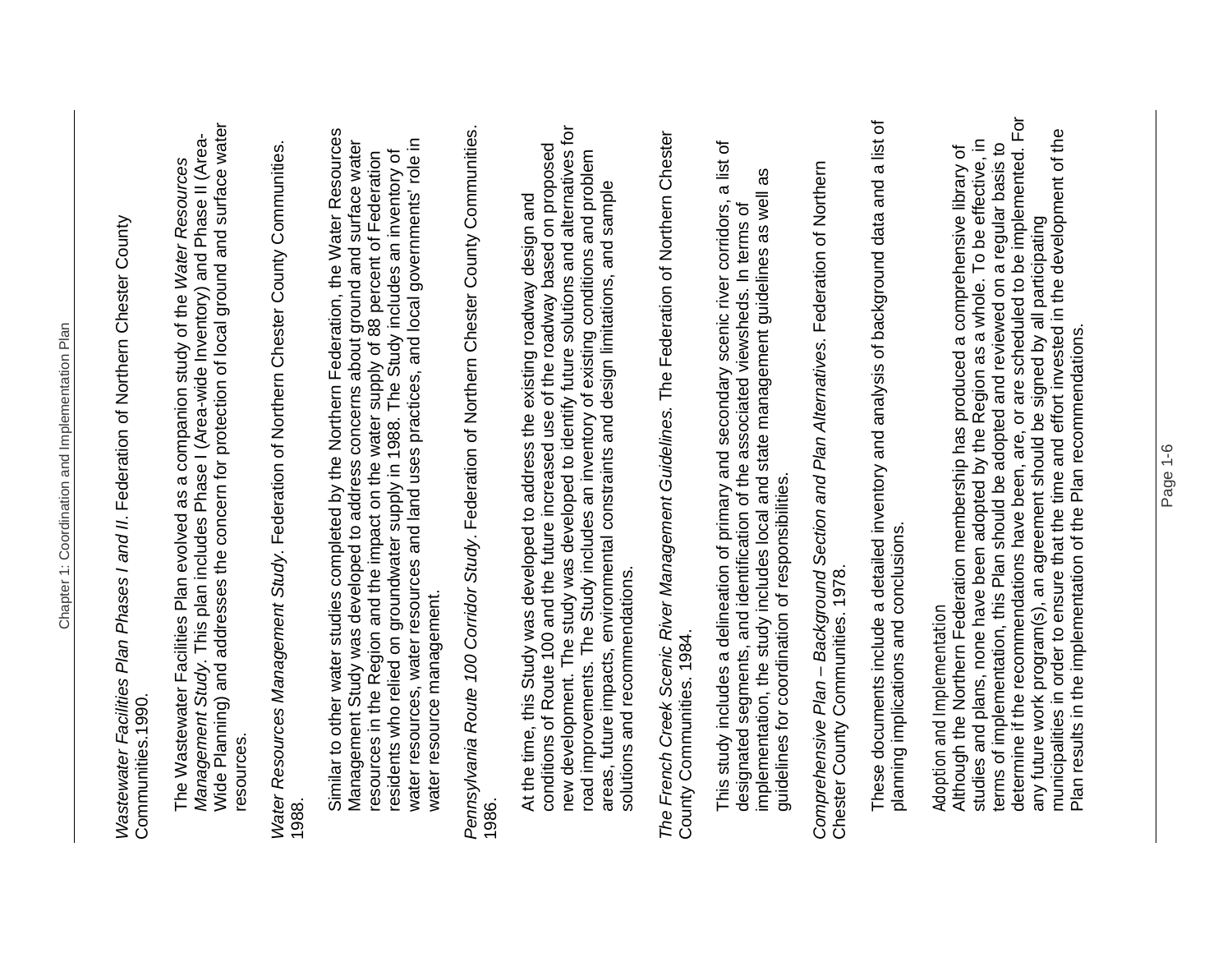above, the Northern Federation should periodically revisit plans they have developed and above, the Northern Federation should periodically revisit plans they have developed and Considering the comprehensive list of recommendations associated with the plans listed Considering the comprehensive list of recommendations associated with the plans listed consider those strategies that may remain viable. consider those strategies that may remain viable.

## POTENTIAL FUTURE WORK PROGRAM (S) POTENTIAL FUTURE WORK PROGRAM (S)

Perhaps more than any other municipal/regional issue, resource protection efforts are guided by that promotes the preservation of woodland by designating rural conservation development as a municipal land use decisions and associated zoning map/district changes. The way in which the that promotes the preservation of woodland by designating rural conservation development as a Perhaps more than any other municipal/regional issue, resource protection efforts are guided by municipal land use decisions and associated zoning map/district changes. The way in which the continuation of the agricultural industry would be in jeopardy. On the other hand, a municipality continuation of the agricultural industry would be in jeopardy. On the other hand, a municipality and agricultural resources are to be protected. For example, if a Township focuses multi-family land use is configured will determine the degree to which natural, historic, scenic, recreational, and agricultural resources are to be protected. For example, if a Township focuses multi-family<br>residential development in an area of farmland and agricultural uses, the preservation and land use is configured will determine the degree to which natural, historic, scenic, recreational, residential development in an area of farmland and agricultural uses, the preservation and land use category is facilitating protection of that resource. land use category is facilitating protection of that resource.

### **Comprehensive Plan Elements** Comprehensive Plan Elements

specifically, but it does require that a comprehensive plan include certain topics, such as but completed and adopted (5 of 9 municipalities) the *Regional Land Use Plan* and followed that specifically, but it does require that a comprehensive plan include certain topics, such as but resources. In addition to this Regional Resource Protection Plan, the Northern Federation<br>completed and adopted (5 of 9 municipalities) the Regional Land Use Plan and followed that up with the Sustainable Watershed Management for Northern Chester County Watersheds: up with the *Sustainable Watershed Management for Northern Chester County Watersheds:*  Section 301(a) of the Municipalities Planning Code, Act 247, as amended regarding what a The Regional Resource Protection Plan fulfills several of the requirements or "elements" of The Regional Resource Protection Plan fulfills several of the requirements or "elements" of Section 301(a) of the Municipalities Planning Code, Act 247, as amended regarding what a resources. In addition to this Regional Resource Protection Plan, the Northern Federation 301does not prescribe what each plan chapter of a comprehensive plan must consist of not limited to: a plan for land use, housing, community facilities, and natural and historic 301 does not prescribe what each plan chapter of a comprehensive plan must consist of not limited to: a plan for land use, housing, community facilities, and natural and historic A Model Program to balance Water Resources and Land Development in the Schuylkill *A Model Program to balance Water Resources and Land Development in the Schuylkill*  comprehensive plan or a multi-municipal comprehensive plan must include. Section comprehensive plan or a multi-municipal comprehensive plan must include. Section *River Tributary Watersheds* in 2000. These plans also help satisfy "elements" of a River Tributary Watersheds in 2000. These plans also help satisfy "elements" of a comprehensive plan according to Article III of Act 247. comprehensive plan according to Article III of Act 247.

The Region should continue to develop and adopt elements of the Regional Comprehensive The Region should continue to develop and adopt elements of the Regional Comprehensive Plan. The Northern Federation should consider its most pressing needs that may include a Plan. The Northern Federation should consider its most pressing needs that may include a Plan for Transportation, and land use related issues such as a plan for water and sewer Plan for Transportation, and land use related issues such as a plan for water and sewer facilities.

## Recommendation for the Continuation of Federation Planning Efforts.  $EI$  Recommendation for the Continuation of Federation Planning Efforts.  $\overline{\mathbf{z}}$

The actions that follow are in sequential order: The actions that follow are in sequential order:

- ACTION 1-4 Review and prioritize, as applicable, recommendations and strategies contained Review and prioritize, as applicable, recommendations and strategies contained<br>in Plans previously developed by the Region. in Plans previously developed by the Region. **ACTION 1-4**
- ACTION 1-5 Identify priority for future plan element to further the Region's goal for the Identify priority for future plan element to further the Region's goal for the development of a regional comprehensive plan. development of a regional comprehensive plan. **ACTION 1-5**
- development and enactment of Intergovernmental Cooperative Planning and Foster the adoption and implementation of future plan elements through the<br>development and enactment of Intergovernmental Cooperative Planning and ACTION 1-6 Foster the adoption and implementation of future plan elements through the Implementation Agreements. Implementation Agreements. **ACTION 1-6**

Objective(s) addressed by Action 1-4 thru 1-6: 1-A, 1-B, and 1-C. Objective(s) addressed by Action 1-4 thru 1-6: 1-A, 1-B, and 1-C.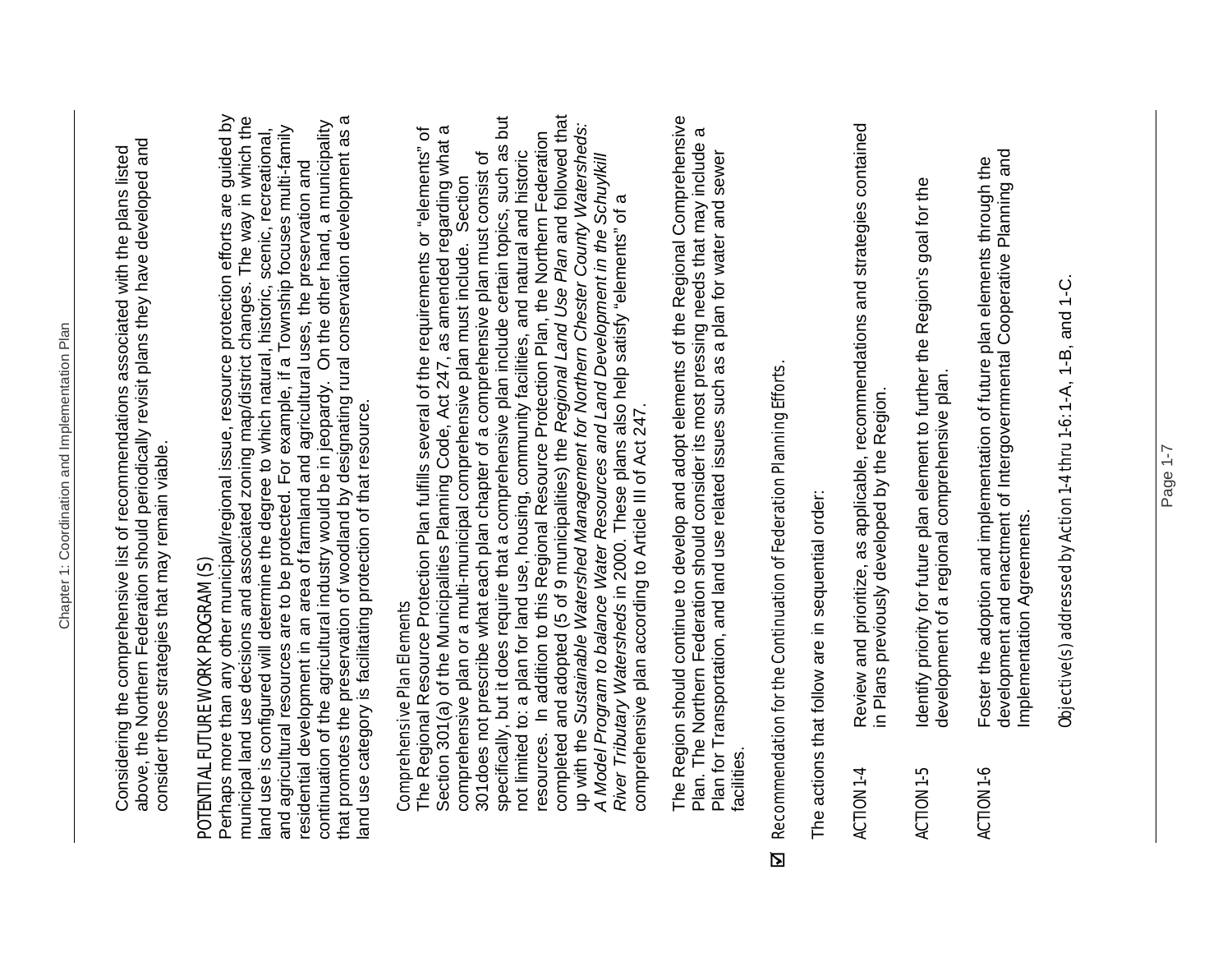#### PROGRESS REPORTS PROGRESS REPORTS

Resource Protection Plan, Northern Federation member municipalities will provide a progress should be provided twice a year at monthly Federation meetings. At that time, the Region will Resource Protection Plan, Northern Federation member municipalities will provide a progress should be provided twice a year at monthly Federation meetings. At that time, the Region will report on the Actions they have implemented to further the goals of the Plan. These reports report on the Actions they have implemented to further the goals of the Plan. These reports reassess what actions should be taken to further the implementation of the Resource Plan's reassess what actions should be taken to further the implementation of the Resource Plan's In order to assess how effective each municipality has been in implementing the Regional In order to assess how effective each municipality has been in implementing the Regional goals and objectives. goals and objectives.

## Recommendation for the Development of Progress Reports.  $EI$  Recommendation for the Development of Progress Reports.  $\overline{\mathbf{z}}$

ACTION 1-7 Provide semi-annual (at a minimum) update to the Federation membership as to Provide semi-annual (at a minimum) update to the Federation membership as to<br>the progress of Plan implementation based on municipal activity. the progress of Plan implementation based on municipal activity. **ACTION 1-7** 

Objective(s) addressed by Action 1-7: 1-A and 1-D. Objective(s) addressed by Action 1-7: 1-A and 1-D.

## REGIONAL RESOURCE PROTECTION PLAN REGIONAL RESOURCE PROTECTION PLAN

Region's concerns that resource protection was not being implemented on a consistent basis in Region's concerns that resource protection was not being implemented on a consistent basis in The Regional Resource Protection Plan work program was developed as a result of the The Regional Resource Protection Plan work program was developed as a result of the the Northern Federation. the Northern Federation.

## DEFINING A VISION FOR THE PLAN DEFINING A VISION FOR THE PLAN

in the Region. The Regional Resource Protection Plan is designed to establish a consistent and need for a master plan to coordinate a consistent management strategy for resource protection<br>in the Region. The Regional Resource Protection Plan is designed to establish a consistent and management including the *French Creek Scenic River Management Guidelines* (1984) and the need for a master plan to coordinate a consistent management strategy for resource protection previously produced a series of comprehensive quality planning documents to guide resource<br>management including the French Creek Scenic River Management Guidelines (1984) and the previously produced a series of comprehensive quality planning documents to guide resource contributing to the unique character of northern Chester County. In response, the Federation contributing to the unique character of northern Chester County. In response, the Federation Sustainable Watershed Management Program (2000). The Federation now recognizes the *Sustainable Watershed Management Program* (2000). The Federation now recognizes the The member municipalities recognize that the diversity and outstanding quality of natural, The member municipalities recognize that the diversity and outstanding quality of natural, historic, scenic, recreational, and agricultural resources constitute valuable elements historic, scenic, recreational, and agricultural resources constitute valuable elements collective strategy for the Region. collective strategy for the Region.

the Region's resources. To this end, the Federation sought input from key participants before requires involvement and acceptance from all parties involved in the use and management of the Region's resources. To this end, the Federation sought input from key participants before requires involvement and acceptance from all parties involved in the use and management of the goals and objectives of the Plan were drafted. Through this approach, the Federation the goals and objectives of the Plan were drafted. Through this approach, the Federation The Northern Federation recognizes that an effective plan for the protection of resources obtained helpful insight while the participants became engaged in the planning process. obtained helpful insight while the participants became engaged in the planning process.

November 11, 2003 entitled *Preserving Our Heritage: Reaching a Common Vision for Resource*  November 11, 2003 entitled Preserving Our Heritage: Reaching a Common Vision for Resource<br>Management. By design, the session brought representatives from various aspects of resource *Management.* By design, the session brought representatives from various aspects of resource To reach a common vision for the Plan, the Federation conducted a visioning session on To reach a common vision for the Plan, the Federation conducted a visioning session on management together for an evening of discussion and idea-sharing. management together for an evening of discussion and idea-sharing.

A Mapping exercise (See image to the right) revealed that the residences of those in attendance A Mapping exercise (See image to the right) revealed that the residences of those in attendance were evenly distributed over the nine participating municipalities. The 78 Participants included were evenly distributed over the nine participating municipalities. The 78 Participants included Federation members and representatives or individuals affiliated with natural, historic, scenic, Federation members and representatives or individuals affiliated with natural, historic, scenic, recreational, and agricultural resources. recreational, and agricultural resources.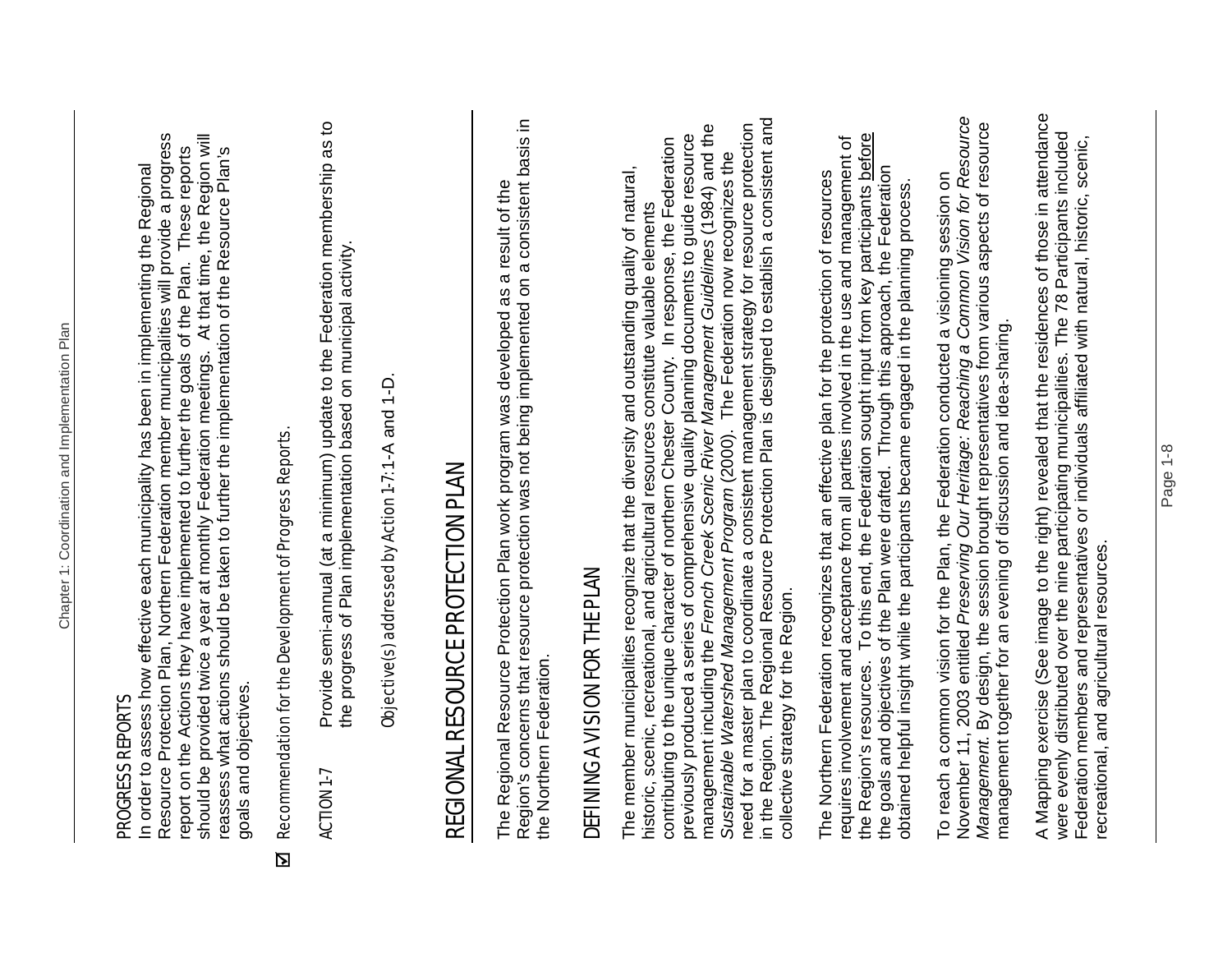A variety of exhibits oriented Participants to A variety of exhibits oriented Participants to provided a reference and focus during the provided a reference and focus during the and water). In addition, a list of particular depicting basic resources in the following and water). In addition, a list of particular depicting basic resources in the following categories: agricultural and natural (land categories: agricultural and natural (land the visioning process. A series of maps the visioning process. A series of maps resources to be addressed in the Plan resources to be addressed in the Plan visioning exercise (see Appendix A). visioning exercise (see Appendix A). were displayed in the meeting room were displayed in the meeting room

opinion survey, large group discussion and opinion survey, large group discussion and encourage discussion free of constraints, The group participated in three activities: encourage discussion free of constraints, The group participated in three activities: participants concerns and perspectives, participants concerns and perspectives, and recognize all participant feedback. and recognize all participant feedback. the individual vote, designed to elicit the individual vote, designed to elicit



#### OPINION SURVEY **OPINION SURVEY**

agricultural resources as well as resource designations. Each participant was given a copy of agricultural resources as well as resource designations. Each participant was given a copy of this Resource Prioritization List (Appendix B) and asked to circle the five resources that they considered most important to them. The resources that were identified through this exercise this Resource Prioritization List (Appendix B) and asked to circle the five resources that they considered most important to them. The resources that were identified through this exercise The consultant and Taskforce included a comprehensive listing of natural, cultural, and The consultant and Taskforce included a comprehensive listing of natural, cultural, and were the following: were the following:

- Active Farmland Active Farmland
- Wildlife Habitat and Natural Diversity Wildlife Habitat and Natural Diversity
	- Groundwater (quality and quantity) Groundwater (quality and quantity)
		- Streams, and Streams, and
- Open Space Connections/Greenways Open Space Connections/Greenways

### LARGE GROUP INTERVIEW **LARGE GROUP INTERVIEW**

questions.1) What are the issues facing the questions.1) What are the issues facing the During the large group interview, the entire During the large group interview, the entire group of participants engaged in comment group of participants engaged in comment and discussion that focused on two and discussion that focused on two



protection and management of resources in northern Chester County? and 2) What would you protection and management of resources in northern Chester County? and 2) What would you like to see accomplished by this planning effort? like to see accomplished by this planning effort?

The participants provided thought-provoking comments on a broad array of topics. (See image The participants provided thought-provoking comments on a broad array of topics. (See image to the left) The consultants recorded the participant's comments on large sheets of paper to the left) The consultants recorded the participant's comments on large sheets of paper displayed in the room to ensure that the responses were appropriately represented. displayed in the room to ensure that the responses were appropriately represented.

#### Individual Vote Individual Vote

interaction of the participants provided the Region with a clear set of issues and outcomes that outcomes they considered most important (see image on following page). The positive<br>interaction of the participants provided the Region with a clear set of issues and outcomes that Based on the large group responses, the consultants asked participants to select issues and Based on the large group responses, the consultants asked participants to select issues and outcomes they considered most important (see image on following page). The positive are represented in the inventory and plan recommendation chapters of this Plan. are represented in the inventory and plan recommendation chapters of this Plan.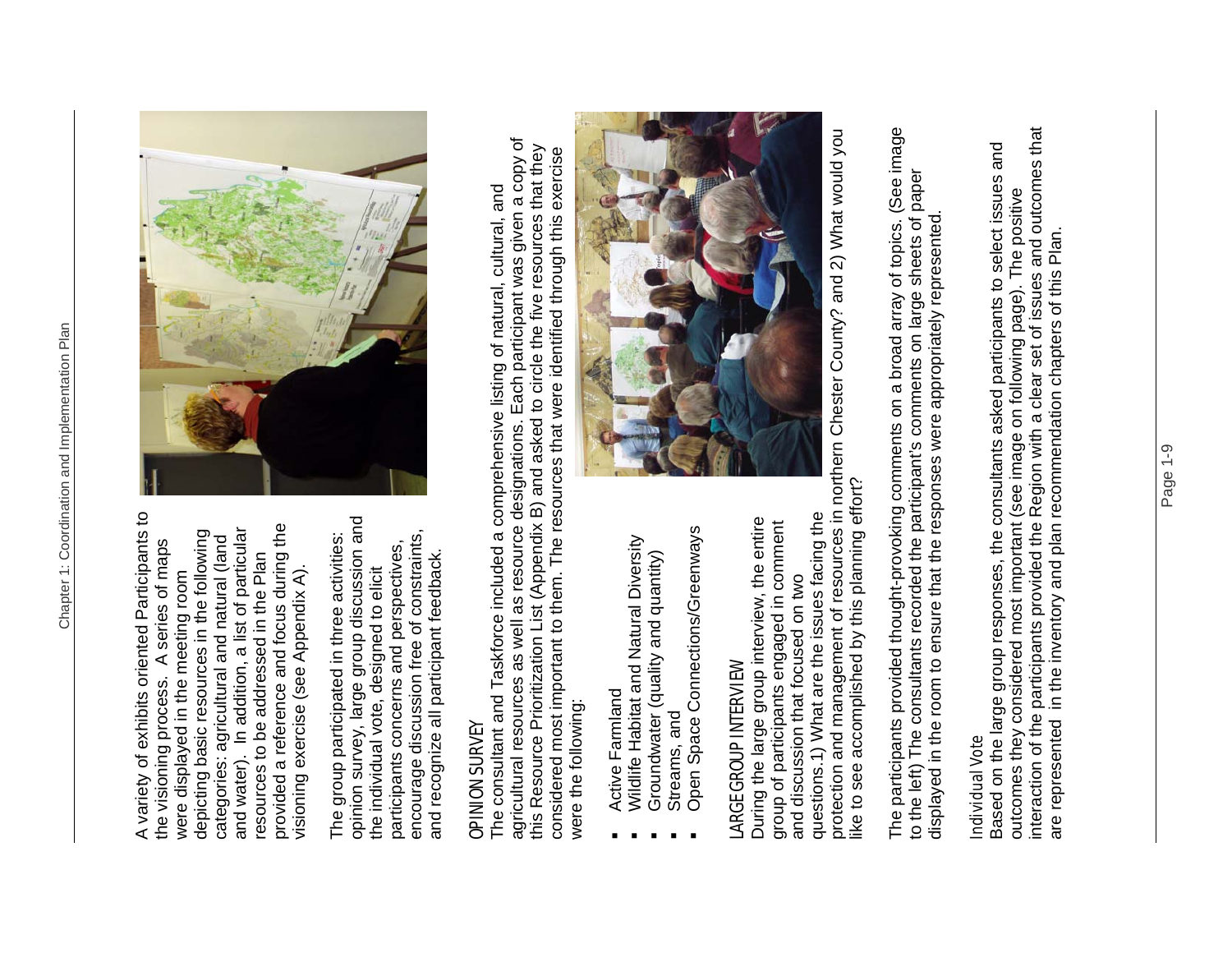The "issues" that received the most votes are as follows, in decending order: The "issues" that received the most votes are as follows, in decending order:

- Traffic impacts rural character (18) Traffic impacts rural character (18)
	- Protection of "dark skies" (18) Protection of "dark skies" (18)
- Conservation/preservation of wildlife resources and habitats (17) Conservation/preservation of wildlife resources and habitats (17)
	- Remove "farmer unfriendly" restrictions on farming (16) Remove "farmer unfriendly" restrictions on farming (16)
		- Re-urbanization of our towns and villages (11) Re-urbanization of our towns and villages (11)

The "outcomes" that received the most votes are as follows, in decending order: The "outcomes" that received the most votes are as follows, in decending order:

- Accommodate/promote development that preserves rural character, change behavior (15) Accommodate/promote development that preserves rural character, change behavior (15)
	- Holistic, regional plan addressing the protection of groundwater (S.W.M.P.) Holistic, regional plan addressing the protection of groundwater (S.W.M.P.)
- Regional trail system "connectiveness"; Trail/sidewalks in new development (14) Regional trail system "connectiveness"; Trail/sidewalks in new development (14)
	- Habitat Protection endangered species (12) Habitat Protection - endangered species (12)
		- **Maximize food production in the region (11)** Maximize food production in the region (11)

The information obtained during the session helped guide the preparation of goals and objectives that governed the Plan preparation (see image below). objectives that governed the Plan preparation (see image below).

## RESULTS FROM THE VISIONING SESSION RESULTS FROM THE VISIONING SESSION



wealth of information to the Federation identify key issues and expectations of wealth of information to the Federation identify key issues and expectations of the participants helped the Federation importance of linking that quality to all the participants helped the Federation importance of linking that quality to all aspects of the Plan. The diversity of aspects of the Plan. The diversity of members and the consultant team. compassion for the quality of life in compassion for the quality of life in members and the consultant team. The participants evidenced strong The participants evidenced strong northern Chester County and the The visioning session provided a The visioning session provided a northern Chester County and the the Plan.

> Several themes were identified during the session: Several themes were identified during the session:

- Maintaining open communications between municipalities, school districts and residents is Maintaining open communications between municipalities, school districts and residents is Resource management needs to take a holistic approach; viewing resources as systems. Resource management needs to take a holistic approach; viewing resources as systems.
- The Plan should recommend specific education elements needed to promote the policies of The Plan should recommend specific education elements needed to promote the policies of extremely important for successful implementation of the Plan. extremely important for successful implementation of the Plan.
- There is a lack of understanding by residents as to resources, data, and programs available There is a lack of understanding by residents as to resources, data, and programs available in northern Chester County. in northern Chester County. the Plan.
	- The retention of farming is an important element to developing a successful resource The retention of farming is an important element to developing a successful resource management plan. management plan.
- Resource management must be performed in concert with growth management strategies. Resource management must be performed in concert with growth management strategies.<br>The Plan should emphasize the rural character of northern Chester County through both
	- The Plan should emphasize the rural character of northern Chester County through both preservation and marketing strategies. preservation and marketing strategies.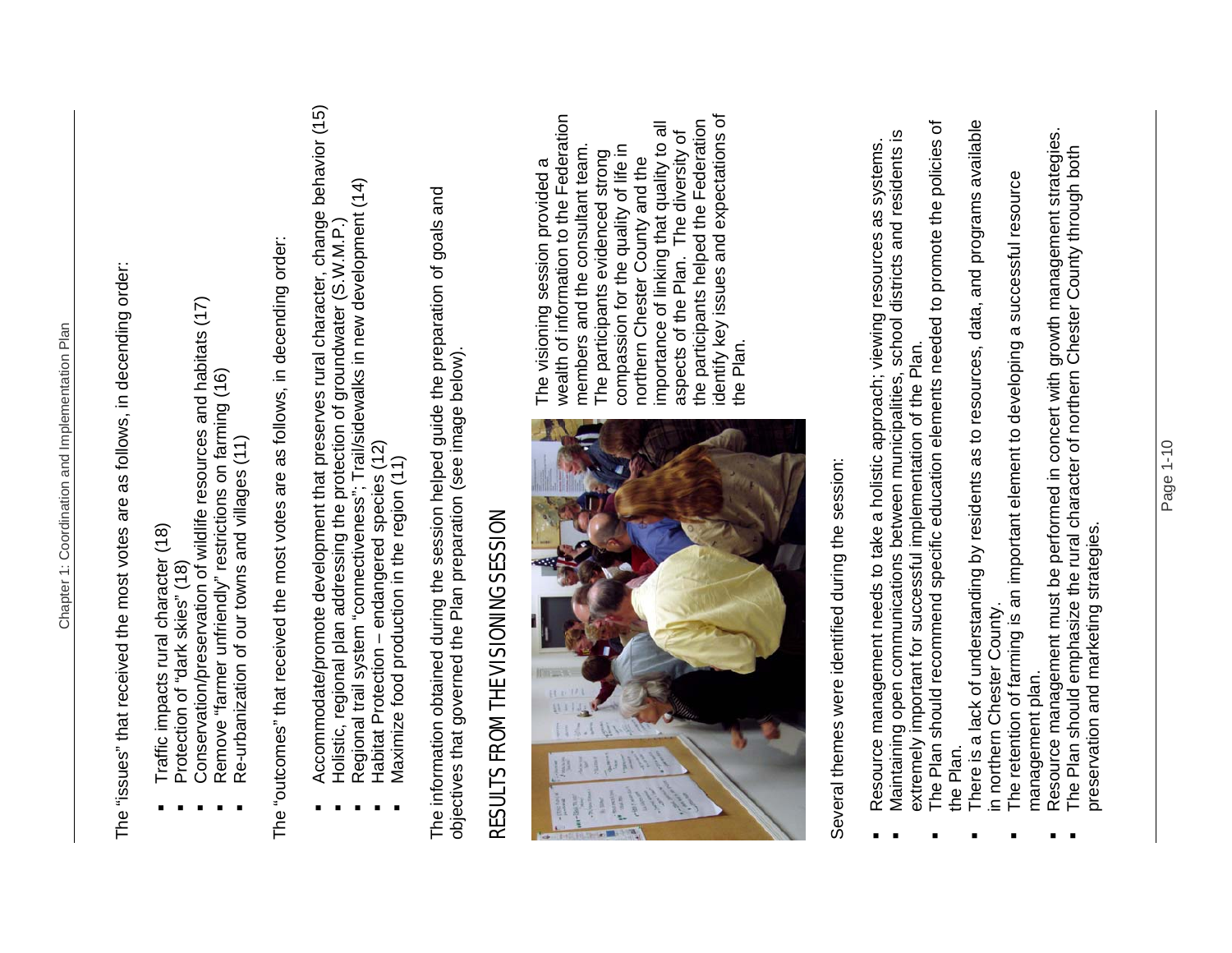|                                                    | The Federation took the themes listed above into consideration when completing inventories<br>and developing plan recommendations. Further, the information obtained during the session<br>helped guide the preparation of goals and objectives that governed the Plan preparation.                                                                                                                                      |
|----------------------------------------------------|--------------------------------------------------------------------------------------------------------------------------------------------------------------------------------------------------------------------------------------------------------------------------------------------------------------------------------------------------------------------------------------------------------------------------|
|                                                    | PLAN GOALS AND OBJECTIVES                                                                                                                                                                                                                                                                                                                                                                                                |
| plan.                                              | In order to plan for the protection of resources in the Federation, a common set of goals and<br>Policies can then be created which can achieve the identified visions and guidelines for the<br>objectives is needed. Goals and objectives are the vision and priority statements of a plan.                                                                                                                            |
|                                                    | For the purposes of this Plan, "goals" and "objectives" are defined as follows:                                                                                                                                                                                                                                                                                                                                          |
|                                                    | Goal - long-term broad vision statements that are not precisely measurable, but provide general<br>direction for preferred future conditions.                                                                                                                                                                                                                                                                            |
|                                                    | Objective - Shorter-term targets which when accomplished aid in achieving the associated goal.<br>Objectives are more specific than goals and are measurable achievements.                                                                                                                                                                                                                                               |
|                                                    | The goals and objectives that follow were developed based on the following:                                                                                                                                                                                                                                                                                                                                              |
| $\blacksquare$<br>$\blacksquare$<br>$\blacksquare$ | The goals and objectives outlined in each municipal comprehensive plan and open space,<br>The Goals and Objectives for resource protection and management outlined in the 1996<br>Feedback recorded at the Visioning Meeting held on November 11, 2003.<br>Regional Land Use Plan                                                                                                                                        |
|                                                    | recreation, and environmental resources plan.                                                                                                                                                                                                                                                                                                                                                                            |
|                                                    | All of the municipalities within the Northern Federation have adopted at least two planning policy<br>resources plan (OSRER) under the Chester County Open Space and Heritage Park Program.<br>documents - a comprehensive plan and an open space, recreation and environmental                                                                                                                                          |
|                                                    | that will further the protection of natural, historic, scenic, recreational, and agricultural resources<br>the associated objectives focus on land use issues in the Northern Federation and the policies<br>cooperation beyond the management of resources and the purview of this Plan. This goal and<br>The Northern Federation has included the following goal that encourages the continuation of<br>in the Region. |
|                                                    | REGIONAL COOPERATION AND PLANNING GOAL Foster regional and inter-municipal<br>communication, planning, and the exchange of information and ideas.                                                                                                                                                                                                                                                                        |
| ។<br>-                                             | Continue to coordinate planning efforts and regulatory action in order to address<br>planning issues on a regional basis.<br>OBJECTIVES                                                                                                                                                                                                                                                                                  |
| $\frac{1}{1}$                                      | already supplied with necessary infrastructure such as existing towns and villages<br>Revise regulations, where appropriate, to focus development in and around areas                                                                                                                                                                                                                                                    |
| <u>ب</u><br>+                                      | Revise regulations as necessary to reduce congestion and the use of secondary roads<br>as arterials by examining land use scenarios on a regional basis.                                                                                                                                                                                                                                                                 |
|                                                    |                                                                                                                                                                                                                                                                                                                                                                                                                          |

Chapter 1: Coordination and Implementation Plan

Chapter 1: Coordination and Implementation Plan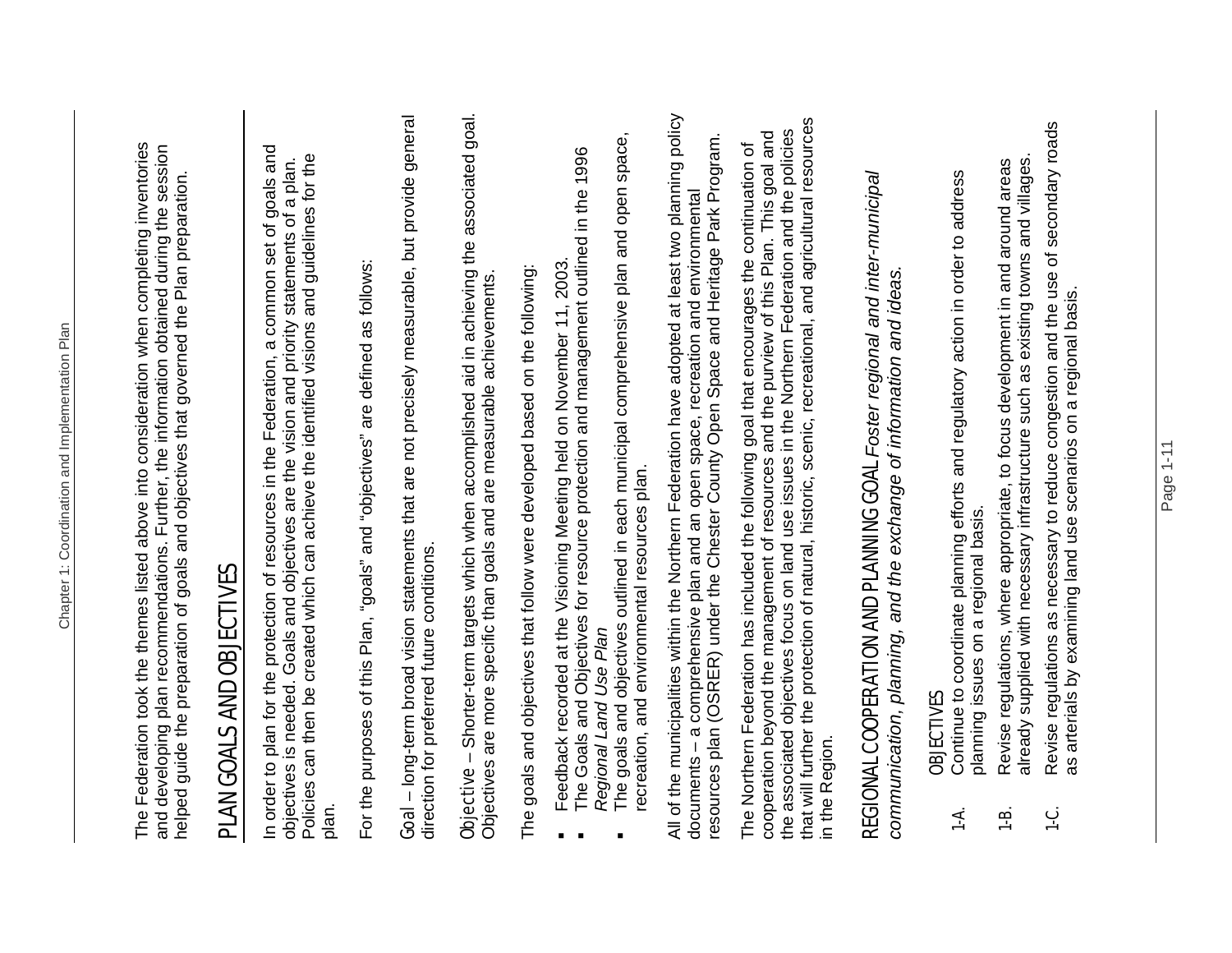- 1-D. Identify organizational mechanisms to develop a multi-municipal approach for information sharing, coordination, staffing and interpretative programs among Identify organizational mechanisms to develop a multi-municipal approach for information sharing, coordination, staffing and interpretative programs among municipal authorities, boards, and commissions. municipal authorities, boards, and commissions.  $\frac{1}{2}$
- recreational, and agricultural resource protection and provide them with information recreational, and agricultural resource protection and provide them with information 1-E Educate landowners concerning the importance of natural, historic, scenic, Educate landowners concerning the importance of natural, historic, scenic, regarding how they can help protect these resources. regarding how they can help protect these resources. 분

## NATURAL RESOURCES GOAL *Identify, protect, and preserve environmentally sensitive*  **NATURAL RESOURCES GOAL** Identify, protect, and preserve environmentally sensitive *areas and resources that define the character of the Region.*  areas and resources that define the character of the Region.

### OBJECTIVES

- 2-A. Examine the existing municipal zoning and subdivision ordinances in the Region for Examine the existing municipal zoning and subdivision ordinances in the Region for explore supplementary ordinance provisions which would minimize disturbance to explore supplementary ordinance provisions which would minimize disturbance to resources, require buffer areas between them and development and mitigate the resources, require buffer areas between them and development and mitigate the their effectiveness in preserving and protecting sensitive natural resources and their effectiveness in preserving and protecting sensitive natural resources and adverse impacts of development. adverse impacts of development.  $2 - 4$
- 2-B. Encourage innovative and creative techniques to effectively address natural resource Encourage innovative and creative techniques to effectively address natural resource protection issues. protection issues.  $2 - B$
- including stream valleys, steep slopes, floodplains, woodlands, wetlands, hydric soils, 2-C. Preserve and protect areas that provide valuable wildlife habitat and natural diversity including stream valleys, steep slopes, floodplains, woodlands, wetlands, hydric soils, Preserve and protect areas that provide valuable wildlife habitat and natural diversity and hedgerows. and hedgerows. <u>ي</u><br>2-
- groundwater and streams within the Region and pursue measures to maintain and, groundwater and streams within the Region and pursue measures to maintain and, 2-D. Protect and restore regional watersheds and maintain quality and quantity of Protect and restore regional watersheds and maintain quality and quantity of where possible, improve water quality. where possible, improve water quality.  $2 - D$
- wastewater disposal policies that emphasize the recharge of groundwater and water wastewater disposal policies that emphasize the recharge of groundwater and water 2-E. Promote innovative stormwater management (best management practices) and Promote innovative stormwater management (best management practices) and balance.  $2 - E$
- 2-F. Discourage uses that involve the exportation of extracted water from the watershed of Discourage uses that involve the exportation of extracted water from the watershed of origin. <u>가.</u>
- prevent increased runoff and degradation of stream valleys and headwater areas. prevent increased runoff and degradation of stream valleys and headwater areas. **2-G.** Limit the disturbance of land resources such as steep slopes and woodlands to Limit the disturbance of land resources such as steep slopes and woodlands to <u>ငှ</u>
- 2-H. Preserve and protect woodland resources to maintain character, wildlife habitat, and Preserve and protect woodland resources to maintain character, wildlife habitat, and natural diversity. natural diversity.  $2-H.$
- 2-I. Preserve and promote the continuance of open space and greenway connections to Preserve and promote the continuance of open space and greenway connections to maintain wildlife habitat and natural diversity. maintain wildlife habitat and natural diversity.  $2-1$ .
- conservation, such as conservation easements, other private land conservation conservation, such as conservation easements, other private land conservation 2-J. Examine, encourage, and promote public and private options for open space Examine, encourage, and promote public and private options for open space approaches, and acquisition. approaches, and acquisition.  $2 - J$
- 2-K. Support sustainable land use practices within the region. Support sustainable land use practices within the region.  $2-K$
- *Watersheds* (2000) when developing recommendations for the protection of resources Watersheds (2000) when developing recommendations for the protection of resources 2-L. Utilize the preservation and conservation techniques specified in existing documents Utilize the preservation and conservation techniques specified in existing documents such as the *Sustainable Watershed Management for Northern Chester County*  such as the Sustainable Watershed Management for Northern Chester County in the Region. in the Region.  $2 - 1$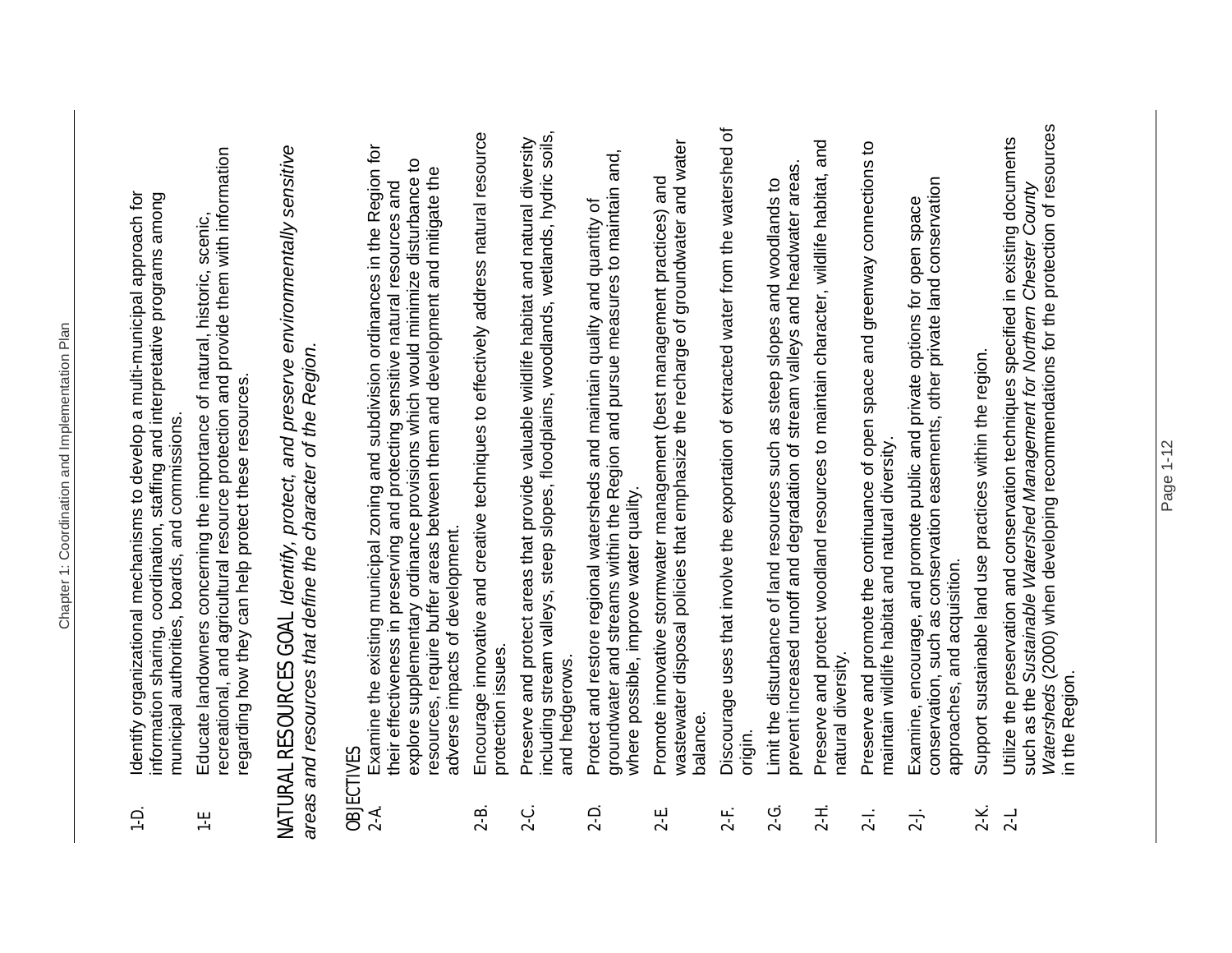HISTORIC RESOURCES GOAL *Identify and conserve the historic resources that contribute*  **HISTORIC RESOURCES GOAL** Identify and conserve the historic resources that contribute *to the Region's heritage and protect these features from encroachment of incompatible*  to the Region's heritage and protect these features from encroachment of incompatible *development.*  development.

- **OBJECTIVES**<br>3-A. Encourage the continued integrity of historic resources and villages within their historic 3-A. Encourage the continued integrity of historic resources and villages within their historic landscapes. landscapes.  $3 - A$
- **3-B.** Champion the use of tax relief programs, open space covenants, and federal, state, Champion the use of tax relief programs, open space covenants, and federal, state, County, and private programs and grants for historic preservation. County, and private programs and grants for historic preservation  $3-8$ .
- 3-C. Enact, enforce, and promote laws and ordinances which protect historic resources Enact, enforce, and promote laws and ordinances which protect historic resources and districts, and which mitigate the impact of development on these resources. and districts, and which mitigate the impact of development on these resources. **نې**<br>په
	- 3-D. Provide materials to landowners of historic properties outlining options available to Provide materials to landowners of historic properties outlining options available to preserve and/or rehabilitate onsite historic structures or uses. preserve and/or rehabilitate onsite historic structures or uses.  $\frac{1}{3}$ 
		- 3-E. Promote effective review processes and encourage developer and Historical Promote effective review processes and encourage developer and Historical Commission participation during the development review process. Commission participation during the development review process.  $3 - E$
- 3-F. Recognize the importance of historic and archaeological resources, and work to Recognize the importance of historic and archaeological resources, and work to identify and protect them. identify and protect them. 34.

SCENIC RESOURCES GOAL *Identify and maintain the integrity of scenic resources that*  **SCENIC RESOURCES GOAL** Identify and maintain the integrity of scenic resources that *define the rural character of the Region.* define the rural character of the Region.

### OBJECTIVES

- 4-A. Define and identify resources that visually characterize the rural landscape of the Define and identify resources that visually characterize the rural landscape of the Region, including scenic roads, scenic vistas, visual accents as well as visual Region, including scenic roads, scenic vistas, visual accents as well as visual intrusions on such resources. intrusions on such resources.  $4 - A$
- 4-B. Maintain the quality of scenic resources by developing and implementing appropriate Maintain the quality of scenic resources by developing and implementing appropriate land use strategies and regulatory measures. land use strategies and regulatory measures.  $4-8$
- 4-C. Maintain the quality of scenic resources by implementing appropriate protection efforts Maintain the quality of scenic resources by implementing appropriate protection efforts and activities such as community education. and activities such as community education. ن<br>4-
- 4-D. Reduce the impact on the "Dark Skies" of the Region by closely regulating lighting Reduce the impact on the "Dark Skies" of the Region by closely regulating lighting standards in municipal ordinances. standards in municipal ordinances.  $4-D.$

## RECREATION RESOURCES GOAL *Maintain and improve the environment and quality of life*  RECREATION RESOURCES GOAL Maintain and improve the environment and quality of life for residents of the Region through the provision of formal and informal parkland and for residents of the Region through the provision of formal and informal parkland and *recreational facilities.*  recreational facilities.

- 5-A. Inventory and evaluate existing recreational programs, lands, and facilities available to **OBJECTIVES**<br>5-A. Inventory and evaluate existing recreational programs, lands, and facilities available to residents of the Region ranging from organized sports to the arts. residents of the Region ranging from organized sports to the arts.
	- 5-B. Establish coordination and integration of public and private recreational efforts to take Establish coordination and integration of public and private recreational efforts to take maximum advantage of all land, facility, programming, and funding sources. maximum advantage of all land, facility, programming, and funding sources. 5-B.
- 5-C. Promote opportunities for the use and enjoyment of natural resources on public lands. Promote opportunities for the use and enjoyment of natural resources on public lands. ပုံ<br>ဂ
	- 5-D. Encourage the creation and connection of trails and pathways in order to provide a  $\sigma$ Encourage the creation and connection of trails and pathways in order to provide regional pedestrian circulation system. regional pedestrian circulation system.  $\frac{1}{5}$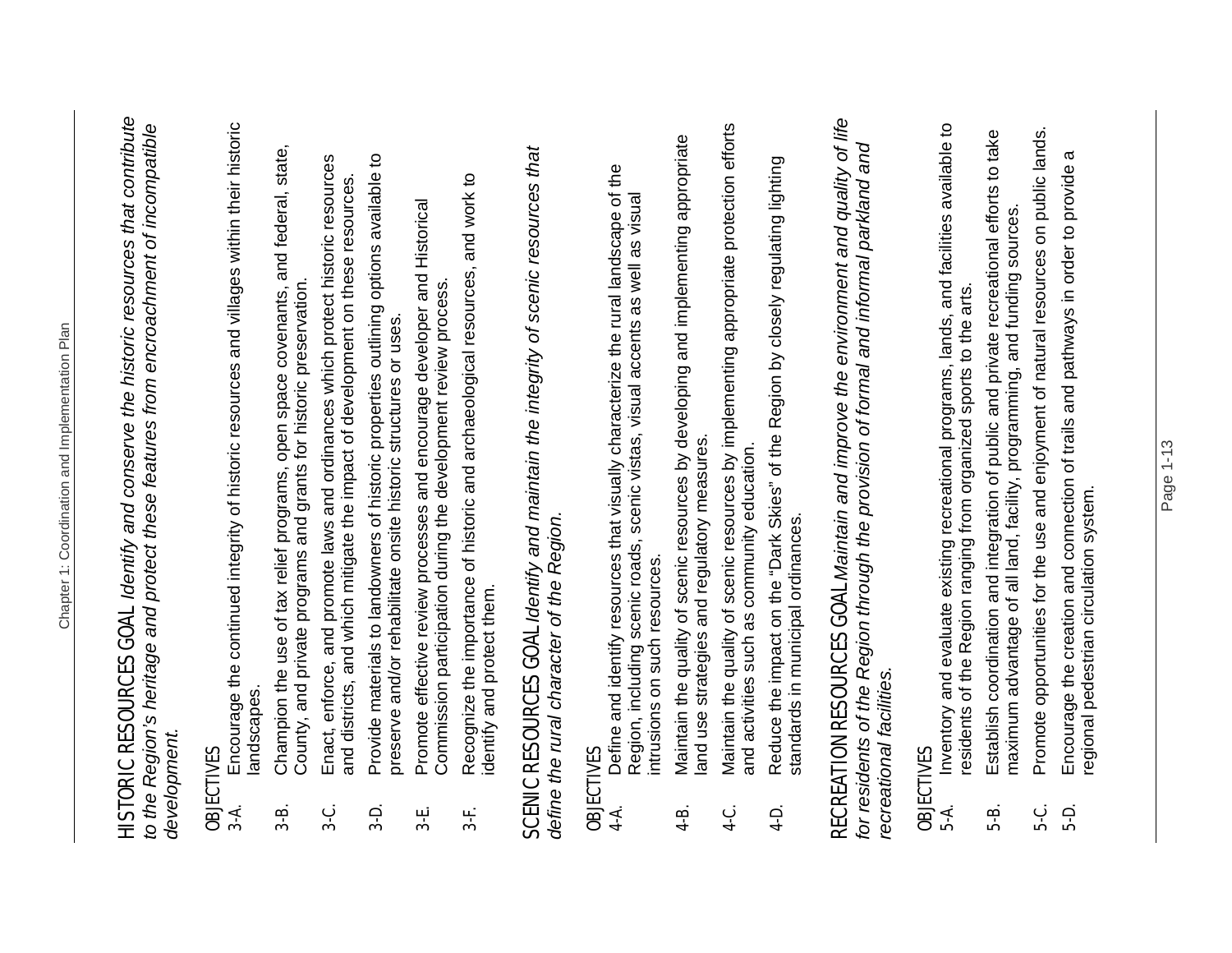Chapter 1: Coordination and Implementation Plan

Chapter 1: Coordination and Implementation Plan

### OBJECTIVES

- 6-A. Provide support and assistance for farmers to continue to use their land for agricultural Provide support and assistance for farmers to continue to use their land for agricultural production, animal husbandry, and related businesses while recognizing their full production, animal husbandry, and related businesses while recognizing their full range of property rights. range of property rights.  $\ddot{\bm{r}}$
- 6-B. Encourage and support farmland protection through the use of private and public Encourage and support farmland protection through the use of private and public measures including, but not limited to Agricultural Security Areas, conservation measures including, but not limited to Agricultural Security Areas, conservation easements, property tax relief programs, and public bond act programs. easements, property tax relief programs, and public bond act programs. <u>ය</u><br>ර
- 6-C. Encourage the conservation of prime agricultural soils for agricultural purposes. Encourage the conservation of prime agricultural soils for agricultural purposes. ن<br>ما
- 6-D. Encourage and promote farmland protection through alternative development options Encourage and promote farmland protection through alternative development options such as: conservation development, effective agricultural zoning, and transferable such as: conservation development, effective agricultural zoning, and transferable development rights. development rights.  $\overline{6}$ -b.
- 6-E. Reduce or eliminate undue restrictions on agricultural operations in order to promote Reduce or eliminate undue restrictions on agricultural operations in order to promote their continuation. their continuation. نها<br>ما
- 6-F. Encourage the location of compatible land uses adjacent to agricultural areas to Encourage the location of compatible land uses adjacent to agricultural areas to reduce the potential for border conflicts. reduce the potential for border conflicts. <u>نې</u>

### IMPLEMENTATION **IMPLEMENTATION**

resource planning in the Northern Federation Region. The actions shown in the following tables group or groups who will primarily be responsible for its implementation. The primary method of The Implementation Plan establishes the programs, regulations, and policies for guiding<br>resource planning in the Northern Federation Region. The actions shown in the following tables group or groups who will primarily be responsible for its implementation. The primary method of Regional Resource Protection Plan, with the corresponding cross-reference number in the last are a summary of the recommendations described in the coinciding plan chapters. The tables are a summary of the recommendations described in the coinciding plan chapters. The tables Regional Resource Protection Plan, with the corresponding cross-reference number in the last column of the table. Each strategy has been assigned a priority for completion as well as the column of the table. Each strategy has been assigned a priority for completion as well as the implementation (ordinance, special study, etc.) is indicated in the  $5<sup>th</sup>$  column of the table. The Implementation Plan establishes the programs, regulations, and policies for guiding implementation (ordinance, special study, etc.) is indicated in the 5<sup>th</sup> column of the table. implemented. The strategies are organized in the same chapter order presented in this implemented. The strategies are organized in the same chapter order presented in this include information concerning how and when the recommended strategies should be include information concerning how and when the recommended strategies should be

#### STATUS

The Plan recognizes that all actions cannot be accomplished at once. Four priorities have been The Plan recognizes that all actions cannot be accomplished at once. Four priorities have been importance to the Region for initiating and completing various plan actions. Actions that are "onimportance to the Region for initiating and completing various plan actions. Actions that are "onestablished for the completion of the implementation strategies. These priorities represent the established for the completion of the implementation strategies. These priorities represent the going" in nature are not assigned a priority, as they represent a continuous effort or the going" in nature are not assigned a priority, as they represent a continuous effort or the continuation of a program that is already in progress. continuation of a program that is already in progress.

- Immediate actions primarily apply to ordinance amendments that can be Immediate actions primarily apply to ordinance amendments that can be **High:** Strategies that should be implemented within the next one to two years. Strategies that should be implemented within the next one to two years. accomplished relatively quickly, or the first step in a long-term program. accomplished relatively quickly, or the first step in a long-term program. tigh:
- Medium: Actions to be implemented within the next three to five years. Actions to be implemented within the next three to five years. Medium: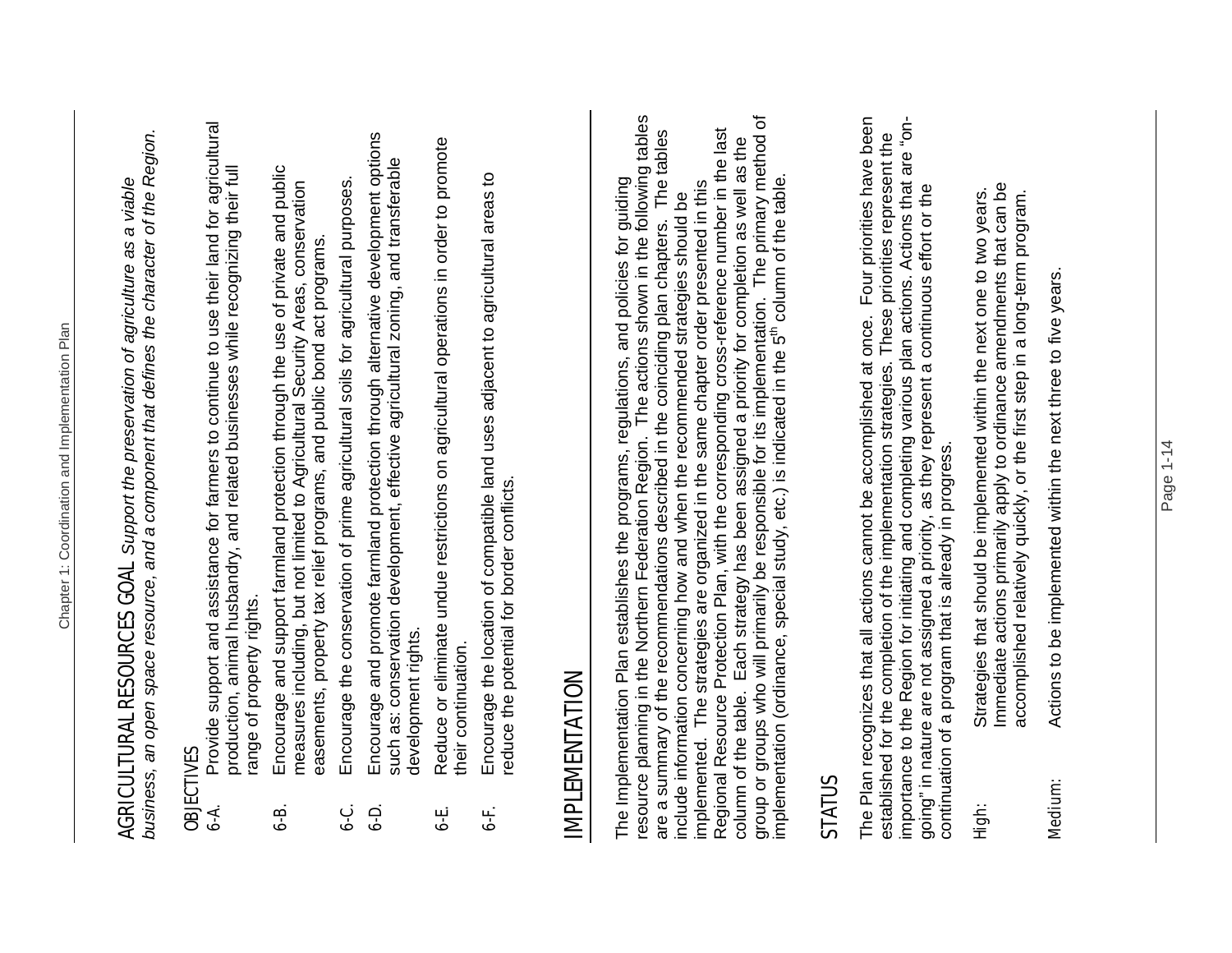| Low:                  | Actions to be implemented within the next five to ten years or when funding<br>becomes available.                                                                                                                                 |
|-----------------------|-----------------------------------------------------------------------------------------------------------------------------------------------------------------------------------------------------------------------------------|
| Ongoing:              | Actions that will require a continued effort. The initial action, if not already begun,<br>should be undertaken in the next one to two years. These actions often involve<br>monitoring or the continuation of existing programs. |
| <b>RESPONSIBILITY</b> |                                                                                                                                                                                                                                   |

primary responsibility is assigned to the planning commission for development of the document. primary responsibility is assigned to the planning commission for development of the document.<br>It is important that elected officials of the Region take a leadership role in setting priorities and under this heading. Generally, the groups that have the most responsibilities assigned to them under this heading. Generally, the groups that have the most responsibilities assigned to them<br>are the planning commissions (either local or regional), supervisors or borough councils, or It is important that elected officials of the Region take a leadership role in setting priorities and members from one or more of the main groups. In the case of ordinances or comprehensive members from one or more of the main groups. In the case of ordinances or comprehensive plans, it is assumed that the governing body must adopt the proposed plan or ordinance, but plans, it is assumed that the governing body must adopt the proposed plan or ordinance, but The group or groups with primary responsibility for implementing a particular Action is listed The group or groups with primary responsibility for implementing a particular Action is listed are the planning commissions (either local or regional), supervisors or borough councils, or municipal administration. In some cases, a special task force can be formed consisting of municipal administration. In some cases, a special task force can be formed consisting of assigning groups to undertake the tasks outlined in this Chapter. assigning groups to undertake the tasks outlined in this Chapter.

The following abbreviations have been used in the Table: The following abbreviations have been used in the Table:

| BOS         | Board of Supervisors               |            | NFT Northern Federation Membership or Taskforce |
|-------------|------------------------------------|------------|-------------------------------------------------|
| EAC         | Environmental Advisory Council     | OSC        | Open Space Committee or Taskforce               |
| ENG         | <b>Aunicipal Engineer</b>          | 20<br>RC   | Planning Commission                             |
| 오<br>노      | <b>Historic Commission</b>         |            | Recreation Commission or Committee              |
| <b>MCEO</b> | Municipal Code Enforcement Officer | <b>RHC</b> | Regional Historic Commission                    |
| MGR<br>     | Municipal Manager/Administration   |            |                                                 |

## METHOD OF IMPLEMENTATION METHOD OF IMPLEMENTATION

The Method of implementation specifies what document, tool, or method will be used to The Method of implementation specifies what document, tool, or method will be used to implement the Action. implement the Action.

#### Page

The page in the associated plan chapter where the discussion of the subject matter specified in The page in the associated plan chapter where the discussion of the subject matter specified in the Table begins. the Table begins.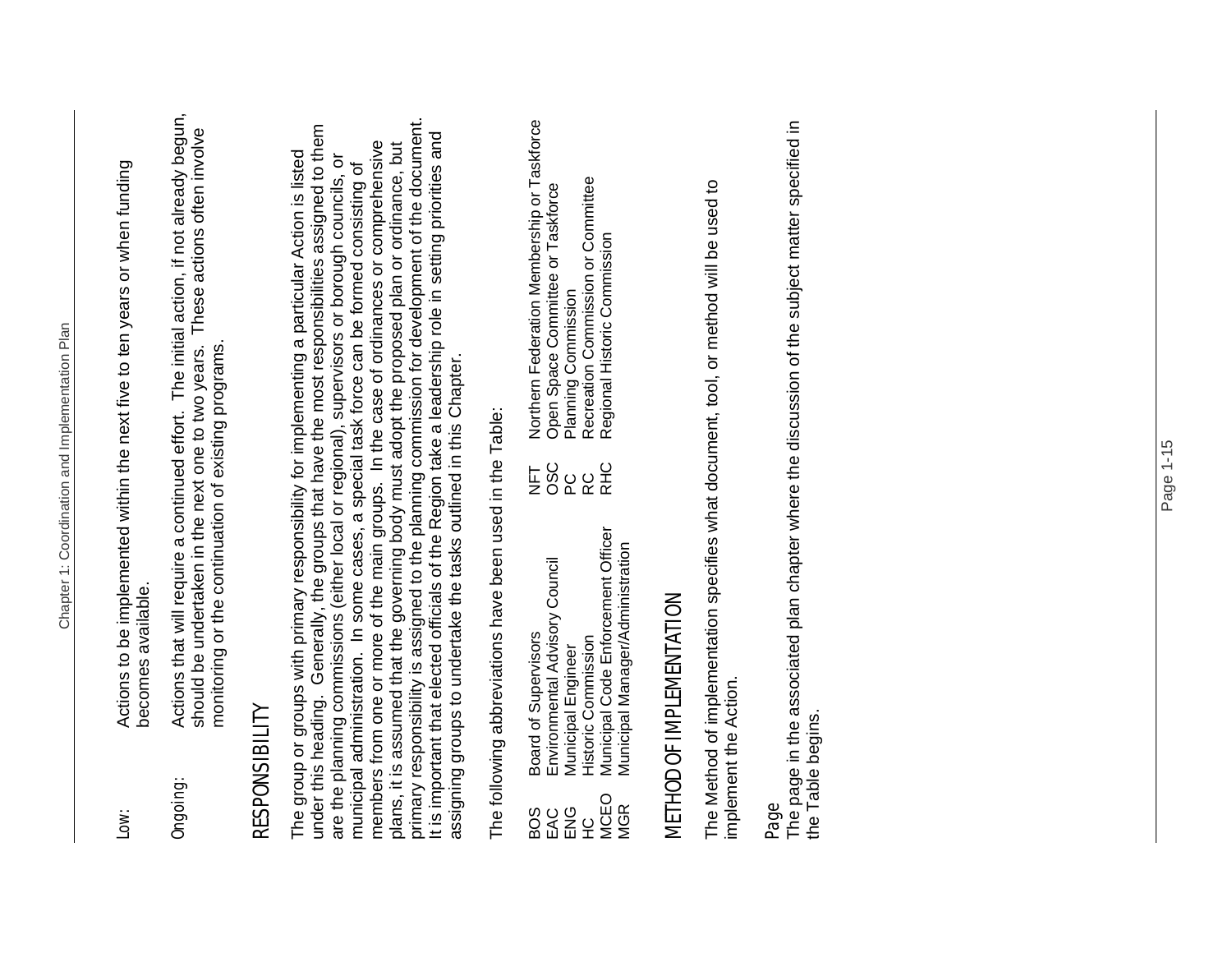**Table 1-2 Implementation Table** 

|                                                                    | Recommendations for Regional Cooperation and Planning (Chapter 1)                                                                                                                                                    |                         |                                             |                                                                           |         |  |  |  |
|--------------------------------------------------------------------|----------------------------------------------------------------------------------------------------------------------------------------------------------------------------------------------------------------------|-------------------------|---------------------------------------------|---------------------------------------------------------------------------|---------|--|--|--|
|                                                                    | The actions outlined below serve to implement the Regional Cooperation and Planning recommendations discussed in detail in<br>Chapter 1 of the Regional Resource Protection Plan.                                    |                         |                                             |                                                                           |         |  |  |  |
| Action #                                                           | <b>Action</b>                                                                                                                                                                                                        | <b>Status</b>           | <b>Responsibility</b>                       | <b>Method of</b><br>Implementation                                        | Page    |  |  |  |
| Recommendation for the enhancement of Northern Federation meetings |                                                                                                                                                                                                                      |                         |                                             |                                                                           |         |  |  |  |
| $1 - 1$                                                            | Continue to schedule and participate in monthly Northern<br>Federation meetings to promote communication and<br>information sharing amongst the municipal representatives<br>of the Region.                          | <b>Ongoing</b>          | $\Box$ NF<br>$\Box$ BOS<br>$\Box$ PC        | Specified in Action                                                       | $1 - 2$ |  |  |  |
| $1-2$                                                              | Develop a "Schedule of Events" that provides members of<br>the Region and interested parties with a schedule of<br>activities/presentations at Northern Federation meetings.                                         | <b>High</b>             | $\Box$ NFT                                  | Method listed in<br>Chapter 1 of this<br>Plan                             | $1 - 2$ |  |  |  |
|                                                                    | Recommendation for the education of residents and sharing of information                                                                                                                                             |                         |                                             |                                                                           |         |  |  |  |
| $1 - 3$                                                            | Develop a circulation schedule and provide member<br>municipalities with Federation Update Articles for general<br>distribution through municipal newsletters, websites, and<br>municipal buildings. See Action 1-2. | <b>High and Ongoing</b> | $\Box$ NF<br>$\square$ BOS<br>$\square$ MGR | Designate an author<br>and coordinate with<br>municipal<br>Administration | $1 - 4$ |  |  |  |
|                                                                    | Recommendation for the continuation of Northern Federation planning efforts                                                                                                                                          |                         |                                             |                                                                           |         |  |  |  |
| $1 - 4$                                                            | Review and prioritize, as applicable, recommendations and<br>strategies contained in Plans previously developed by the<br>Region.                                                                                    | <b>Medium</b>           | $\Box$ NF                                   | Coordinate team to<br>review and identify<br>viable actions               | $1 - 7$ |  |  |  |
| $1-5$                                                              | Identify priority for future plan element to meet the Region's<br>goal for the development of a regional comprehensive plan.                                                                                         | <b>High and Ongoing</b> | $\Box$ NF<br>$\square$ BOS                  | Specified in Action                                                       | $1 - 7$ |  |  |  |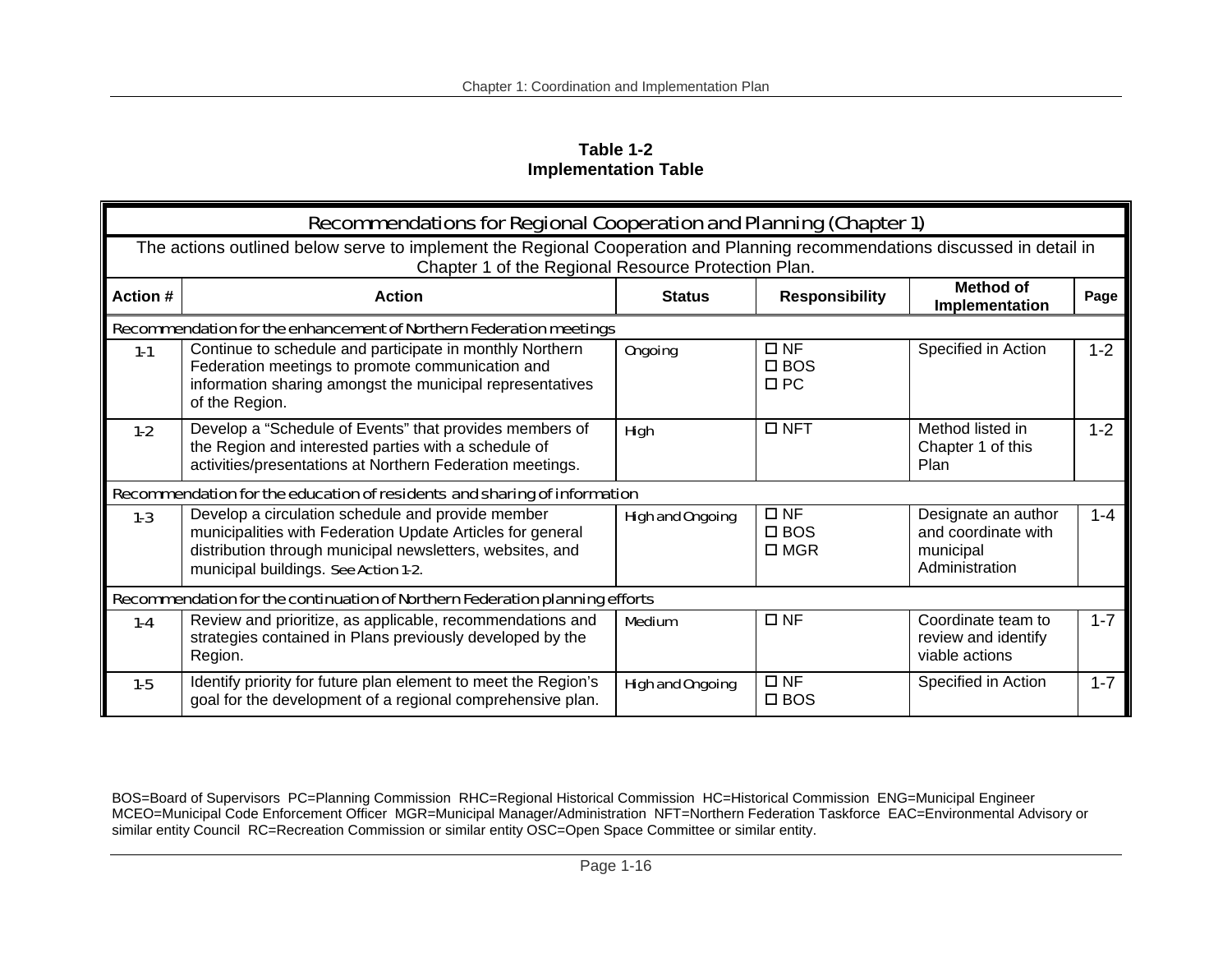| <b>Action #</b> | <b>Action</b>                                                                                                                                                                          | <b>Status</b>                           | <b>Responsibility</b>         | Method of<br>Implementation                                          | Page    |  |  |  |  |
|-----------------|----------------------------------------------------------------------------------------------------------------------------------------------------------------------------------------|-----------------------------------------|-------------------------------|----------------------------------------------------------------------|---------|--|--|--|--|
|                 | Recommendation for the continuation of Northern Federation planning efforts (continued)                                                                                                |                                         |                               |                                                                      |         |  |  |  |  |
| $1-6$           | Foster the adoption and implementation of future plan<br>elements through the development and enactment of<br>Intergovernmental Cooperative Planning and<br>Implementation Agreements. | <b>Ongoing</b> based on<br>work program | $\square$ NF<br>$\square$ BOS | Develop agreements<br>as needed                                      | $1 - 7$ |  |  |  |  |
|                 | Recommendation for the development of Progress Reports.                                                                                                                                |                                         |                               |                                                                      |         |  |  |  |  |
| $1 - 7$         | Provide semi-annual (at a minimum) update to the<br>Federation membership as to the progress of Plan<br>implementation based on municipal activity.                                    | <b>Ongoing</b>                          | $\square$ NF<br>$\square$ BOS | Municipalities present<br>progress reports on a<br>semi-annual basis | $1 - 8$ |  |  |  |  |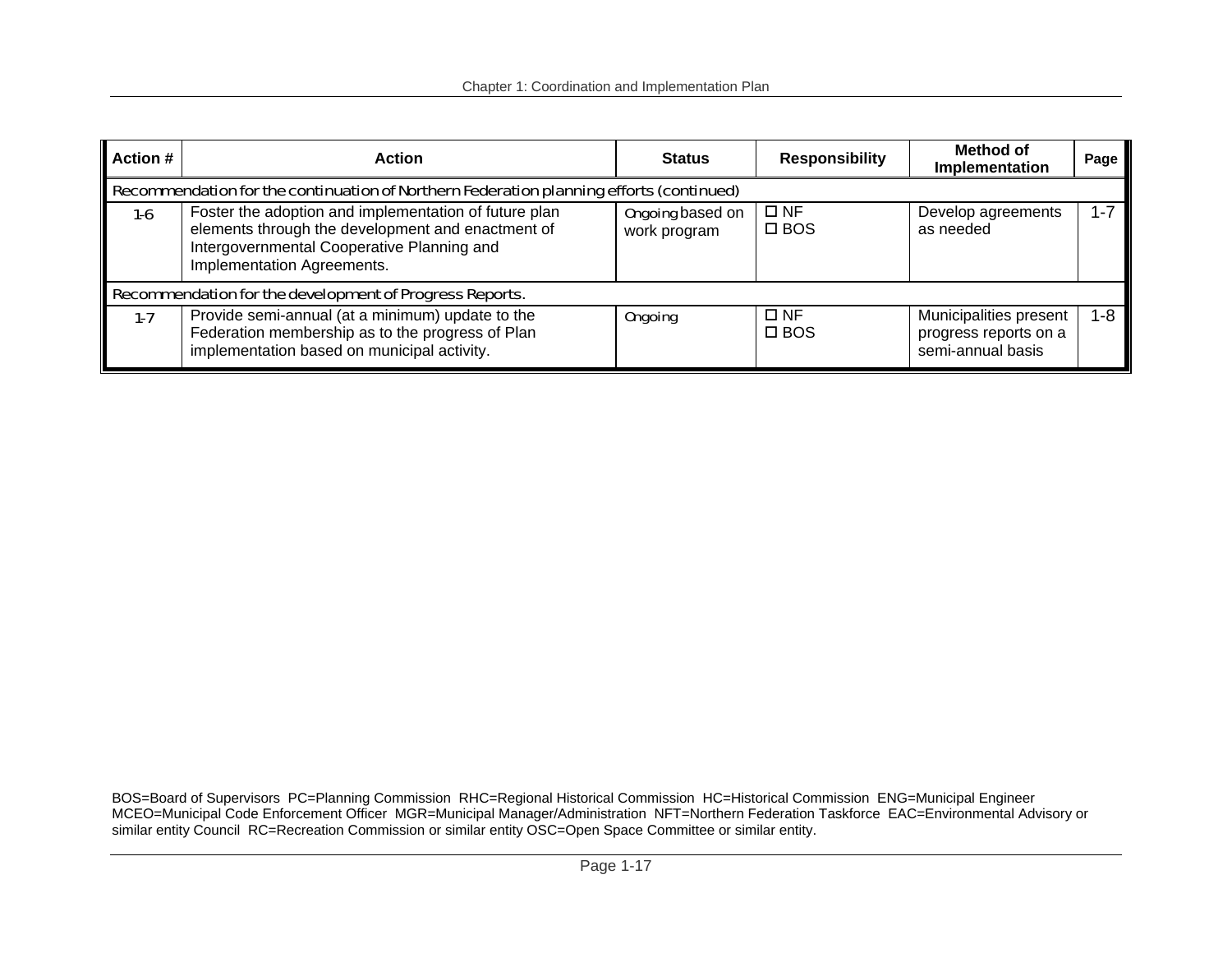|                                                                                                                                                                                                                                                                                                                                | <b>Recommendations for Natural Resources Protection (Chapter 2)</b>                                                                                                                                                                                 |                |                                             |                                                                                          |          |  |  |
|--------------------------------------------------------------------------------------------------------------------------------------------------------------------------------------------------------------------------------------------------------------------------------------------------------------------------------|-----------------------------------------------------------------------------------------------------------------------------------------------------------------------------------------------------------------------------------------------------|----------------|---------------------------------------------|------------------------------------------------------------------------------------------|----------|--|--|
|                                                                                                                                                                                                                                                                                                                                | The actions outlined below serve to implement the Natural Resources recommendations discussed in detail in Chapter 2 of the<br>Regional Resource Protection Plan. The Natural Resources Plan recommends a regional approach to resource protection. |                |                                             |                                                                                          |          |  |  |
| Action #                                                                                                                                                                                                                                                                                                                       | <b>Action</b>                                                                                                                                                                                                                                       | <b>Status</b>  | <b>Responsibility</b>                       | <b>Method of</b><br>Implementation                                                       | Page     |  |  |
| Recommendation For the Coordination of Resource Protection Standards This recommendation refers to Table C-1 thru C-9 in Appendix C.<br>These tables include multiple municipal recommendations for the protection of natural resources and should be reviewed by each of<br>the Federation municipalities for prioritization. |                                                                                                                                                                                                                                                     |                |                                             |                                                                                          |          |  |  |
| $2 - 1$                                                                                                                                                                                                                                                                                                                        | Implement consistent protection standards in each<br>municipality in order to provide the most effective regional<br>strategy for resource protection.                                                                                              | High           | $\square$ BOS<br>$\Box$ PC<br>$\square$ EAC | Amend Zoning<br>Ordinance and/or<br>SLDO as indicated in<br>Appendix C                   | $2 - 3$  |  |  |
| <b>Recommendation For Water Resources Plans and Studies</b>                                                                                                                                                                                                                                                                    |                                                                                                                                                                                                                                                     |                |                                             |                                                                                          |          |  |  |
| $2 - 2$                                                                                                                                                                                                                                                                                                                        | Implement the applicable recommendations of the<br>Sustainable Watershed Management Plan, Watersheds,<br>and the applicable Watershed Action Plans.                                                                                                 | <b>Ongoing</b> | $\square$ BOS<br>$\Box$ PC<br>$\square$ EAC | Update<br>Comprehensive Plan<br>and Amend Zoning<br>Ordinance and/or<br><b>SLDO</b>      | $2 - 9$  |  |  |
|                                                                                                                                                                                                                                                                                                                                | <b>Recommendation For Stormwater Management</b>                                                                                                                                                                                                     |                |                                             |                                                                                          |          |  |  |
| $2 - 3$                                                                                                                                                                                                                                                                                                                        | Implement stormwater management best management<br>practices based on the Model Stormwater Management<br>Ordinance developed by the Chester County Water<br>Resources Authority or similarly comprehensive stormwater<br>management regulations.    | <b>High</b>    | $\square$ BOS<br>$\Box$ PC<br>$\square$ EAC | Amend SLDO or<br>develop a stand-<br>alone ordinance as<br>determined by<br>municipality | $2 - 10$ |  |  |
|                                                                                                                                                                                                                                                                                                                                | <b>Recommendation for Erosion and Sedimentation Control</b>                                                                                                                                                                                         |                |                                             |                                                                                          |          |  |  |
| $2 - 4$                                                                                                                                                                                                                                                                                                                        | Establish a partnership with the Chester County<br>Conservation District (CCCD) and take advantage of the<br>review service offered by the District.                                                                                                | <b>High</b>    | $\square$ BOS<br>$\Box$ PC<br>$\square$ EAC | Enter into a Memo of<br>Understanding with<br><b>CCCD</b>                                | $2 - 11$ |  |  |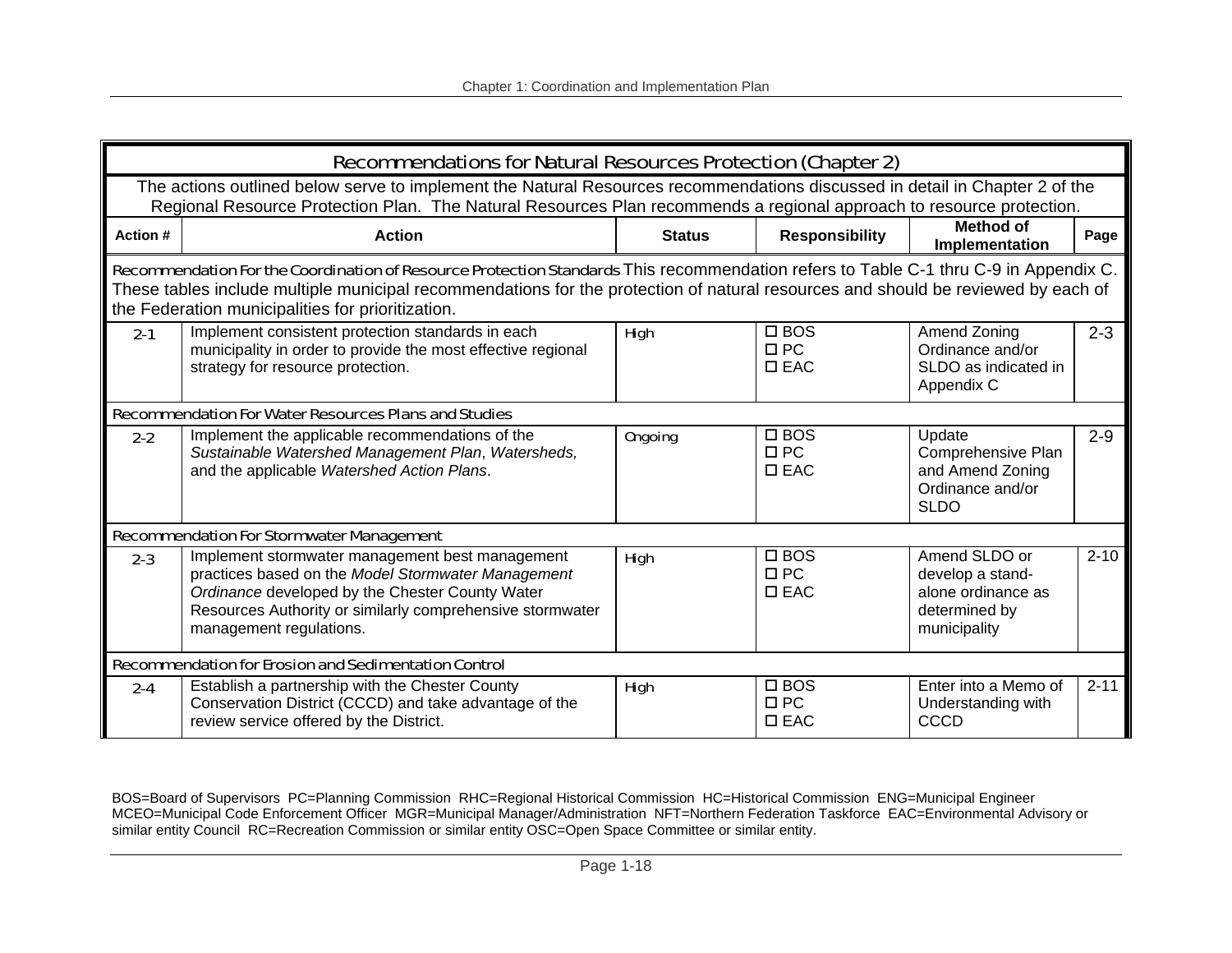| Action # | <b>Action</b>                                                                                                                                                                                                                                                                        | <b>Status</b> | <b>Responsibility</b>                       | <b>Method of</b><br>Implementation                                                     | Page     |  |
|----------|--------------------------------------------------------------------------------------------------------------------------------------------------------------------------------------------------------------------------------------------------------------------------------------|---------------|---------------------------------------------|----------------------------------------------------------------------------------------|----------|--|
|          | Recommendation for Erosion and Sedimentation Control (continued)                                                                                                                                                                                                                     |               |                                             |                                                                                        |          |  |
| $2 - 5$  | Review and revise, as necessary, soil erosion and<br>sedimentation regulations to bring them into compliance with<br>CCCD recommendations and/or standards.                                                                                                                          | <b>High</b>   | $\square$ BOS<br>$\Box$ PC<br>$\square$ EAC | Amend SLDO or<br>develop stand-alone<br>ordinance as<br>determined by<br>municipality  | $2 - 11$ |  |
|          | Recommendation for the Reduction of Impervious Coverage                                                                                                                                                                                                                              |               |                                             |                                                                                        |          |  |
| $2 - 6$  | Review and amend impervious surface percentages in each<br>municipal zoning ordinance, as necessary, to reduce the<br>amount of impervious surfaces while increasing the amount<br>of infiltration area associated with subdivision and land<br>development in all zoning districts. | High          | $\square$ BOS<br>$\Box$ PC<br>$\square$ EAC | District Area and<br><b>Bulk Regulations in</b><br>Zoning Ordinance                    | $2 - 12$ |  |
| $2 - 7$  | Review and Amend requirements in municipal ordinances to<br>allow the use of porous paving in certain applications to<br>promote the use of this alternative to standard asphalt<br>paving.                                                                                          | <b>High</b>   | $\square$ BOS<br>$\Box$ PC<br>$\square$ EAC | Zoning Ordinance<br>and/or SLDO, as<br>applicable                                      | $2 - 12$ |  |
|          | Recommendation for preserving vegetation, promoting the use of native plant species, and prohibiting the use of invasive species.                                                                                                                                                    |               |                                             |                                                                                        |          |  |
| $2 - 8$  | Review and revise plant lists in municipal ordinances to<br>identify and promote the use of a diversity of native plant<br>species and prohibit the use of invasive plant species.                                                                                                   | High          | $\square$ BOS<br>$\Box$ PC<br>$\square$ EAC | Zoning Ordinance<br>and/or SLDO (See<br>Appendix 4 for<br>sample plant lists)          | $2 - 15$ |  |
| $2 - 9$  | Review and revise plant lists in municipal ordinances in<br>order to specify groups of plants that are appropriate or<br>adaptable to specific planting situations.                                                                                                                  | High          | $\square$ BOS<br>$\Box$ PC<br>$\square$ EAC | Amend Zoning<br>Ordinance and/or<br>SLDO (See<br>Appendix 4 for<br>sample plant lists) | $2 - 15$ |  |
| $2 - 10$ | Review and consider the implementation of<br>recommendations that address the protection of the<br>Hopewell Big Woods and Pennsylvania Highlands.                                                                                                                                    | High          | $\square$ BOS<br>$\Box$ PC<br>$\square$ EAC | Specified in Action                                                                    | $2 - 15$ |  |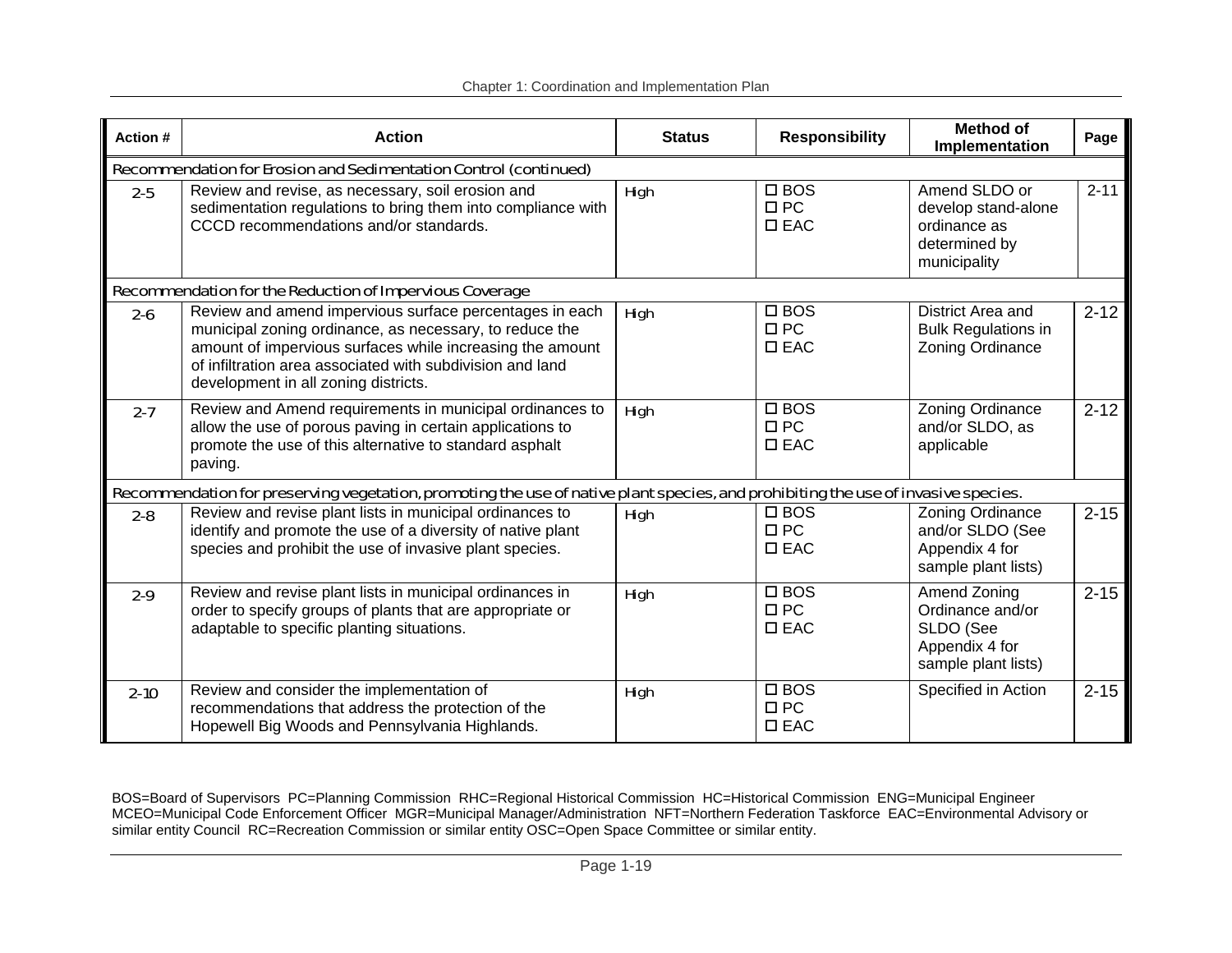| <b>Action#</b> | <b>Action</b>                                                                                                                                                                                                                                                                                                                   | <b>Status</b> | <b>Responsibility</b>                                                  | <b>Method of</b><br>Implementation                                                 | Page     |  |  |
|----------------|---------------------------------------------------------------------------------------------------------------------------------------------------------------------------------------------------------------------------------------------------------------------------------------------------------------------------------|---------------|------------------------------------------------------------------------|------------------------------------------------------------------------------------|----------|--|--|
|                | Recommendation for preserving vegetation, promoting the use of native plant species, and prohibiting the use of invasive species (continued).                                                                                                                                                                                   |               |                                                                        |                                                                                    |          |  |  |
| $2 - 11$       | Revise the development and design standards section in<br>each municipal subdivision and land development ordinance<br>to include Tree Protection Zone specifications. In addition,<br>any Tree Protection Zones should be identified on the<br>conservation plan that is required with the submittal of a<br>preliminary plan. | <b>High</b>   | $\square$ BOS<br>$\Box$ PC<br>$\square$ EAC                            | Amend Zoning<br>Ordinance and<br>SLDO (See Chapter<br>2 for TPZ<br>specifications) | $2 - 15$ |  |  |
|                | Recommendation for the Establishment of Open Space/Wildlife Corridors/Greenways                                                                                                                                                                                                                                                 |               |                                                                        |                                                                                    |          |  |  |
| $2 - 12$       | Review municipal open space resources maps and develop<br>a map of public and private open space resources in the<br>Region in order to identify where connection of these<br>resources by open space/wildlife corridors/greenways is<br>possible.                                                                              | <b>Medium</b> | $\Box$ NF<br>$\square$ BOS<br>$\Box$ PC<br>$\Box$ OSC<br>$\square$ EAC | Specified in Action                                                                | $2 - 16$ |  |  |
| $2 - 13$       | Revise municipal land use plans and zoning regulations to<br>promote and/or require the implementation of open<br>space/wildlife corridors/greenways through the development<br>process and/or Township acquisition.                                                                                                            | <b>Medium</b> | $\square$ BOS<br>$\Box$ PC<br>$\Box$ OSC<br>$\square$ EAC              | Update<br>Comprehensive Plan<br>and Amend Zoning<br>Ordinance                      | $2 - 16$ |  |  |
|                | <b>Recommendation for Conservation Development</b>                                                                                                                                                                                                                                                                              |               |                                                                        |                                                                                    |          |  |  |
| $2 - 14$       | Review the Chester County Planning Commission's Cluster<br>Subdivision Design Guide, A Practical Guide to Effective<br>Cluster Subdivision Design (2003) for examples of good<br>conservation development subdivision design throughout<br>the County and model ordinance language.                                             | <b>High</b>   | $\square$ BOS<br>$\square$ PC                                          | Specified in Action                                                                | $2 - 17$ |  |  |
| $2 - 15$       | Determine if the municipality is achieving the desired type of<br>conservation development design. If not, update ordinance<br>language and communicate desired strategies to developers<br>to get the preferred outcome.                                                                                                       | <b>High</b>   | $\square$ BOS<br>$\Box$ PC<br>$\Box$ OSC<br>$\square$ EAC              | Amend Zoning<br>Ordinance                                                          | $2 - 17$ |  |  |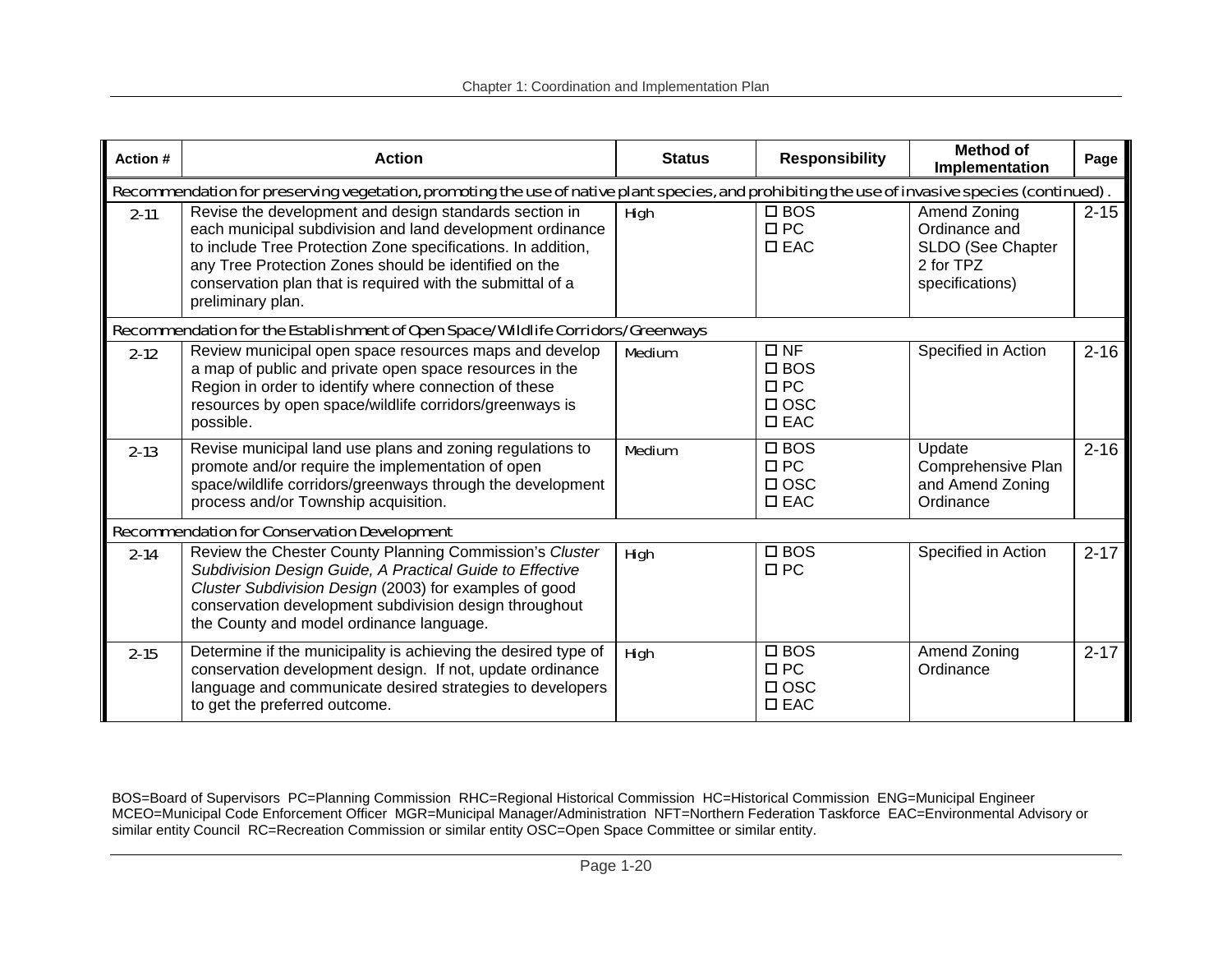| Action #                                                                                | <b>Action</b>                                                                                                                                                                                                                                                                                                   | <b>Status</b> | <b>Responsibility</b>                                     | Method of<br>Implementation | Page     |  |  |  |
|-----------------------------------------------------------------------------------------|-----------------------------------------------------------------------------------------------------------------------------------------------------------------------------------------------------------------------------------------------------------------------------------------------------------------|---------------|-----------------------------------------------------------|-----------------------------|----------|--|--|--|
|                                                                                         | <b>Recommendation for Net-out of Natural Resources</b>                                                                                                                                                                                                                                                          |               |                                                           |                             |          |  |  |  |
| $2 - 16$                                                                                | Review and revise and/or establish net-out provisions to<br>enhance protection and preservation of natural resources<br>and open space.                                                                                                                                                                         | <b>Medium</b> | $\square$ BOS<br>$\Box$ PC<br>$\Box$ OSC<br>$\square$ EAC | Amend Zoning<br>Ordinance   | $2 - 19$ |  |  |  |
| Recommendation for a Transfer of Development Rights (TDR) Program                       |                                                                                                                                                                                                                                                                                                                 |               |                                                           |                             |          |  |  |  |
| $2 - 17$                                                                                | Determine if TDR is an appropriate mechanism for the<br>municipality to protect natural, scenic, and agricultural<br>resources. If it is, adopt regulatory language, or for those<br>municipalities that already permit TDR, review ordinance<br>language and revise as necessary to promote<br>implementation. | <b>Medium</b> | $\square$ BOS<br>$\Box$ PC<br>$\Box$ OSC<br>$\square$ EAC | Specified in Action         | $2 - 20$ |  |  |  |
| Recommendation for the preservation of open space through private conservation measures |                                                                                                                                                                                                                                                                                                                 |               |                                                           |                             |          |  |  |  |
| $2 - 18$                                                                                | Promote coordination and communication between the<br>Region's existing land trusts. Information on the full range<br>of options that landowners' have for preserving open space<br>could be distributed by the Region and its municipalities.                                                                  | <b>Medium</b> | $\square$ BOS<br>$\Box$ PC<br>$\Box$ OSC<br>$\square$ EAC |                             | $2 - 21$ |  |  |  |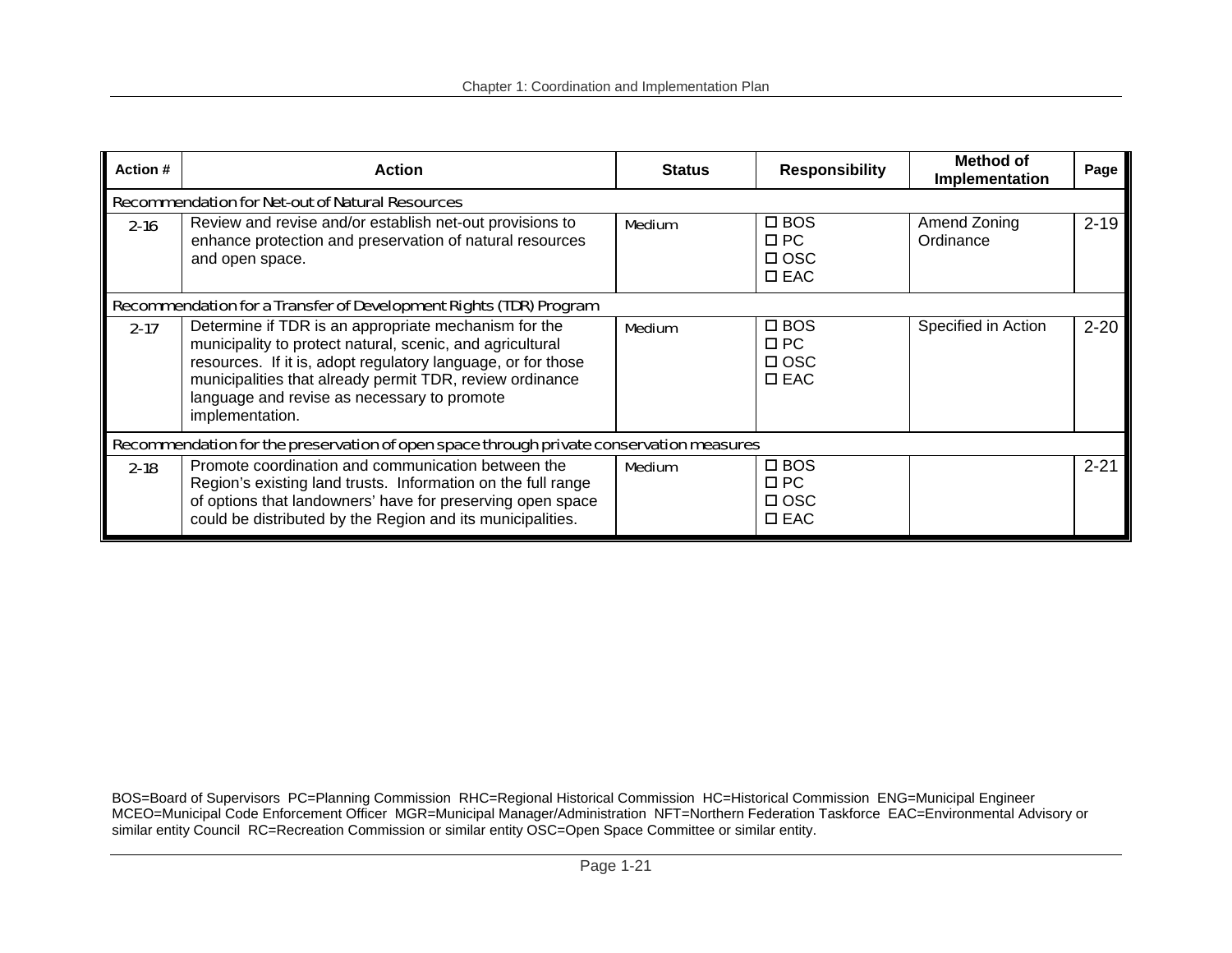|          | <b>Recommendations for Historic Resources Protection (Chapter 3)</b>                                                                                                                                                                                                                                                                                                                              |                                                         |                            |                                                                                                                                                         |         |  |  |
|----------|---------------------------------------------------------------------------------------------------------------------------------------------------------------------------------------------------------------------------------------------------------------------------------------------------------------------------------------------------------------------------------------------------|---------------------------------------------------------|----------------------------|---------------------------------------------------------------------------------------------------------------------------------------------------------|---------|--|--|
|          | The actions outlined below serve to implement the Historic Resources recommendations discussed in detail in Chapter Three of the<br>Regional Resource Protection Plan.                                                                                                                                                                                                                            |                                                         |                            |                                                                                                                                                         |         |  |  |
| Action # | <b>Action</b>                                                                                                                                                                                                                                                                                                                                                                                     | <b>Status</b>                                           | <b>Responsibility</b>      | <b>Method of</b><br>Implementation                                                                                                                      | Page    |  |  |
|          | <b>Recommendation for Updates to Historic Surveys</b>                                                                                                                                                                                                                                                                                                                                             |                                                         |                            |                                                                                                                                                         |         |  |  |
| $3-1$    | Identify and evaluate historic resources in the Region in a<br>comprehensive and consistent manner, ideally through a<br>comprehensive regional historic resource survey, or on an<br>individual municipal basis by updating existing municipal<br>historic resource inventories using consistent standards and<br>type/level of information and then analyzing on a regional<br>basis.           | <b>Medium (Ongoing</b><br>after Survey is<br>completed) | $\Box$ RHC<br>$\square$ HC | Comprehensive<br><b>Historic Resources</b><br>Survey and Map<br>(which may also be<br>an amendment to a<br>regional or municipal<br>Comprehensive Plan) | $3 - 3$ |  |  |
|          | Recommendation for Additional Nominations to the National Register of Historic Places                                                                                                                                                                                                                                                                                                             |                                                         |                            |                                                                                                                                                         |         |  |  |
| $3 - 2$  | Continue to identify and prioritize properties that should<br>pursue DOEs and/or National Register listing, and educate<br>property owners about the National Register.                                                                                                                                                                                                                           | <b>Ongoing</b>                                          | $\Box$ RHC<br>$\Box$ HC    | DOE and/or National<br><b>Register listing</b>                                                                                                          | $3 - 4$ |  |  |
| $3 - 3$  | Consider undertaking a thematic approach to National<br>Register nominations, for example a farmhouse theme or<br>iron furnace theme.                                                                                                                                                                                                                                                             | <b>Ongoing</b>                                          | $\Box$ RHC<br>$\square$ HC | DOE and/or National<br>Register listing                                                                                                                 | $3 - 4$ |  |  |
| $3-4$    | Consider applying for a National Historic Landmark thematic<br>nomination for:<br>• Iron Furnaces (some of which are already on the National<br>Register) including Reading Furnace, Warwick Furnace,<br>Cupola Furnace, Hopewell Furnace, Rock Run Furnace<br>(aka Kristeen Furnace);<br>Their charcoal lands; and<br>A unique form of black granite found at St. Peters in<br>Warwick Township. | <b>Medium</b>                                           | $\Box$ RHC<br>$\square$ HC | <b>National Historic</b><br>Landmark status                                                                                                             | $3 - 4$ |  |  |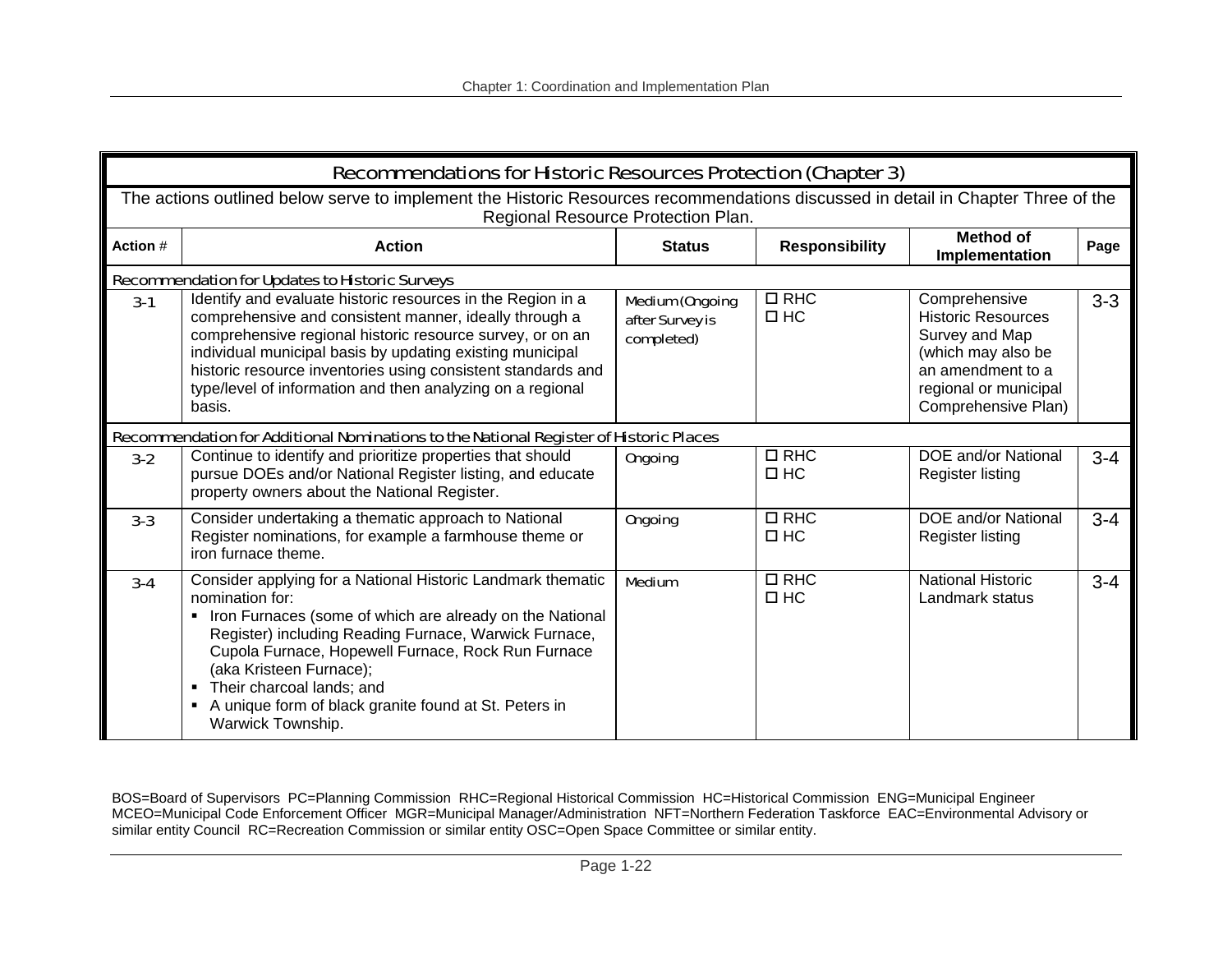| Action # | <b>Action</b>                                                                                                                                                                                                                                                                                                                                                                                                                                                                                                                | <b>Status</b>                                                    | <b>Responsibility</b>      | <b>Method of</b><br>Implementation                                              | Page    |  |
|----------|------------------------------------------------------------------------------------------------------------------------------------------------------------------------------------------------------------------------------------------------------------------------------------------------------------------------------------------------------------------------------------------------------------------------------------------------------------------------------------------------------------------------------|------------------------------------------------------------------|----------------------------|---------------------------------------------------------------------------------|---------|--|
|          | Recommendation for the Investigation of Additional Historical Markers                                                                                                                                                                                                                                                                                                                                                                                                                                                        |                                                                  |                            |                                                                                 |         |  |
| $3-5$    | Actively plan, through the coordinated regional<br>comprehensive historic resource survey process, for which<br>sites of additional historic markers should be nominated,<br>and continue to pursue those additional historic markers.                                                                                                                                                                                                                                                                                       | <b>When historic</b><br><b>Resources Survey</b><br>is undertaken | $\Box$ RHC<br>$\Box$ HC    | Comprehensive<br><b>Historic Resources</b><br>Survey and Map                    | $3 - 7$ |  |
| $3 - 6$  | Investigate applying for historic markers at certain identified<br>sites in the Region:<br>Consider the state marker program for the potential<br>marker at the future Village of Glenmoore National<br>Register Historic District in Wallace Township.<br>Apply for a state marker on the site of the Reading<br>Furnace.<br>Consider other potential state historical marker<br>locations in the Region including: replacing the<br>Warwick Furnace marker, installing markers at<br>Coventryville, and Pottstown Landing. | Low                                                              | $\Box$ RHC<br>$\Box$ HC    | <b>State Historic Marker</b><br>installation                                    | $3 - 7$ |  |
|          | Recommendation for Promoting the Role of Local Historical Commissions                                                                                                                                                                                                                                                                                                                                                                                                                                                        |                                                                  |                            |                                                                                 |         |  |
| $3 - 7$  | Consider establishing a Historical Commission in<br>municipalities in the Region that do not have one in place.                                                                                                                                                                                                                                                                                                                                                                                                              | <b>Medium</b>                                                    | $\square$ BOS              | Ordinance to<br>establish an<br>Historical<br>Commission                        | $3 - 7$ |  |
| $3 - 8$  | Review Historical Commission establishment ordinance<br>language to ensure that major ordinance elements are<br>included, and encourage and adopt consistent duties,<br>regulations, and standards for Historical Commissions<br>across the Region.                                                                                                                                                                                                                                                                          | <b>Medium</b>                                                    | $\square$ BOS<br>$\Box$ HC | <b>Enabling Ordinance</b><br>to establish an<br><b>Historical</b><br>Commission | $3 - 7$ |  |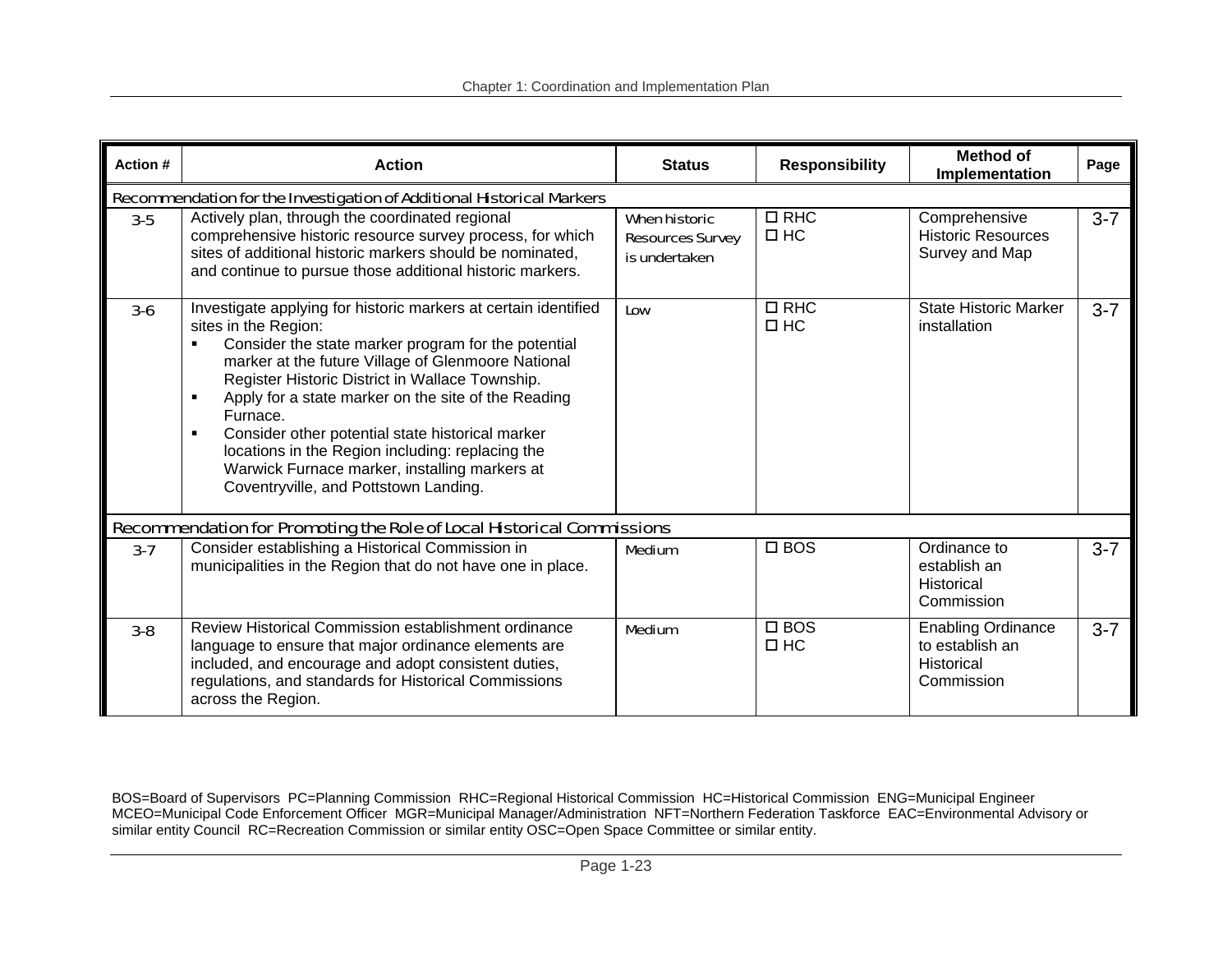| Action # | <b>Action</b>                                                                                                                                                                                                                                                                                                                                                                                                                                            | <b>Status</b>  | <b>Responsibility</b>                                    | <b>Method of</b><br>Implementation                                               | Page     |  |  |  |
|----------|----------------------------------------------------------------------------------------------------------------------------------------------------------------------------------------------------------------------------------------------------------------------------------------------------------------------------------------------------------------------------------------------------------------------------------------------------------|----------------|----------------------------------------------------------|----------------------------------------------------------------------------------|----------|--|--|--|
|          | Recommendation for Promoting the Role of Local Historical Commissions (continued)                                                                                                                                                                                                                                                                                                                                                                        |                |                                                          |                                                                                  |          |  |  |  |
| $3-9$    | Consider creating a regional Historical Commission to focus<br>on regional preservation issues, the first of which could be<br>the completion of a regional Comprehensive Historic<br>Resource Survey.                                                                                                                                                                                                                                                   | <b>Medium</b>  | $\Box$ BOS<br>$\Box$ NFT                                 | <b>Enabling Ordinance</b><br>to establish a<br>regional Historical<br>Commission | $3 - 7$  |  |  |  |
|          | Recommendations for Historic Overlay Zoning and other Historic Resource Protection Zoning Provisions                                                                                                                                                                                                                                                                                                                                                     |                |                                                          |                                                                                  |          |  |  |  |
| $3-10$   | Foster consistent implementation of historic resource<br>protection policy and recommendations through consistent<br>zoning revisions on a region-wide basis.                                                                                                                                                                                                                                                                                            | <b>Ongoing</b> | $\square$ BOS<br>$\Box$ PC<br>$\square$ HC<br>$\Box$ RHC | Zoning Ordinance                                                                 | $3-10$   |  |  |  |
| $3 - 11$ | Ensure that historic resources regulations are compatible<br>with other zoning provisions in order to reduce conflict and<br>potential negative impacts on resources or historic<br>preservation efforts.                                                                                                                                                                                                                                                | <b>Ongoing</b> | $\Box$ PC<br>$\square$ HC                                | Zoning Ordinance                                                                 | $3 - 10$ |  |  |  |
| $3-12$   | Endorse continued commitment to historic resource protectior<br>through historic overlay zoning:<br>• Continue to maintain the historic zoning overlay in the<br>seven out of nine municipalities in the Region which<br>currently have these regulations in place.<br>• Encourage E Nantmeal to continue working to complete the<br>development of historic overlay regulations.<br>• Encourage E Coventry to also consider historic overlay<br>zoning. | <b>High</b>    | $\square$ BOS<br>$\square$ PC<br>$\square$ HC            | Zoning Ordinance                                                                 | $3 - 10$ |  |  |  |
| $3-13$   | Consider enacting other types of zoning standards to further<br>the protection of historic resources; Several municipalities in<br>the Region include other historic resource protection zoning<br>provisions (see Figure 8-2) and the other municipalities in<br>the Region could also consider this measure.                                                                                                                                           | <b>Medium</b>  | $\square$ BOS<br>$\Box$ PC<br>$\square$ HC               | Zoning Ordinance                                                                 | $3 - 10$ |  |  |  |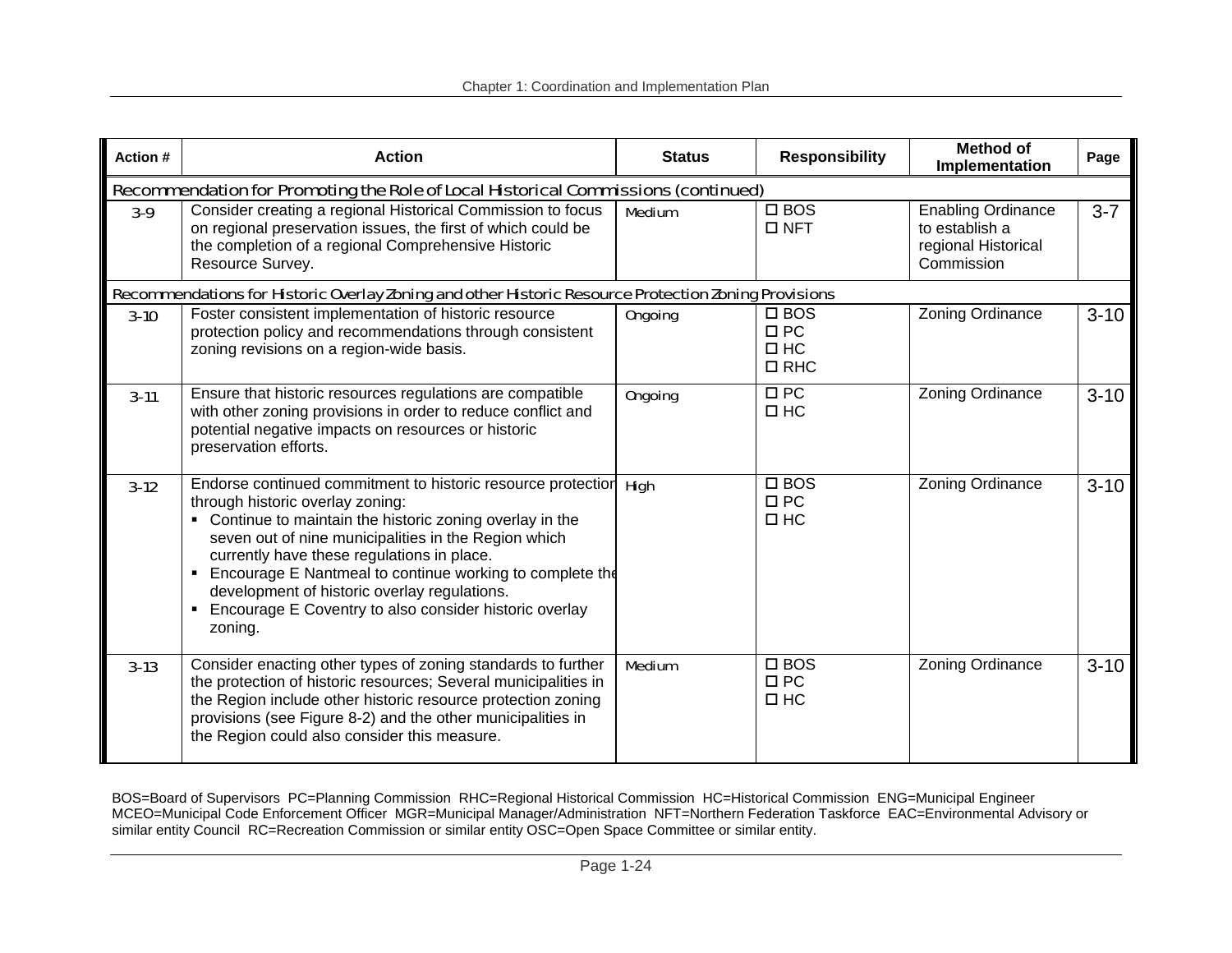| Action # | <b>Action</b>                                                                                                                                                                                                                                                                           | <b>Status</b>                       | <b>Responsibility</b>                         | <b>Method of</b><br>Implementation                                                                   | Page     |
|----------|-----------------------------------------------------------------------------------------------------------------------------------------------------------------------------------------------------------------------------------------------------------------------------------------|-------------------------------------|-----------------------------------------------|------------------------------------------------------------------------------------------------------|----------|
|          | <b>Recommendations for SLDO Regulation Revisions</b>                                                                                                                                                                                                                                    |                                     |                                               |                                                                                                      |          |
| $3-14$   | Consider requiring historic resources and archeological<br>resources be delineated on subdivision and land<br>development plans. This requirement should be included in<br>the SLDO under the Plan Requirements section.                                                                | <b>High</b>                         | $\square$ BOS<br>$\Box$ PC<br>$\square$ HC    | <b>SLDO</b>                                                                                          | $3 - 13$ |
| $3 - 15$ | Formally allow Historical Commissions to advise and work<br>with applicant in the plan review process through SLDO<br>requirements and through Stormwater Management<br>requirements.                                                                                                   | <b>High</b>                         | $\square$ BOS<br>$\Box$ PC                    | <b>SLDO</b><br>Stormwater<br>Management<br>Ordinance                                                 | $3 - 13$ |
| $3 - 16$ | Consider adopting other types of SLDO standards such as<br>the examples listed under SLDO Regulation Revisions.                                                                                                                                                                         | <b>Medium</b>                       | $\square$ BOS<br>$\square$ PC<br>$\square$ HC | <b>SLDO</b>                                                                                          | $3 - 13$ |
|          | Recommendations for Act 167 Certified Local Historic Districts and HARB Regulations                                                                                                                                                                                                     |                                     |                                               |                                                                                                      |          |
| $3-17$   | Investigate pursuing Act 167 certified local historic district<br>regulations for existing and future National Register listed or<br>eligible historic districts which are not protected through<br>local land use regulations or which wish to have further<br>protective regulations. | Low                                 | $\square$ BOS<br>$\square$ HC                 | Act 167 Local<br><b>Historic District</b><br>Ordinance                                               | $3 - 15$ |
|          | Recommendation for Consideration of a Village Protection Program                                                                                                                                                                                                                        |                                     |                                               |                                                                                                      |          |
| $3 - 18$ | Continue initial village protection planning efforts that have<br>occurred to date in the Region and adopt a Village<br>Protection Program as part of municipal (or regional)<br>Comprehensive Plans on a region-wide basis.                                                            | <b>Medium</b>                       | $\square$ BOS<br>$\Box$ PC                    | Survey/inventory and<br>regional and/or<br>municipal<br>Comprehensive Plan                           | $3 - 15$ |
| $3-19$   | Implement strategies resulting from the Village Protection<br>Program through zoning, SLDO, design guides, and through<br>other implementation measures.                                                                                                                                | <b>Medium and</b><br><b>Ongoing</b> | $\Box$ BOS<br>$\square$ PC                    | Zoning Ordinance,<br>SLDO, Design Guide,<br>and other strategies<br>that result from<br>Village Plan | $3 - 15$ |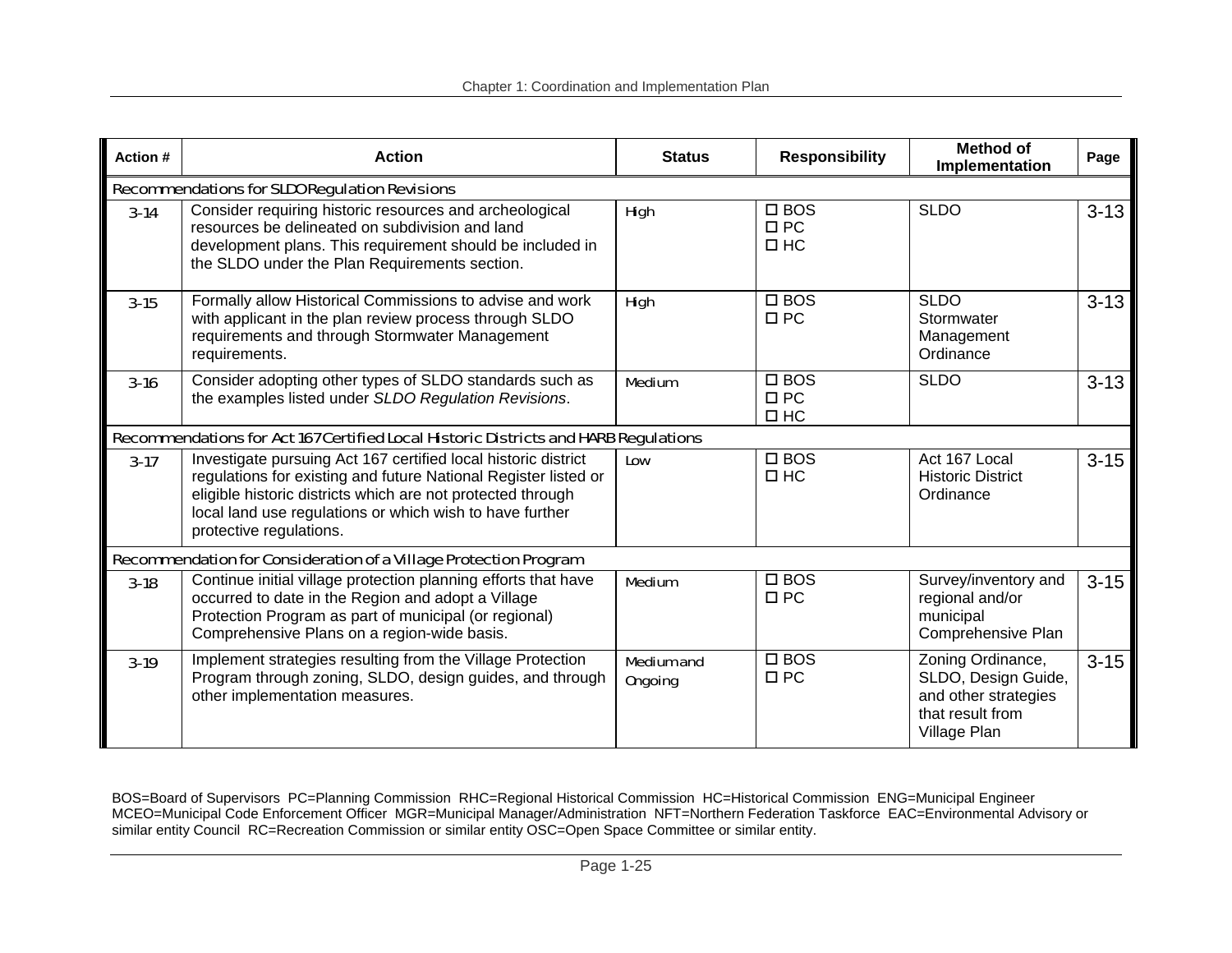| Action # | <b>Action</b>                                                                                                                                                                                                                                                        | <b>Status</b>                  | <b>Responsibility</b>                                               | <b>Method of</b><br>Implementation                                                 | Page     |  |  |  |  |
|----------|----------------------------------------------------------------------------------------------------------------------------------------------------------------------------------------------------------------------------------------------------------------------|--------------------------------|---------------------------------------------------------------------|------------------------------------------------------------------------------------|----------|--|--|--|--|
|          | <b>Recommendation for Transferable Development Rights (TDR)</b>                                                                                                                                                                                                      |                                |                                                                     |                                                                                    |          |  |  |  |  |
| $3 - 20$ | Consider implementing a region-wide TDR program to help<br>protect historic and other resources discussed in this Plan.                                                                                                                                              | <b>Medium</b>                  | $\square$ BOS<br>$\Box$ PC<br>$\Box$ NFT                            | See Chapter 2                                                                      | $3 - 19$ |  |  |  |  |
|          | <b>Recommendation for Effective Agricultural Zoning</b>                                                                                                                                                                                                              |                                |                                                                     |                                                                                    |          |  |  |  |  |
| $3 - 21$ | Consider adopting effective agricultural zoning to help<br>protect the historic rural agricultural resources of the<br>Region.                                                                                                                                       | <b>High</b>                    | $\square$ BOS<br>$\Box$ PC                                          | See Chapter 2                                                                      | $3 - 19$ |  |  |  |  |
|          | <b>Recommendation for Encouragement of Infill Development</b>                                                                                                                                                                                                        |                                |                                                                     |                                                                                    |          |  |  |  |  |
| $3 - 22$ | Undertake educational initiatives to increase awareness of<br>the advantages of infill development in the Region.                                                                                                                                                    | <b>Ongoing</b>                 | $\Box$ HC<br>$\Box$ RHC<br>$\Box$ NFT                               | Educational<br>materials,<br>newsletters,<br>Workshops, Provide<br>advice/guidance | $3 - 19$ |  |  |  |  |
| $3 - 23$ | Provide appropriate land uses and dimensional standards in<br>zoning to help encourage infill, particularly in historic<br>districts and villages.                                                                                                                   | <b>High</b>                    | $\square$ BOS<br>$\Box$ PC<br>$\Box$ HC                             | Zoning Ordinance                                                                   | $3 - 19$ |  |  |  |  |
|          | Recommendation for Implementing Individual Municipal Comprehensive and Open Space Plan Recommendations                                                                                                                                                               |                                |                                                                     |                                                                                    |          |  |  |  |  |
| $3 - 24$ | Continue to implement those detailed individual municipal<br>recommendations from municipal Comprehensive and Open<br>Space Plans outlined in Chapter 8.                                                                                                             | <b>Medium and On-</b><br>going | $\square$ BOS<br>$\Box$ PC<br>$\Box$ HC                             | Methods listed in<br>Chapter 8 of this Plan                                        | $3 - 20$ |  |  |  |  |
| $3 - 25$ | Implement actions of this Plan which have applied the types<br>of recommendations included in individual municipal plans<br>(outlined in Chapter 8) on a regional basis to strive to create<br>consistency in historic resource protection throughout the<br>Region. | <b>Ongoing</b>                 | $\square$ BOS<br>$\Box$ PC<br>$\Box$ HC<br>$\Box$ RHC<br>$\Box$ NFT | Methods listed in<br>Chapter 8 of this Plan                                        | $3 - 20$ |  |  |  |  |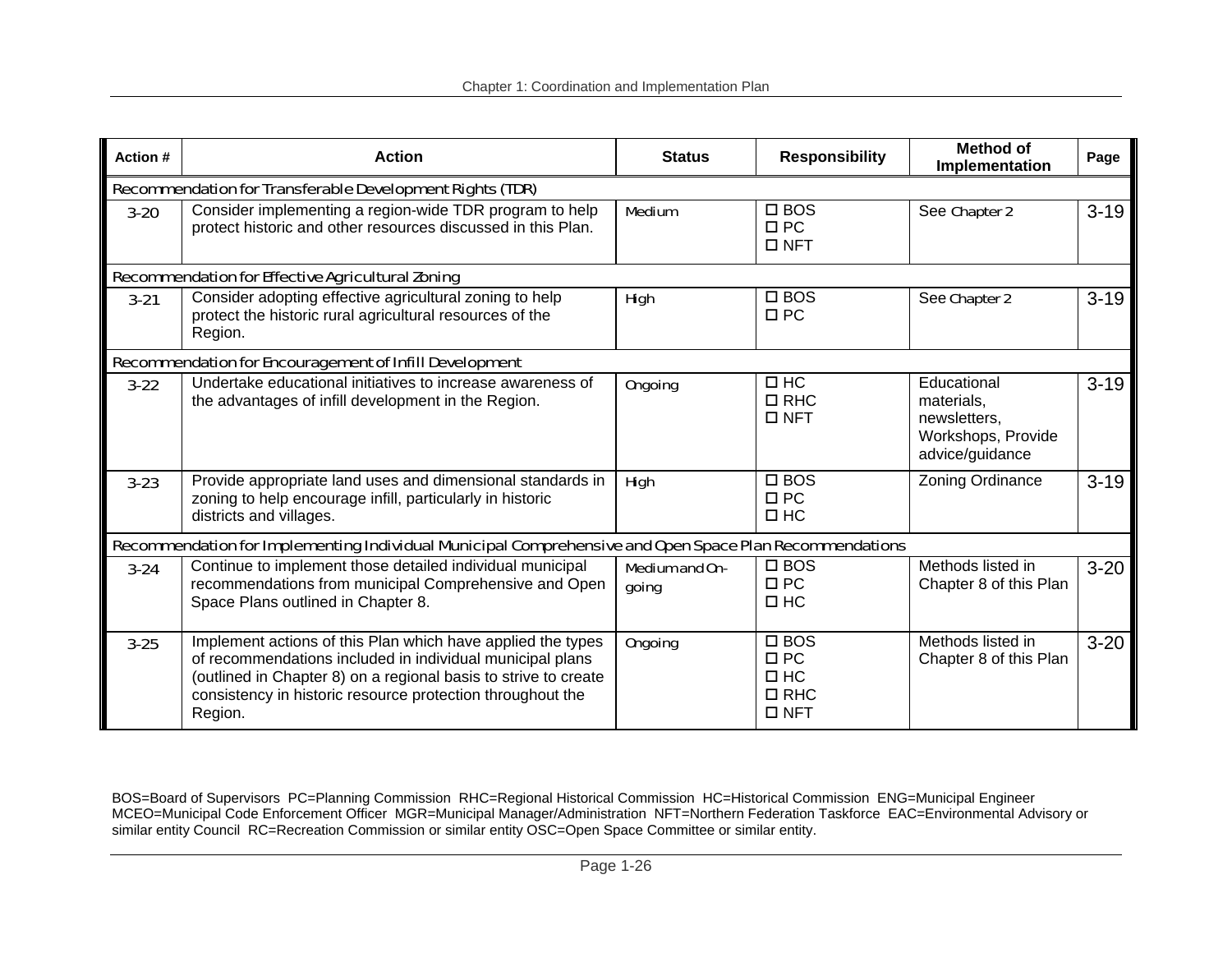| Action # | <b>Action</b>                                                                                                                                                                                                                         | <b>Status</b>                          | <b>Responsibility</b>                              | <b>Method of</b><br>Implementation                                            | Page     |  |  |  |
|----------|---------------------------------------------------------------------------------------------------------------------------------------------------------------------------------------------------------------------------------------|----------------------------------------|----------------------------------------------------|-------------------------------------------------------------------------------|----------|--|--|--|
|          | <b>Recommendation for Building Code Considerations</b>                                                                                                                                                                                |                                        |                                                    |                                                                               |          |  |  |  |
| $3 - 26$ | Continue to use the Existing Building Code provisions and<br>promote requirements which encourage the re-use of<br>existing older and historic buildings.                                                                             | <b>Ongoing</b>                         | $\Box$ BOS<br>$\square$ MCEO                       | <b>UCC Existing</b><br><b>Building Code</b><br>provisions                     | $3 - 21$ |  |  |  |
|          | Recommendation for Participation in the Certified Local Government Program (CLG)                                                                                                                                                      |                                        |                                                    |                                                                               |          |  |  |  |
| $3-27$   | Investigate the special status as a CLG program member as<br>a strategy to provide additional access to information,<br>technical assistance, and funding opportunities for historic<br>preservation.                                 | <b>High</b>                            | $\Box$ HC<br>$\square$ MGR                         | CLG application                                                               | $3 - 21$ |  |  |  |
|          | Recommendation for Encouragement of Preservation Easements and Other Measures                                                                                                                                                         |                                        |                                                    |                                                                               |          |  |  |  |
| $3 - 28$ | Encourage the sale or donation of easements, deed<br>restrictions, and restrictive covenants (for agricultural,<br>facade, resource protection or open space purposes), as a<br>strategy for individual owners of historic resources. | <b>Ongoing</b>                         | $\Box$ PC<br>$\Box$ HC<br>$\Box$ RHC<br>$\Box$ NFT | <b>Educational materials</b><br>about Conservation<br>and Facade<br>Easements | $3-22$   |  |  |  |
|          | Recommendation For Act 537 Sewage Facilities Planning Review Recommendations                                                                                                                                                          |                                        |                                                    |                                                                               |          |  |  |  |
| $3-29$   | Be diligent in the Act 537 review process to ensure the<br>municipality has received all components of a planning<br>module, including the review from PHMC, prior to granting<br>preliminary or final plan approval.                 | <b>High and then</b><br><b>Ongoing</b> | $\Box$ MGR<br>$\square$ ENG                        | Administrative                                                                | $3 - 23$ |  |  |  |
| $3 - 30$ | Ensure the applicant gets all necessary paperwork to the<br>municipality in time for proper review prior to any approvals<br>and/or conditional approvals.                                                                            | <b>High and then</b><br><b>Ongoing</b> | $\square$ MGR<br>$\square$ ENG                     | Administrative                                                                | $3 - 23$ |  |  |  |
| $3 - 31$ | Monitor all subdivision and land development projects for<br>projects which possess potential destruction or alteration of<br>historic resource.                                                                                      | <b>High and then</b><br><b>Ongoing</b> | $\Box$ HC<br>$\square$ MGR<br>$\Box$ PC            | SLDO standards                                                                | $3 - 23$ |  |  |  |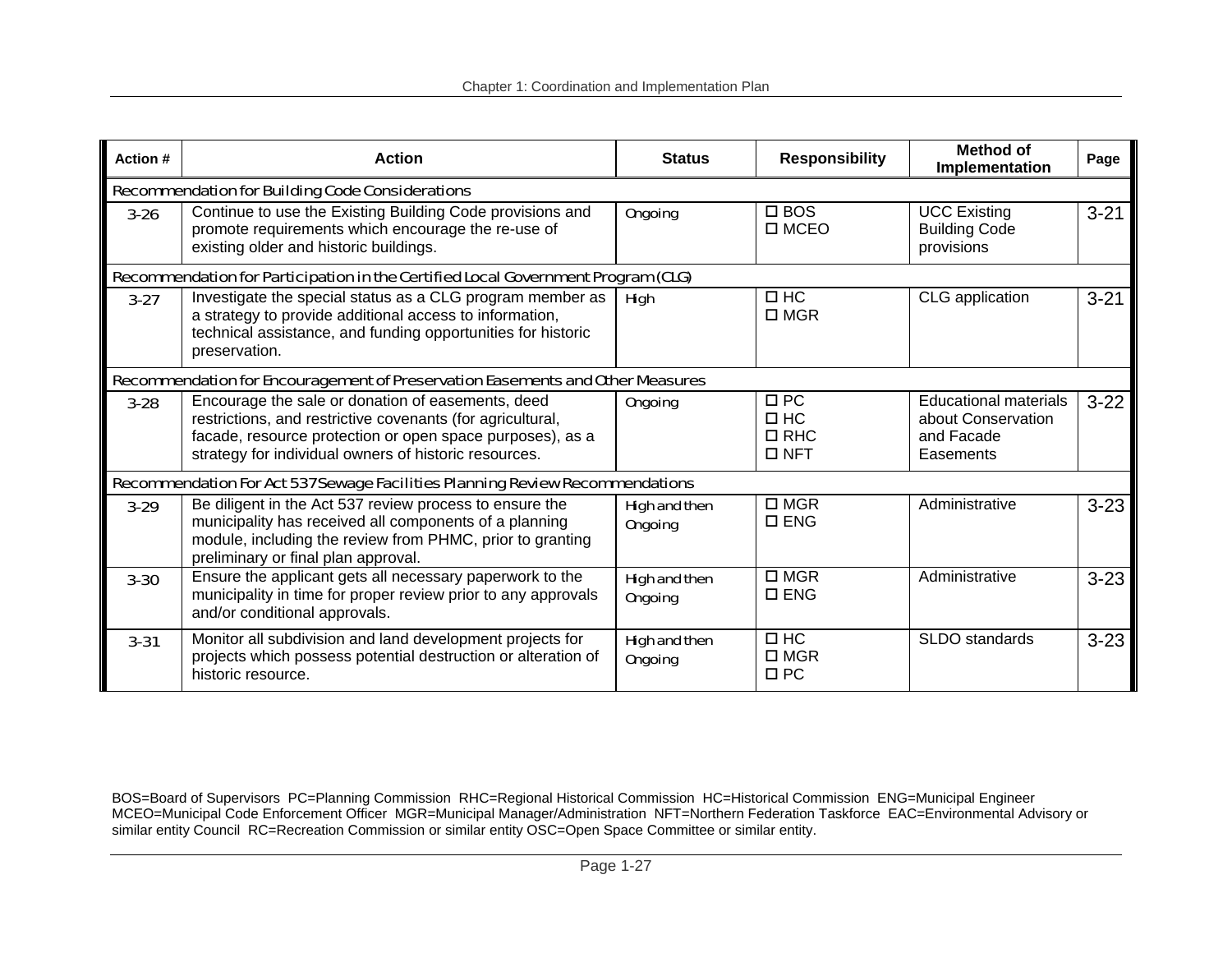| <b>Action#</b> | <b>Action</b>                                                                                                                                                                                                                                                                                                                                                              | <b>Status</b>                          | <b>Responsibility</b>                                                                   | <b>Method of</b><br>Implementation                                                                                                        | Page     |
|----------------|----------------------------------------------------------------------------------------------------------------------------------------------------------------------------------------------------------------------------------------------------------------------------------------------------------------------------------------------------------------------------|----------------------------------------|-----------------------------------------------------------------------------------------|-------------------------------------------------------------------------------------------------------------------------------------------|----------|
|                | Recommendation For Act 537 Sewage Facilities Planning Review Recommendations (continued)                                                                                                                                                                                                                                                                                   |                                        |                                                                                         |                                                                                                                                           |          |
| $3 - 32$       | Work with DEP and PHMC officials at the State level to<br>improve the overall Act 537 review process and to rectify<br>any shortfalls in the process.                                                                                                                                                                                                                      | <b>High and then</b><br><b>Ongoing</b> | $\square$ BOS<br>$\Box$ PC<br>$\square$ ENG<br>$\Box$ HC<br>$\Box$ RHC<br>$\square$ NFT | Communication and<br>Advocacy strategies                                                                                                  | $3 - 23$ |
|                | <b>Recommendation for Legislative Action</b>                                                                                                                                                                                                                                                                                                                               |                                        |                                                                                         |                                                                                                                                           |          |
| $3 - 33$       | Play a strong role in advocating pending federal and State<br>legislation which promotes historic resource protection, and<br>in assisting development and promotion of future legislation.                                                                                                                                                                                | <b>Ongoing</b>                         | $\square$ BOS<br>$\Box$ HC<br>$\Box$ RHC<br>$\Box$ NFT                                  | Advocacy strategies<br>(contact legislators,<br>provide informational<br>materials, workshops<br>about legislation, poll<br>constituents) | $3 - 24$ |
|                | <b>Recommendation for the Creation of Historic Design Guidelines</b>                                                                                                                                                                                                                                                                                                       |                                        |                                                                                         |                                                                                                                                           |          |
| $3 - 34$       | Develop historic design guidelines in the Region which are<br>appropriate for different types of areas in the Region (villages<br>to more rural or open settings) and take into account<br>characteristics of existing structures and sites, development<br>patterns, and regional context.                                                                                | Low                                    | $\Box$ HC<br>$\Box$ RHC                                                                 | <b>Historic Design</b><br>Guide                                                                                                           | $3 - 25$ |
|                | <b>Recommendation for Internal Regional Communication Improvements</b>                                                                                                                                                                                                                                                                                                     |                                        |                                                                                         |                                                                                                                                           |          |
| $3 - 35$       | Strive for the various municipal entities both within and<br>between municipalities to 1) provide Increased<br>communication with one another; 2) provide clarification<br>and further definition of their roles in relation to one<br>another; and 3) promote historic resource protection in a<br>unified fashion within each municipality and throughout the<br>Region. | <b>High and then</b><br><b>Ongoing</b> | $\square$ BOS<br>$\Box$ PC<br>$\Box$ HC<br>$\Box$ RHC                                   | Communication,<br><b>Historic Commission</b><br>enabling language,<br>Zoning Ordinance,<br><b>SLDO</b>                                    | $3 - 26$ |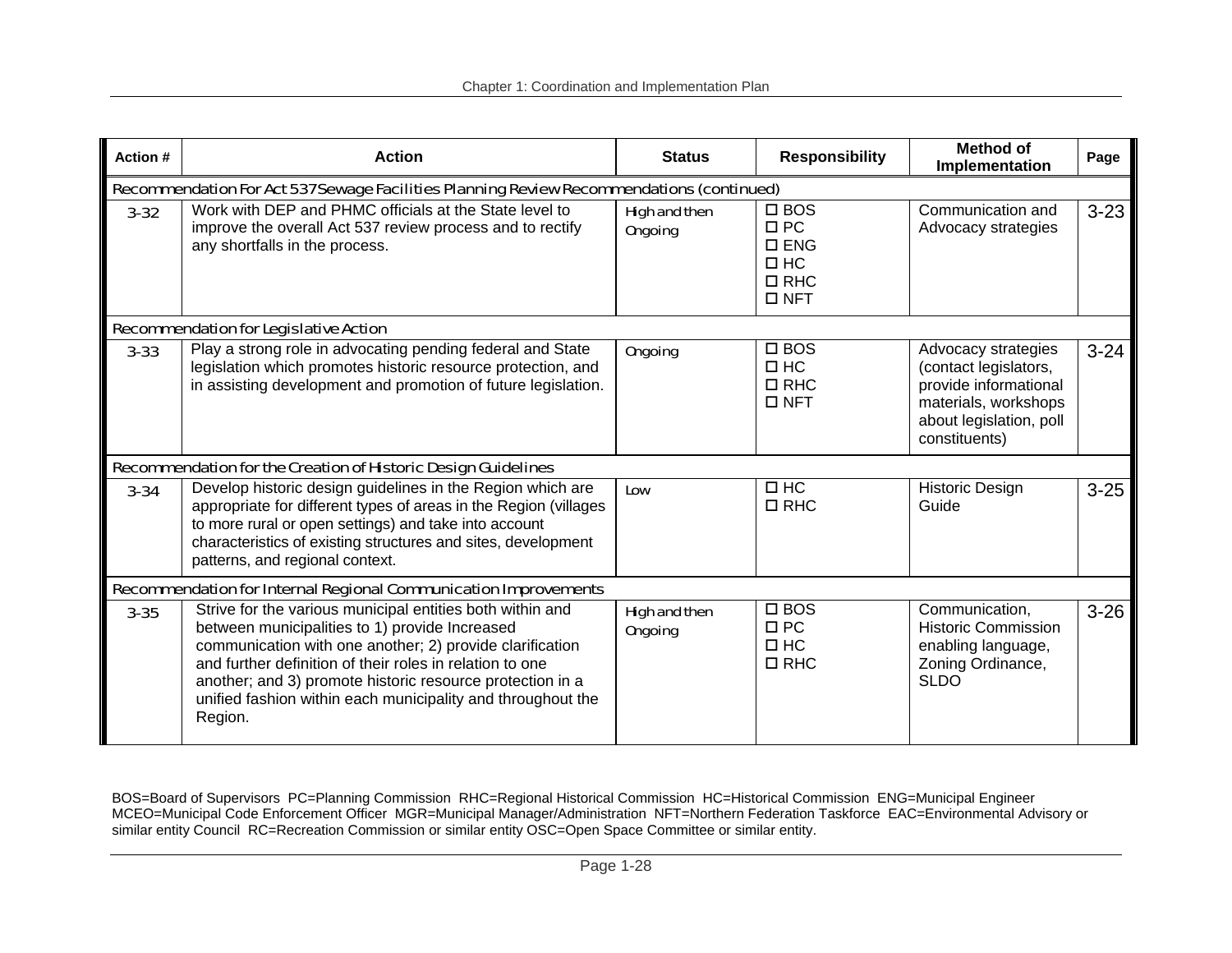| Action # | <b>Action</b>                                                                                                                                                                                                                                                 | <b>Status</b>                          | <b>Responsibility</b>                                 | Method of<br>Implementation                                                                                            | Page     |  |  |  |  |
|----------|---------------------------------------------------------------------------------------------------------------------------------------------------------------------------------------------------------------------------------------------------------------|----------------------------------------|-------------------------------------------------------|------------------------------------------------------------------------------------------------------------------------|----------|--|--|--|--|
|          | Recommendation for Internal Regional Communication Improvements (continued)                                                                                                                                                                                   |                                        |                                                       |                                                                                                                        |          |  |  |  |  |
| $3 - 36$ | Strive for all municipal Historic Commissions/entities to<br>provide reasonably consistent function and levels of advice<br>to their BOSs, PCs, and communities, and implement<br>Action 3-10.                                                                | <b>High and then</b><br><b>Ongoing</b> | $\square$ BOS<br>$\Box$ HC<br>$\Box$ RHC              | Communication,<br><b>Historic Commission</b><br>enabling language                                                      | $3 - 26$ |  |  |  |  |
|          | Recommendation for Community Education and Public Involvement Recommendations                                                                                                                                                                                 |                                        |                                                       |                                                                                                                        |          |  |  |  |  |
| $3 - 37$ | Actively invite community involvement and participation in<br>historic preservation efforts through the Historical<br>Commission, in addition to other historic-related entities.                                                                             | <b>Ongoing</b>                         | $\square$ BOS<br>$\Box$ PC<br>$\Box$ HC<br>$\Box$ RHC | Newspapers,<br>newsletters,<br>pamphlets,<br>educational<br>programs, speakers,                                        | $3 - 26$ |  |  |  |  |
| $3 - 38$ | Make information about historic preservation activities<br>widely available to residents and other interested regional<br>parties.                                                                                                                            | <b>Ongoing</b>                         | $\Box$ HC<br>$\Box$ RHC                               | special events, in<br>libraries, municipal<br>buildings, on<br>websites, through<br>plaques and public<br>recognition. | $3 - 26$ |  |  |  |  |
| $3 - 39$ | Implement some of the variety of methods (provided in<br>Chapter 3) to invoke public involvement and support for<br>historic preservation.                                                                                                                    | <b>Ongoing</b>                         | $\Box$ HC<br>$\Box$ RHC                               | See list in Chapter 3                                                                                                  | $3 - 26$ |  |  |  |  |
|          | <b>Recommendation for Promotion of Resource Restoration</b>                                                                                                                                                                                                   |                                        |                                                       |                                                                                                                        |          |  |  |  |  |
| $3 - 40$ | Continue to encourage the physical restoration of historic<br>properties in the Region and work with property owners to<br>provide general guidance and direction on where to find<br>appropriate information about restoration and historic<br>preservation. | <b>Ongoing</b>                         | $\Box$ HC<br>$\Box$ RHC<br>$\Box$ NFT                 | Educational<br>materials.<br>newsletters,<br>Workshops, Provide<br>advice/guidance                                     | $3-27$   |  |  |  |  |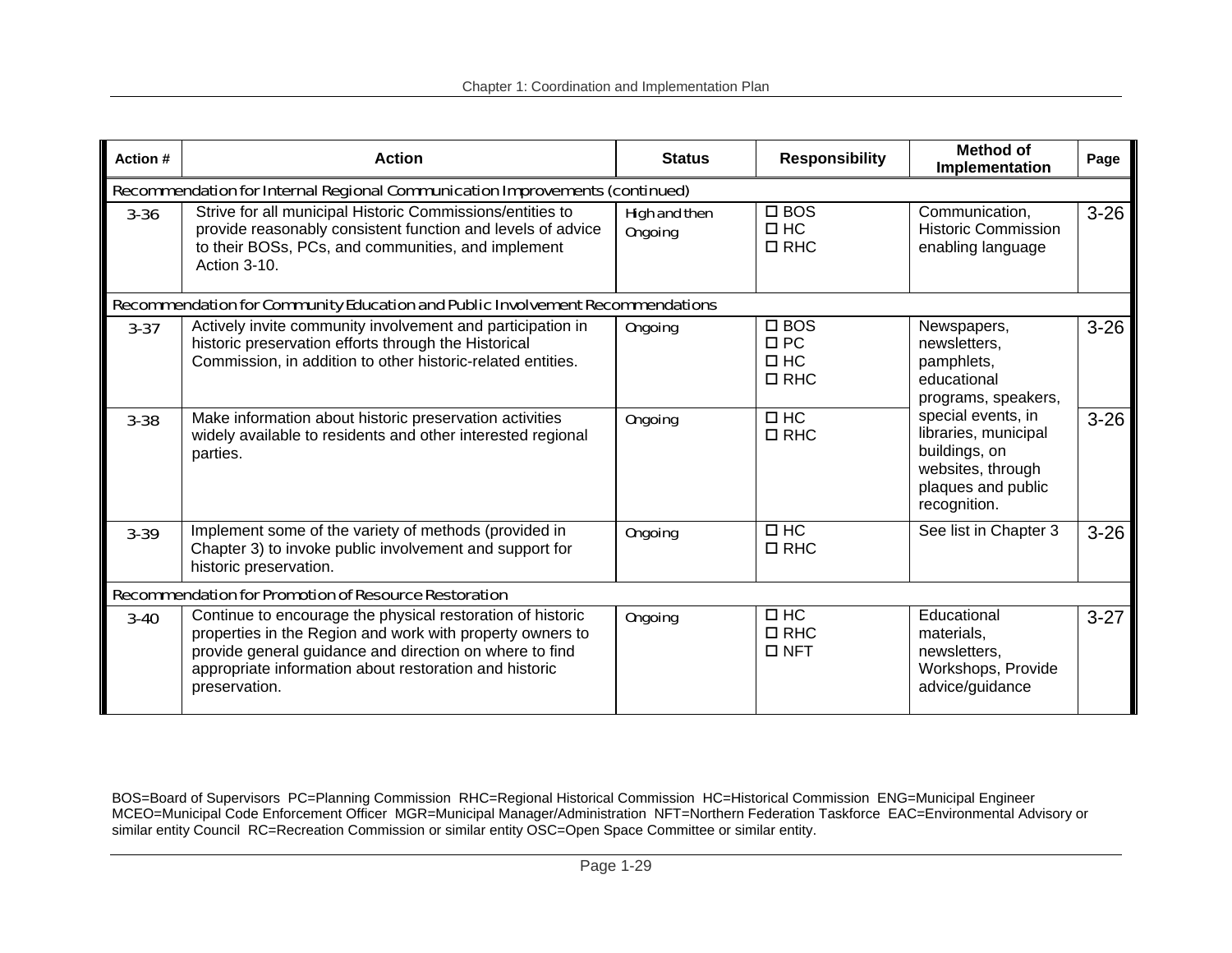| <b>Action #</b> | Action                                                                                                                               | <b>Status</b>  | <b>Responsibility</b>                                    | Method of<br>Implementation | Page   |  |  |  |
|-----------------|--------------------------------------------------------------------------------------------------------------------------------------|----------------|----------------------------------------------------------|-----------------------------|--------|--|--|--|
|                 | Recommendation for Encouragement of Adaptive Reuse and Conversion of Buildings                                                       |                |                                                          |                             |        |  |  |  |
| $3 - 41$        | Continue to encourage adaptive reuse of historic buildings<br>through additional or enhanced uses and other provisions in<br>zoning. | <b>Ongoing</b> | $\square$ BOS<br>$\square$ PC<br>$\Box$ HC<br>$\Box$ RHC | Zoning Ordinance            | $3-28$ |  |  |  |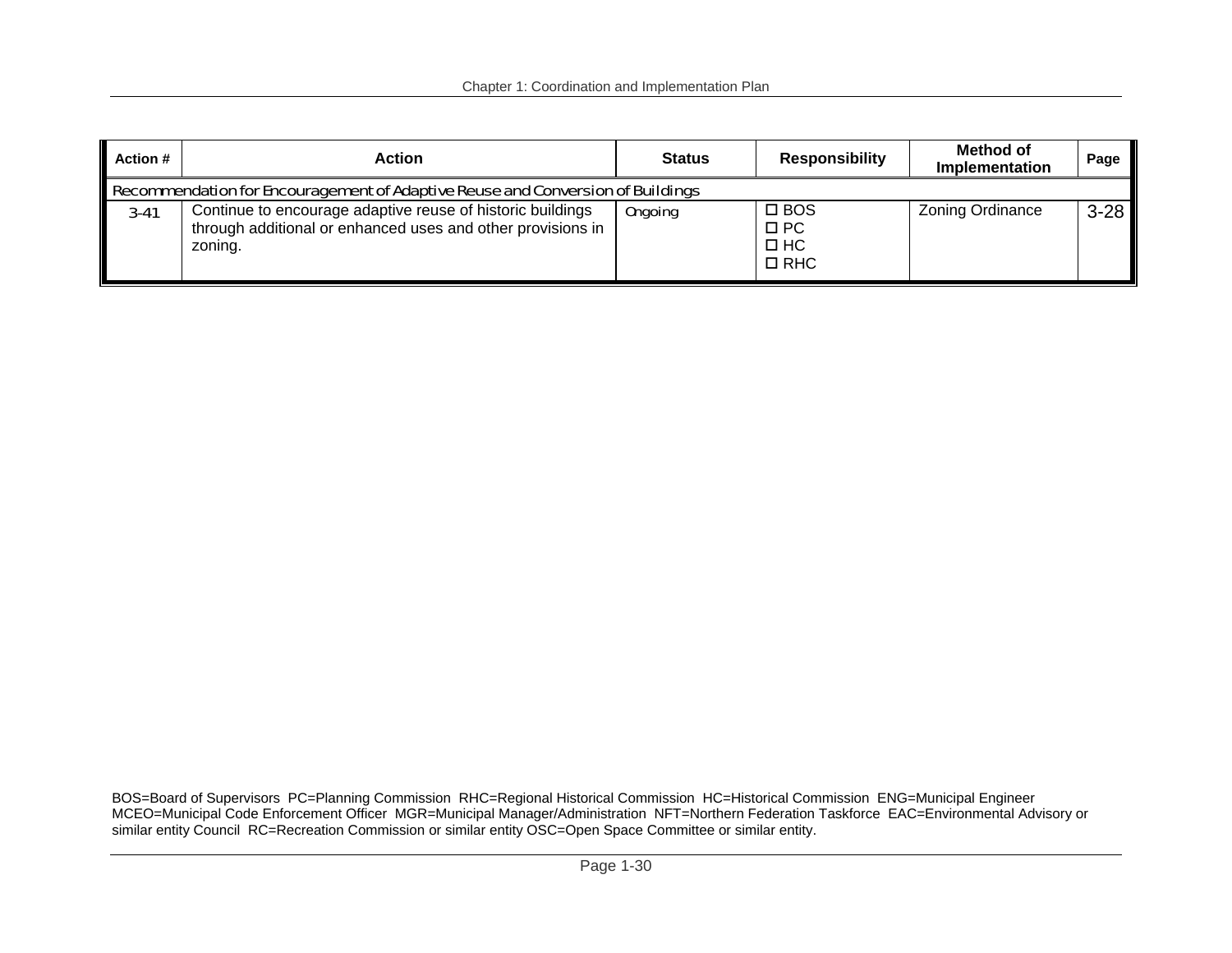|                 | <b>Recommendations for Scenic Resources Protection (Chapter 4)</b>                                                                                                                                                                                                                                                                                                                                                  |               |                                                                                                |                                                                                                                                                                       |         |  |  |  |
|-----------------|---------------------------------------------------------------------------------------------------------------------------------------------------------------------------------------------------------------------------------------------------------------------------------------------------------------------------------------------------------------------------------------------------------------------|---------------|------------------------------------------------------------------------------------------------|-----------------------------------------------------------------------------------------------------------------------------------------------------------------------|---------|--|--|--|
|                 | The actions outlined below serve to implement the Scenic Resources recommendations discussed in detail in Chapter<br>Four of the Regional Resource Protection Plan.                                                                                                                                                                                                                                                 |               |                                                                                                |                                                                                                                                                                       |         |  |  |  |
| <b>Action #</b> | <b>Action</b>                                                                                                                                                                                                                                                                                                                                                                                                       | <b>Status</b> | <b>Responsibility</b>                                                                          | Method of<br>Implementation                                                                                                                                           | Page    |  |  |  |
|                 | <b>General Recommendation For Scenic Resources</b>                                                                                                                                                                                                                                                                                                                                                                  |               |                                                                                                |                                                                                                                                                                       |         |  |  |  |
| $4-1$           | Update municipal Open Space, Recreation and<br>Environmental Resources Plans in order to address the<br>following and then update municipal ordinances as needed<br>to implement the findings of the updated Open Space plans:<br>Impacts to resources resulting from new development.<br>Changes to legislation resulting in a municipality's<br>ability to protect resources.<br>Recognized additional resources. | <b>High</b>   | $\Box$ PC<br>$\square$ BOS<br>$\Box$ EAC                                                       | Update municipal<br>OSRERP as an<br>addendum to the<br>Comprehensive Plan.<br>Zoning Ordinance<br><b>SLDO</b>                                                         | $4 - 2$ |  |  |  |
|                 | <b>Recommendations For Scenic Roadway Designation</b>                                                                                                                                                                                                                                                                                                                                                               |               |                                                                                                |                                                                                                                                                                       |         |  |  |  |
| $4 - 2$         | Update scenic roadways' inventory by touring the<br>municipalities with a list of specific criteria or "site selection<br>criteria." Rate and map the findings. Then update<br>municipal ordinances to guide growth and development to<br>areas less likely to impact scenic roadways rated as<br>significant or most important.                                                                                    | <b>High</b>   | $\Box$ PC<br>$\Box$ Municipal<br><b>Volunteers</b><br>$\Box$ NFT<br>$\square$ BOS<br>$\Box$ HC | Tour the municipality<br>or the Region. If<br>done at the municipal<br>level, share the<br>findings with the<br>Region.<br><b>Update Zoning</b><br>Ordinance and SLDO | $4 - 3$ |  |  |  |
| $4 - 3$         | Explore implementing a scenic overlay district along the<br>municipalities' most significant scenic roadways to protect<br>viewsheds along those roads.                                                                                                                                                                                                                                                             | <b>High</b>   | $\Box$ PC<br>$\square$ BOS                                                                     | Zoning Ordinance                                                                                                                                                      | $4 - 3$ |  |  |  |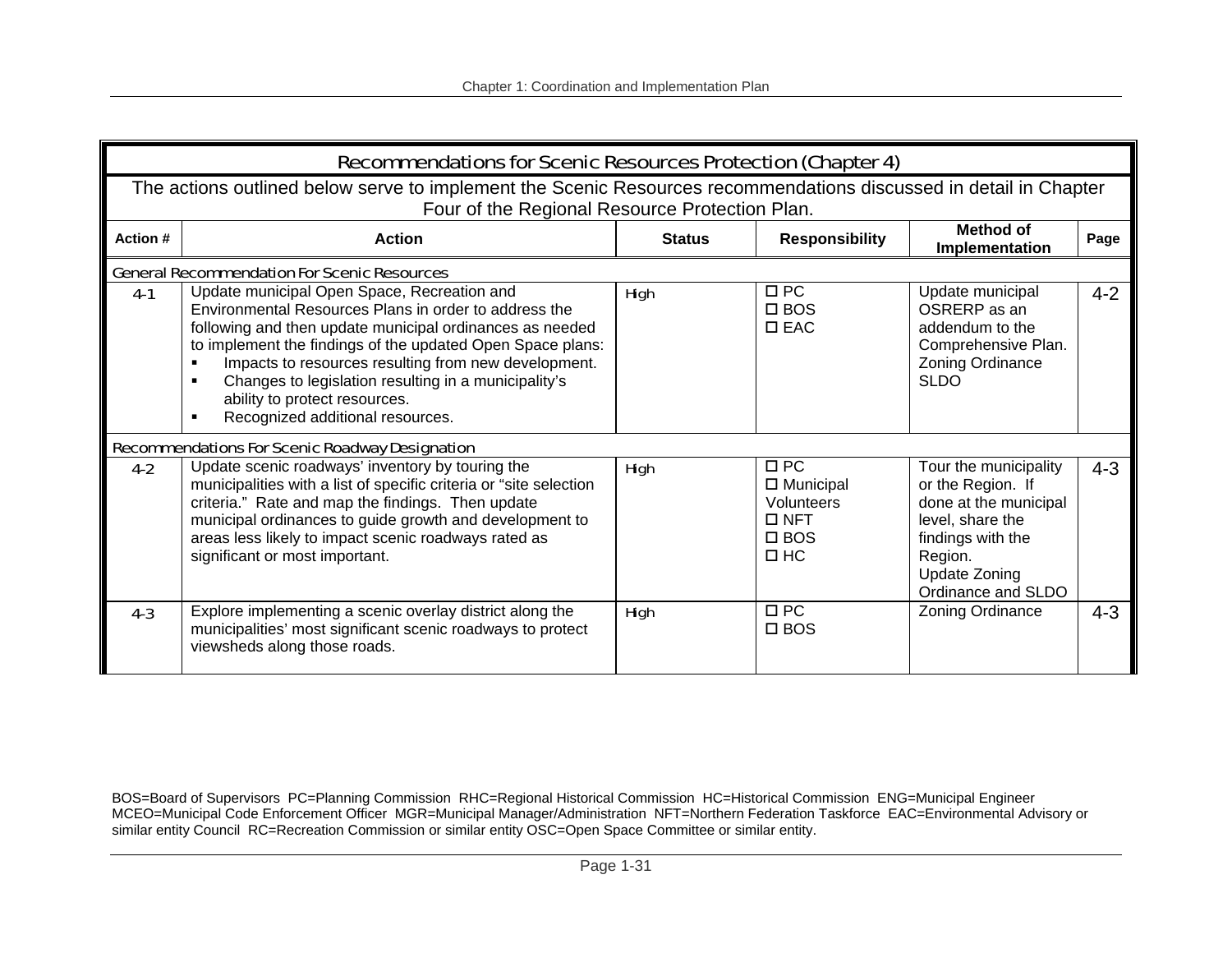| Action # | <b>Action</b>                                                                                                                                                                 | <b>Status</b>                       | <b>Responsibility</b>                                                 | <b>Method of</b><br>Implementation                                                                                                                                                                                                                                 | Page    |
|----------|-------------------------------------------------------------------------------------------------------------------------------------------------------------------------------|-------------------------------------|-----------------------------------------------------------------------|--------------------------------------------------------------------------------------------------------------------------------------------------------------------------------------------------------------------------------------------------------------------|---------|
|          | <b>Recommendations For Roadway Functional Classification</b>                                                                                                                  |                                     |                                                                       |                                                                                                                                                                                                                                                                    |         |
| $4 - 4$  | Consider adopting the Chester County roadway<br>functional classification (2003), or establish a regional<br>roadway functional classification based upon municipal<br>plans. | <b>Medium</b>                       | $\Box$ PC<br>$\square$ BOS                                            | SLDO - Review and.<br>if needed, revise<br>design standards,<br>such as right-of-way<br>and street widths.<br>grades, and street<br>alignments, so they<br>are appropriate for<br>their designated<br>functional<br>classification.                                | $4 - 4$ |
| $4 - 5$  | Consider undertaking a regional transportation<br>comprehensive plan element to determine and prioritize,<br>among other things, ways to protect scenic roadways.             | <b>High</b>                         | $\Box$ NFT<br>$\Box$ PC<br>$\square$ BOS                              | Discuss the need for<br>such a work product                                                                                                                                                                                                                        | $4 - 4$ |
|          | <b>Recommendations For Scenic Roadway Programs</b>                                                                                                                            |                                     |                                                                       |                                                                                                                                                                                                                                                                    |         |
| $4 - 6$  | Participate in PennDOT's Adopt a Highway Program and<br>the Great Pennsylvania Cleanup Program.                                                                               | <b>Medium</b>                       | $\Box$ PC<br>$\square$ MGR                                            | Organize volunteers<br>and participate in<br>programs.                                                                                                                                                                                                             | $4 - 8$ |
| $4 - 7$  | Consider "turning back" select scenic roadways from state<br>to municipal ownership for more local control and<br>preservation. Coordinate efforts with the Region.           | <b>Medium and</b><br><b>Ongoing</b> | $\Box$ PC<br>$\square$ Road Masters<br>$\square$ MGR<br>$\square$ BOS | Determine if it is in<br>the best interest to<br>accept additional<br>turn-backs of roads<br>and if there is<br>capacity to handle<br>the maintenance<br>responsibilities of<br>additional roads.<br>Begin turn-back if<br>analysis indicates it is<br>beneficial. | $4 - 8$ |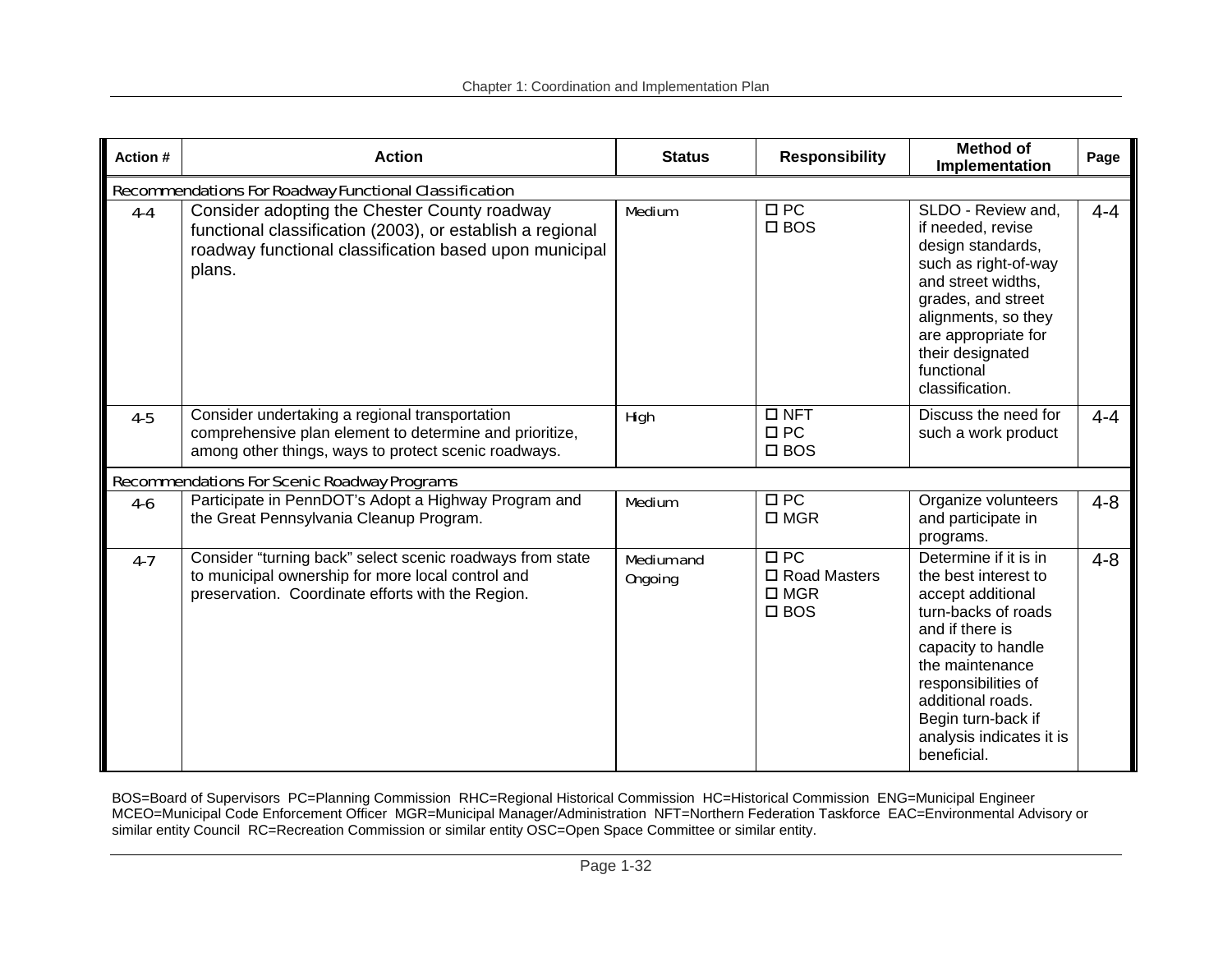| Action # | <b>Action</b>                                                                                                                                                                                                                                                                                                                                              | <b>Status</b> | <b>Responsibility</b>                                                      | <b>Method of</b><br>Implementation                                                                                                                          | Page     |
|----------|------------------------------------------------------------------------------------------------------------------------------------------------------------------------------------------------------------------------------------------------------------------------------------------------------------------------------------------------------------|---------------|----------------------------------------------------------------------------|-------------------------------------------------------------------------------------------------------------------------------------------------------------|----------|
| $4 - 8$  | Investigate the Pennsylvania Byway Program to determine if<br>there are eligible roadways within the Region.                                                                                                                                                                                                                                               | <b>High</b>   | $\Box$ PC<br>$\square$ NFT                                                 | Nominate the<br>roadway, or portion<br>thereof, to PennDOT<br>for consideration to<br>the program.                                                          | $4 - 9$  |
|          | <b>Recommendations For Scenic Viewsheds</b>                                                                                                                                                                                                                                                                                                                |               |                                                                            |                                                                                                                                                             |          |
| $4-9$    | Inventory (or update) scenic vistas or viewsheds, either from<br>roadways or from trails, with a list of specific criteria or "site<br>selection criteria." Once the viewsheds have been<br>identified, update municipal ordinances to guide<br>development to areas less likely to impact the vistas rated or<br>ranked as significant or most important. | <b>High</b>   | $\Box$ PC<br>$\Box$ Municipal<br>Volunteers<br>$\Box$ NFT<br>$\square$ BOS | Tour each<br>municipality or the<br>Region. If done on<br>the municipal level,<br>share the findings<br>with the Region.<br>Zoning Ordinance<br><b>SLDO</b> | $4 - 9$  |
|          | <b>Recommendation For Scenic Landforms</b>                                                                                                                                                                                                                                                                                                                 |               |                                                                            |                                                                                                                                                             |          |
| $4-10$   | Identify landforms of regional significance, and guide<br>development away from such resources by updating<br>municipal ordinances.                                                                                                                                                                                                                        | <b>High</b>   | $\Box$ PC<br>$\square$ BOS                                                 | Zoning Ordinance                                                                                                                                            | $4 - 10$ |
|          | <b>Recommendation For Scenic Natural Features</b>                                                                                                                                                                                                                                                                                                          |               |                                                                            |                                                                                                                                                             |          |
| $4-11$   | Investigate implementing a scenic river overlay district along<br>the French Creek and its tributaries and the Schuylkill River<br>and its tributaries.                                                                                                                                                                                                    | <b>High</b>   | $\Box$ PC                                                                  | Zoning Ordinance<br>(See Chapter 2 for<br>specific<br>recommendations on<br>natural features.)                                                              | $4 - 11$ |
|          | <b>Recommendation For Scenic Man-made Resources</b>                                                                                                                                                                                                                                                                                                        |               |                                                                            |                                                                                                                                                             |          |
| $4-12$   | Adopt ordinance language to encourage property owners to<br>preserve such scenic resources as historic structures,<br>bridges, stone walls, and fences and to keep them in good<br>repair.                                                                                                                                                                 | <b>High</b>   | $\Box$ PC<br>$\Box$ HC<br>$\square$ BOS                                    | Zoning Ordinance<br>(See Chapter 3 for<br>specific<br>recommendations)                                                                                      | $4 - 12$ |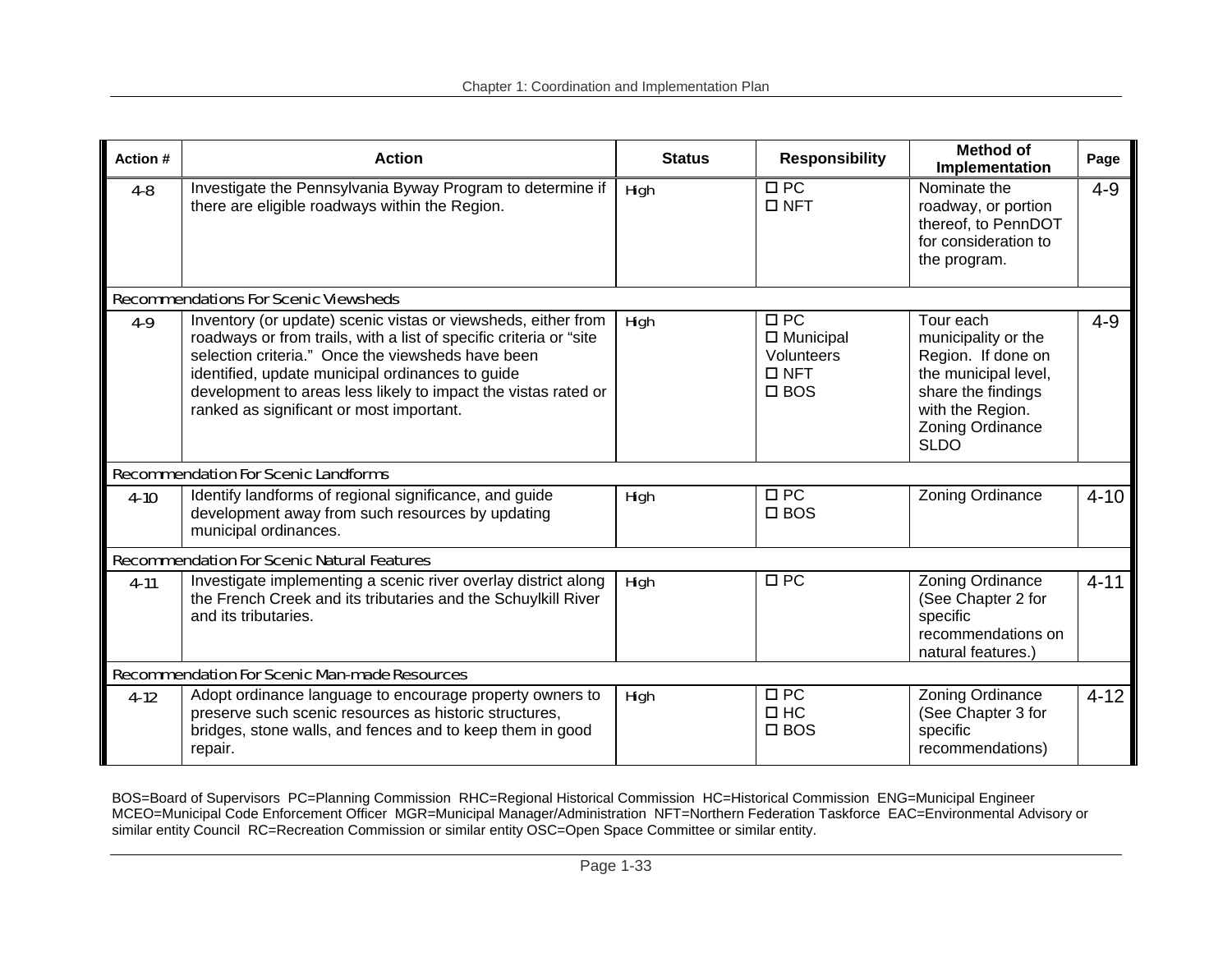| <b>Action#</b> | <b>Action</b>                                                                                                                                                                                                                                                                                                                                                                                                                                                             | <b>Status</b> | <b>Responsibility</b>                       | <b>Method of</b><br>Implementation                                                                                      | Page     |  |  |  |
|----------------|---------------------------------------------------------------------------------------------------------------------------------------------------------------------------------------------------------------------------------------------------------------------------------------------------------------------------------------------------------------------------------------------------------------------------------------------------------------------------|---------------|---------------------------------------------|-------------------------------------------------------------------------------------------------------------------------|----------|--|--|--|
|                | <b>Recommendation For Scenic Man-made Resources</b>                                                                                                                                                                                                                                                                                                                                                                                                                       |               |                                             |                                                                                                                         |          |  |  |  |
| $4 - 13$       | Investigate historic preservation options, such as historic<br>overlay districts.                                                                                                                                                                                                                                                                                                                                                                                         | <b>High</b>   | $\Box$ PC<br>$\Box$ HC                      | Zoning Ordinance<br>(See Chapter 3 for<br>specific<br>recommendations)                                                  | $4 - 12$ |  |  |  |
|                | <b>Recommendations For Continued Dark Skies</b>                                                                                                                                                                                                                                                                                                                                                                                                                           |               |                                             |                                                                                                                         |          |  |  |  |
| $4 - 14$       | Educate residents on the importance of dark skies<br>protection through municipal newsletters and websites.<br>Adopt ordinance language to diminish the impact of lighting,<br>and promote dark skies through ordinance language that<br>prevents glare and light pollution by requiring the use of<br>reasonable lighting levels, luminaries that do not emit glare<br>and light above the horizontal, and automatic extinguishing<br>of lighting when it is not needed. | <b>High</b>   | $\Box$ PC<br>$\square$ BOS<br>$\square$ EAC | Articles Township<br>Newsletters and<br>Website.<br>Zoning Ordinance<br>(See Chapter Four<br>for Minimum<br>Standards.) | $4 - 13$ |  |  |  |
|                | <b>Recommendation For the Limerick Generating Station</b>                                                                                                                                                                                                                                                                                                                                                                                                                 |               |                                             |                                                                                                                         |          |  |  |  |
| $4 - 15$       | Ensure that natural resources that provide screening to<br>reduce the visual impact within the Limerick viewshed, such<br>as woodlands, are preserved and protected in accordance<br>with Chapter Two, Natural Resources Protection Plan.                                                                                                                                                                                                                                 | <b>High</b>   | $\Box$ PC<br>$\square$ BOS                  | Zoning Ordinance                                                                                                        | $4 - 15$ |  |  |  |
|                | Recommendation For Outdoor Signage, Including Billboards and Advertising                                                                                                                                                                                                                                                                                                                                                                                                  |               |                                             |                                                                                                                         |          |  |  |  |
| $4 - 16$       | Adopt ordinance language consistent with the minimum<br>standards that the Region recommends to diminish the<br>impact of outdoor signage, including billboards and<br>advertising.                                                                                                                                                                                                                                                                                       | <b>High</b>   | $\Box$ PC<br>$\square$ BOS                  | Zoning Ordinance<br>(See Chapter Four<br>for Minimum<br>Standards.)                                                     | $4 - 16$ |  |  |  |
| $4 - 17$       | Investigate the PA Byways Program for appropriate<br>roadway corridors in the Region in order to eliminate the<br>threat of billboards on those roadway segments (as outdoor<br>advertising is prohibited on designated scenic byways).                                                                                                                                                                                                                                   | <b>Medium</b> | $\Box$ PC<br>$\Box$ NFT                     | See ACTION 4-10                                                                                                         | $4 - 16$ |  |  |  |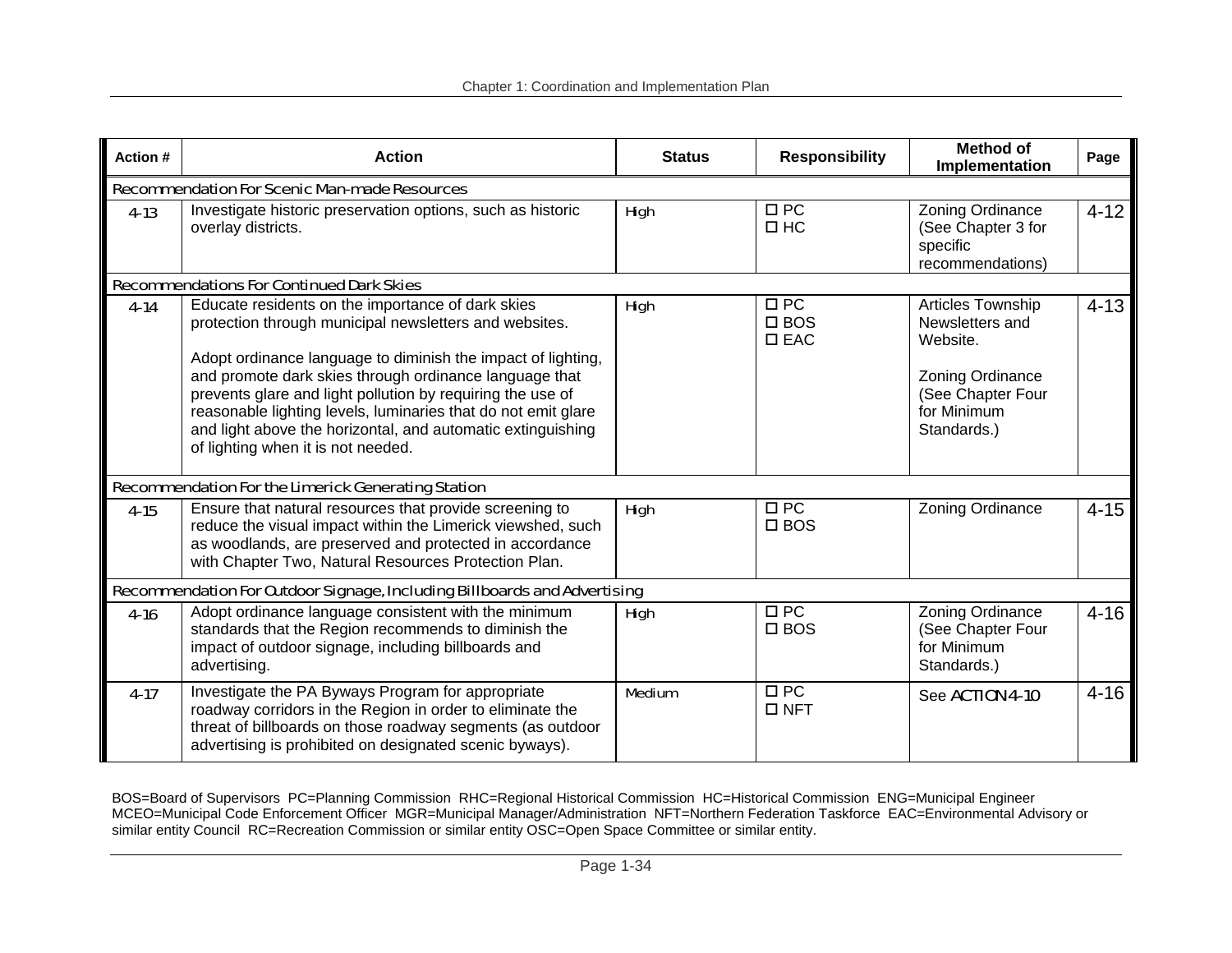| Action # | <b>Action</b>                                                                                                                                                                                                                                                                                                                           | <b>Status</b> | <b>Responsibility</b>      | <b>Method of</b><br>Implementation                                  | Page     |
|----------|-----------------------------------------------------------------------------------------------------------------------------------------------------------------------------------------------------------------------------------------------------------------------------------------------------------------------------------------|---------------|----------------------------|---------------------------------------------------------------------|----------|
|          | <b>Recommendation For Cell Towers</b>                                                                                                                                                                                                                                                                                                   |               |                            |                                                                     |          |
| $4 - 18$ | Adopt ordinance language to diminish the impact of cell<br>towers, or if the municipality has already established<br>regulatory language, review the ordinances to determine if<br>the language is consistent with the minimum standards that<br>the Region recommends.                                                                 | <b>High</b>   | $\Box$ PC<br>$\square$ BOS | Zoning Ordinance<br>(See Chapter Four<br>for Minimum<br>Standards.) | $4 - 17$ |
|          | <b>Recommendation For Parking Design Issues</b>                                                                                                                                                                                                                                                                                         |               |                            |                                                                     |          |
| $4-19$   | Adopt ordinance language to diminish the impact of parking<br>design that is insensitive to the scenic aesthetic, or if the<br>municipality has already established regulatory language,<br>review the ordinances to determine if the language is<br>consistent with the minimum standards that the Region<br>recommends.               | <b>High</b>   | $\Box$ PC<br>$\square$ BOS | Zoning Ordinance<br>(See Chapter Four<br>for Minimum<br>Standards.) | $4 - 18$ |
|          | Recommendation For Stormwater Management Facility Design                                                                                                                                                                                                                                                                                |               |                            |                                                                     |          |
| $4 - 20$ | Adopt ordinance language to diminish the impact of<br>stormwater management design that is insensitive to the<br>scenic aesthetic, or if the municipality has already<br>established regulatory language, review the ordinances to<br>determine if the language is consistent with the minimum<br>standards that the Region recommends. | <b>High</b>   | $\Box$ PC<br>$\square$ BOS | Zoning Ordinance<br>(See Chapter Four<br>for Minimum<br>Standards.) | $4 - 18$ |
|          | <b>Recommendation For Underground Utility Installation</b>                                                                                                                                                                                                                                                                              |               |                            |                                                                     |          |
| $4 - 21$ | Adopt ordinance language to diminish the impact of<br>overhead utilities, or if the municipality has already<br>established regulatory language, review the ordinances to<br>determine if the language is consistent with the minimum<br>standards that the Region recommends.                                                          | <b>High</b>   | $\Box$ PC<br>$\square$ BOS | Zoning Ordinance<br>(See Chapter Four<br>for Minimum<br>Standards.) | $4 - 19$ |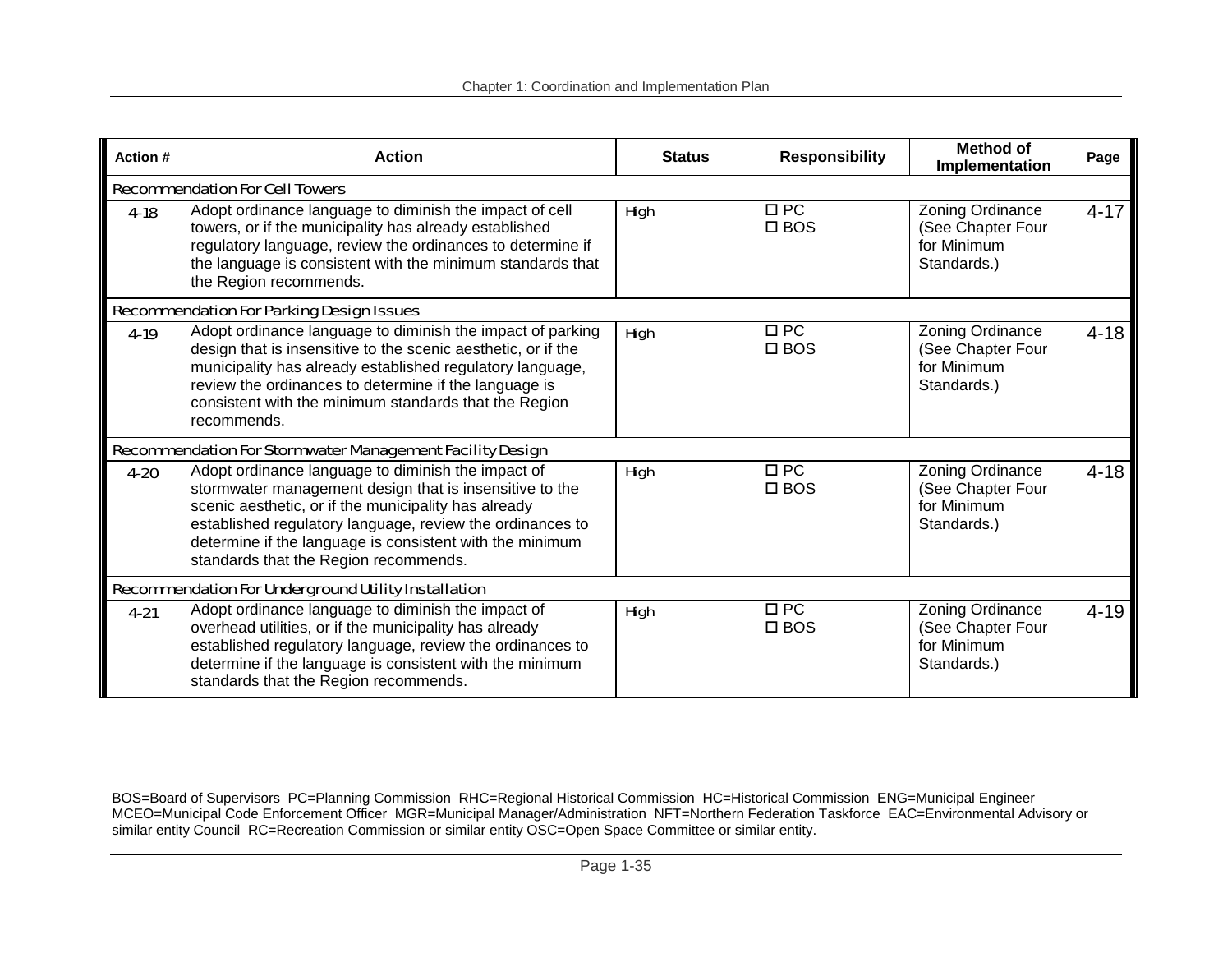| Action # | <b>Action</b>                                                                                                                                                                                                                                                                                                                                                                                                                                                                                                                          | <b>Status</b>                     | <b>Responsibility</b>                                                                                     | <b>Method of</b><br>Implementation                                                                          | Page     |
|----------|----------------------------------------------------------------------------------------------------------------------------------------------------------------------------------------------------------------------------------------------------------------------------------------------------------------------------------------------------------------------------------------------------------------------------------------------------------------------------------------------------------------------------------------|-----------------------------------|-----------------------------------------------------------------------------------------------------------|-------------------------------------------------------------------------------------------------------------|----------|
|          | Recommendation For Abandoned Buildings and Property Maintenance Issues                                                                                                                                                                                                                                                                                                                                                                                                                                                                 |                                   |                                                                                                           |                                                                                                             |          |
| $4 - 22$ | Consider adopting adaptive reuse provisions in the<br>zoning ordinance to help mitigate the impact of<br>abandoned buildings.<br>Consider establishing a property maintenance<br>$\blacksquare$<br>ordinance to prohibit out of control weeds, uncut grass<br>(over a certain height), or "junk" (which must be<br>specifically defined).<br>If these types of regulations are already established,<br>$\blacksquare$<br>review the standards to determine if they are consistent<br>with the minimum standards the Region recommends. | <b>High</b>                       | $\Box$ PC<br>$\square$ BOS                                                                                | Zoning Ordinance<br>(See Chapter Four<br>for Minimum<br>Standards.)<br>Property<br>Maintenance<br>Ordinance | $4 - 20$ |
|          | Recommendations For Conservation Development See Actions 2-14 and 2-15 in Chapter 2.                                                                                                                                                                                                                                                                                                                                                                                                                                                   |                                   |                                                                                                           |                                                                                                             |          |
|          | Easements and Land Purchase See Chapter 5, Recreation Resources Plan for open space Recommendations and Chapter 6, Agricultural<br>Resources Plan for agricultural conservation easement Recommendations. See Action 5-11 in Chapter 5 and Actions 6-4 thru 6-7 in Chapter 6.                                                                                                                                                                                                                                                          |                                   |                                                                                                           |                                                                                                             |          |
|          | Recommendations For Effective Agricultural Zoning See Actions 6-21 thru 6-23 in Chapter 6.                                                                                                                                                                                                                                                                                                                                                                                                                                             |                                   |                                                                                                           |                                                                                                             |          |
|          | Recommendation For Transfer of Development Rights (TDR) See Actions 2-17 in Chapter 2.                                                                                                                                                                                                                                                                                                                                                                                                                                                 |                                   |                                                                                                           |                                                                                                             |          |
|          | <b>Recommendation For Community Education Activities</b>                                                                                                                                                                                                                                                                                                                                                                                                                                                                               |                                   |                                                                                                           |                                                                                                             |          |
| $4 - 23$ | Continue to participate in, or consider participating in<br>community education activities such as the Chester County<br>Parks and Recreation Department's "Town Tours and<br>Village Walks," bridge tours, Earth Day programs, and<br>newsletter/website updates.                                                                                                                                                                                                                                                                     | <b>High and</b><br><b>Ongoing</b> | $\Box$ PC<br>$\square$ MGR<br>$\Box$ Other applicable<br>local commissions<br>or committees<br>$\Box$ NFT | Participation in<br>community education<br>activities                                                       | $4 - 22$ |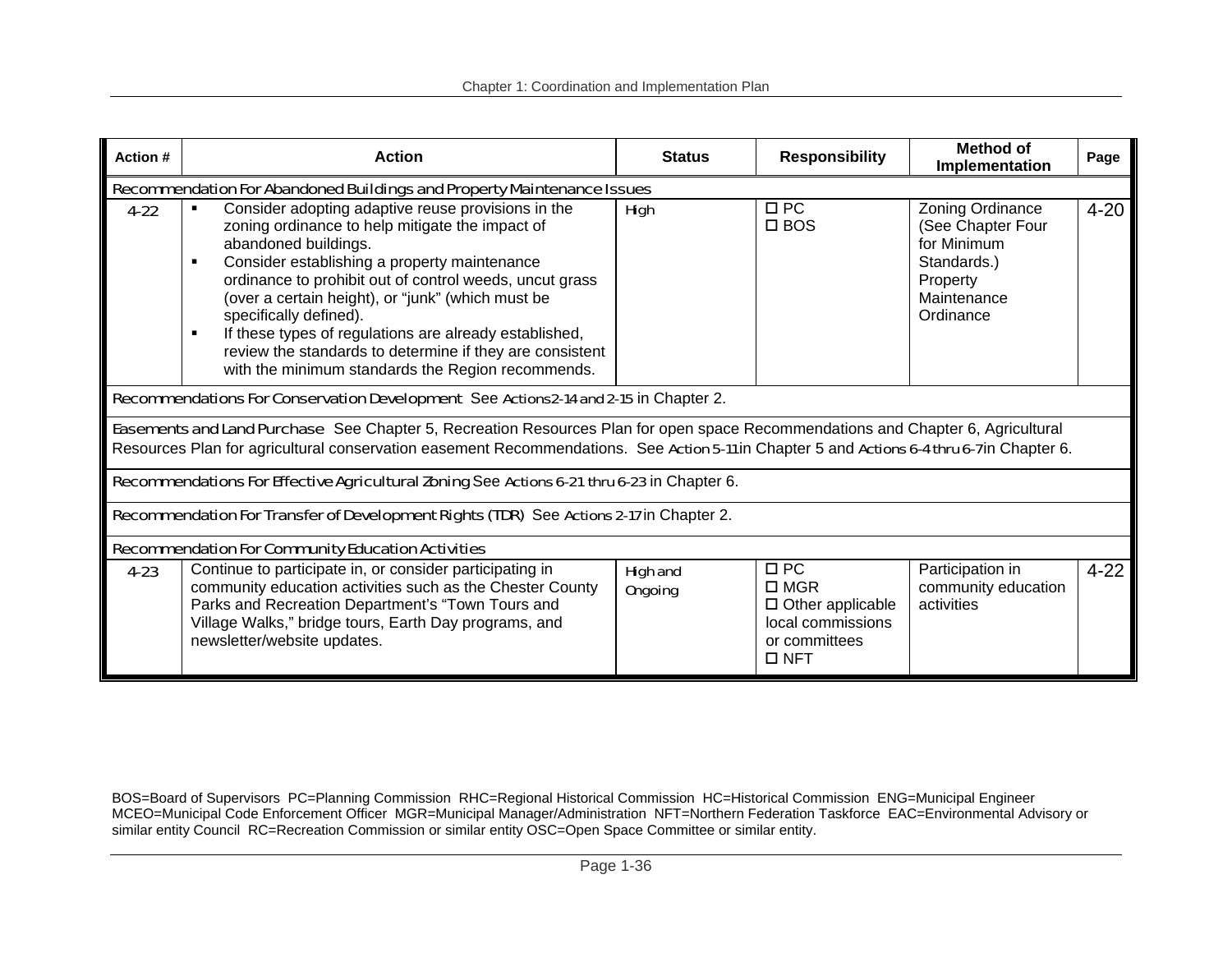|          | Plan Recommendations for Recreation Resources (Chapter 5)                                                                                                                                                                                                                 |                |                                         |                                                                                                             |         |  |  |
|----------|---------------------------------------------------------------------------------------------------------------------------------------------------------------------------------------------------------------------------------------------------------------------------|----------------|-----------------------------------------|-------------------------------------------------------------------------------------------------------------|---------|--|--|
|          | The actions outlined below serve to implement the plan recommendations discussed in detail in Chapter Five of the<br>Regional Resource Protection Plan.                                                                                                                   |                |                                         |                                                                                                             |         |  |  |
| Action # | <b>Action</b>                                                                                                                                                                                                                                                             | <b>Status</b>  | <b>Responsibility</b>                   | <b>Method of</b><br>Implementation                                                                          | Page    |  |  |
|          | <b>Recommendation for Regional and Sub-Regional Facilities</b>                                                                                                                                                                                                            |                |                                         |                                                                                                             |         |  |  |
| $5-1$    | Continue to provide information to the representatives of the<br>Northern Federation pertaining to any changes in<br>programming, facilities, or plans for expansion that may<br>impact municipalities in the Region.                                                     | <b>Ongoing</b> | $\square$ BOS<br>$\Box$ RC              | Reports to NF<br>membership at<br>monthly meetings, as<br>necessary                                         | $5 - 3$ |  |  |
|          | <b>Recommendation for Institutional Facilities</b>                                                                                                                                                                                                                        |                |                                         |                                                                                                             |         |  |  |
| $5-2$    | Continue to communicate with operators of institutional<br>facilities in order to provide up-to-date information to<br>municipal residents as to the availability, condition, and<br>operating hours of these facilities.                                                 | <b>Ongoing</b> | $\square$ BOS<br>$\Box$ RC              | Contact operators of<br>these facilities and<br>provide updates on<br>municipal websites<br>and newsletters | $5-4$   |  |  |
| $5-3$    | Continue to invite representatives of the Owen J. Roberts<br>(OJR) School District to participate in regularly scheduled<br>Northern Federation meetings in order to keep the lines of<br>communication open with the operating authority of<br>institutional facilities. | <b>Ongoing</b> | $\Box$ NFT<br>$\Box$ RC                 | See ACTION 1-1 and<br>$1-2$                                                                                 | $5 - 4$ |  |  |
|          | <b>Recommendation for Neighborhood and Mini Facilities</b>                                                                                                                                                                                                                |                |                                         |                                                                                                             |         |  |  |
| $5-4$    | Update individual municipal open space, recreation, and<br>environmental resources plans as part of municipal<br>comprehensive plans in order to provide a clear vision of the<br>need for future facilities based on municipal impacts such as<br>increased population.  | <b>Medium</b>  | $\Box$ PC<br>$\Box$ RC<br>$\square$ BOS | <b>Update Municipal</b><br>Comprehensive Plan                                                               | $5-5$   |  |  |
| $5-5$    | Encourage recreation boards and commissions to fiscally<br>plan for the development and management of future<br>recreation facilities through the use of a Capital<br>Improvements Program (CIP) or similar program.                                                      | <b>Medium</b>  | $\square$ BOS<br>$\Box$ RC              | Creation of CIP or<br>similar program                                                                       | $5-5$   |  |  |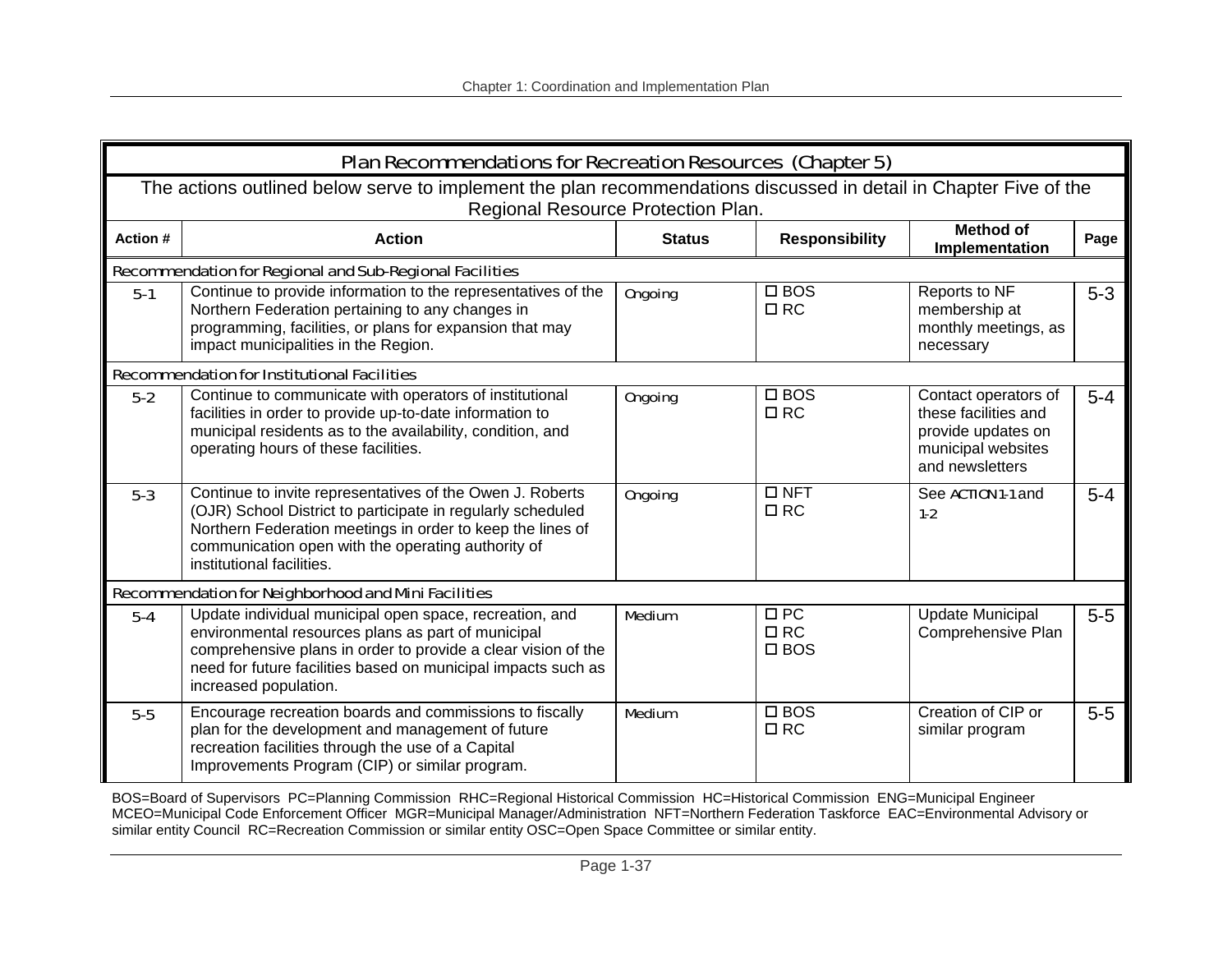| Action # | <b>Action</b>                                                                                                                                                                                                                                                                                                                         | <b>Status</b>  | <b>Responsibility</b>                    | <b>Method of</b><br>Implementation                                                                                                                                   | Page    |
|----------|---------------------------------------------------------------------------------------------------------------------------------------------------------------------------------------------------------------------------------------------------------------------------------------------------------------------------------------|----------------|------------------------------------------|----------------------------------------------------------------------------------------------------------------------------------------------------------------------|---------|
|          | <b>Recommendation regarding Parks and Recreation Board Activities</b>                                                                                                                                                                                                                                                                 |                |                                          |                                                                                                                                                                      |         |
| $5-6$    | Consider the establishment of joint recreation boards in<br>order to address recreation needs, associated capital<br>expenditures, programming, and management of<br>recreational facilities on a multi-municipal basis. This type of<br>venture may be most appropriate for municipalities that are<br>located adjacent to boroughs. | <b>Medium</b>  | $\square$ BOS<br>$\Box$ RC               | <b>Municipal Leaders</b><br>from adjacent<br>municipalities should<br>meet to discuss the<br>potential benefits of<br>a joint recreation<br>board                    | $5-5$   |
| $5-7$    | Consider the establishment of a Regional Recreation<br>Commission for the Northern Federation municipalities in<br>order to address recreation needs, associated capital<br>expenditures, programming, and management of<br>recreational facilities on a regional basis.                                                              | Low            | $\Box$ NFT<br>$\square$ BOS<br>$\Box$ RC | Meet with the<br>leadership of the 9<br>municipalities of the<br>Federation to<br>discuss the potential<br>benefits of a<br><b>Regional Recreation</b><br>Commission | $5-5$   |
|          | Recommendation regarding Commercial/Private Recreation Facilities                                                                                                                                                                                                                                                                     |                |                                          |                                                                                                                                                                      |         |
| $5-8$    | Continue to communicate with operators of commercial<br>facilities in order to provide up-to-date information to<br>municipal residents as to the availability, condition,<br>associated fees, and operating hours of these facilities.                                                                                               | <b>Ongoing</b> | $\square$ NFT<br>$\square$ EAC           | See ACTION 1-2                                                                                                                                                       | $5 - 7$ |
|          | <b>Recommendation regarding Environmental Facilities</b>                                                                                                                                                                                                                                                                              |                |                                          |                                                                                                                                                                      |         |
| $5-9$    | Continue to involve environmental groups in the activities of<br>the Region and provide facilities for presentations pertaining<br>to new techniques in environmental and resource protection.                                                                                                                                        | <b>Ongoing</b> | $\Box$ NFT<br>$\square$ EAC              | See ACTION 1-2                                                                                                                                                       | $5 - 7$ |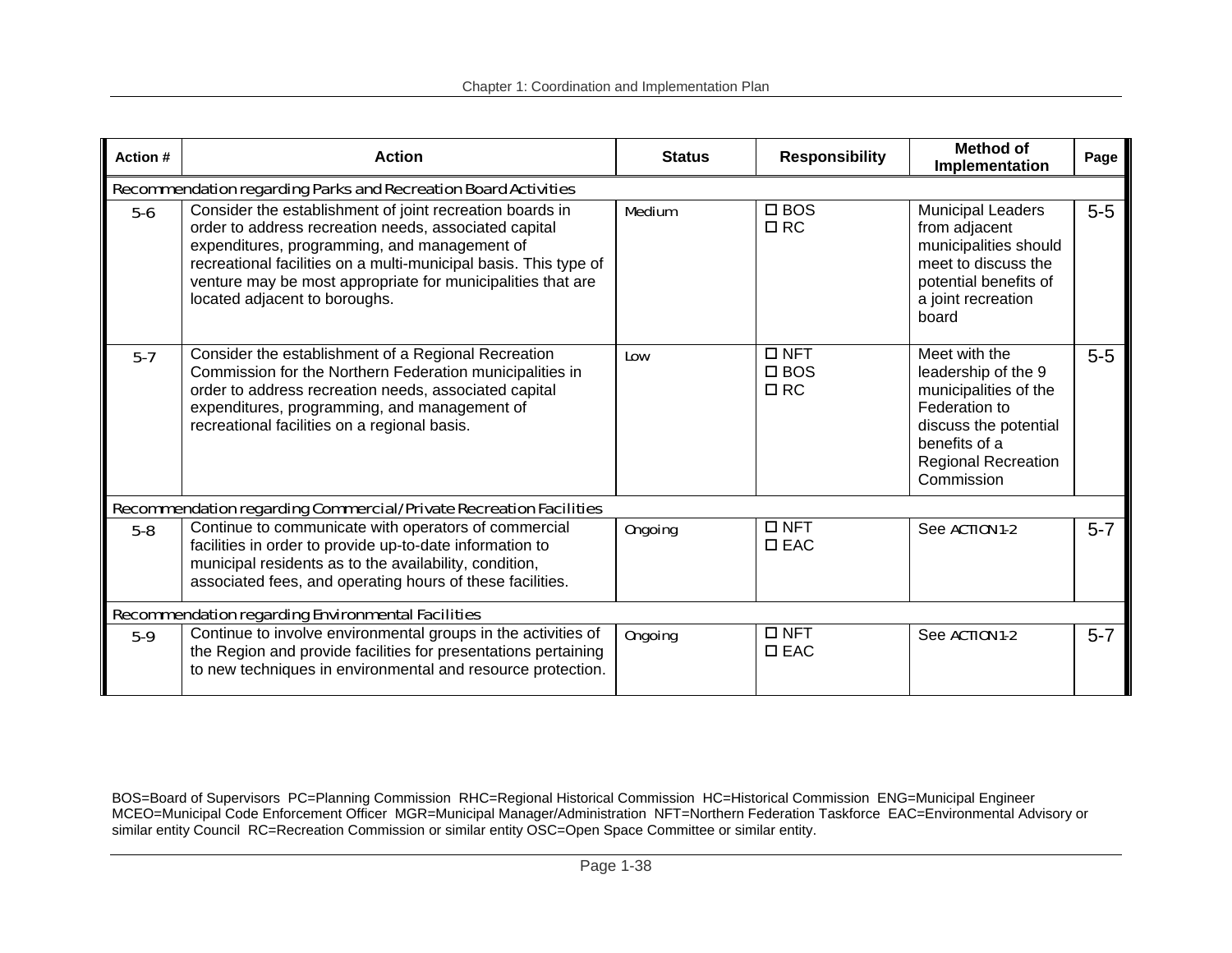|  |  | Chapter 1: Coordination and Implementation Plan |
|--|--|-------------------------------------------------|
|  |  |                                                 |

| Action # | <b>Action</b>                                                                                                                                                                                                                                                                                                            | <b>Status</b>                       | <b>Responsibility</b>                       | <b>Method of</b><br>Implementation                                                                                                                         | Page     |
|----------|--------------------------------------------------------------------------------------------------------------------------------------------------------------------------------------------------------------------------------------------------------------------------------------------------------------------------|-------------------------------------|---------------------------------------------|------------------------------------------------------------------------------------------------------------------------------------------------------------|----------|
|          | Recommendation for the development of a Facilities Brochure                                                                                                                                                                                                                                                              |                                     |                                             |                                                                                                                                                            |          |
| $5-10$   | Consider the development of a recreation facilities brochure<br>to document the public parkland and recreation facilities<br>available to residents of and visitors to the Region. A<br>brochure of this type should be updated on a regular basis<br>as recreation facilities are expanded and/or established<br>often. | <b>Medium and</b><br><b>Ongoing</b> | $\Box$ NFT<br>$\square$ BOS<br>$\Box$ RC    | Recreation<br>Committee members<br>and Township<br>Officials should meet<br>to discuss the<br>benefits of a facilities<br>brochure and<br>possible funding | $5 - 7$  |
|          | Recommendation for the Chester County Landscapes 21 <sup>st</sup> Century Fund                                                                                                                                                                                                                                           |                                     |                                             |                                                                                                                                                            |          |
| $5-11$   | Consider participating in the Chester County Landscapes<br>21 <sup>st</sup> Century Fund in order to meet municipal responsibilities<br>for providing public park lands for the recreation and open<br>space needs of their residents.                                                                                   | <b>Medium</b>                       | $\square$ BOS<br>$\Box$ RC                  | Contact program<br>representatives listed<br>in Chapter 5                                                                                                  | $5-8$    |
|          | Recommendations regarding local and regional trail facilities                                                                                                                                                                                                                                                            |                                     |                                             |                                                                                                                                                            |          |
| $5-12$   | Consider the inclusion of existing and future public trail<br>facilities on municipal official maps (and ordinances).<br>Further, municipal officials should consider the development<br>of a trail master plan that focuses on connection and<br>circulation as they relate to trail/sidewalk facilities.               | <b>Medium and</b><br><b>Ongoing</b> | $\square$ BOS<br>$\Box$ PC<br>$\Box$ RC     | Official Map and<br>Ordinance                                                                                                                              | $5-9$    |
| $5-13$   | Consider the development of a regional public trail system<br>master plan. This plan should identify the location of trail<br>corridors and provide a plan for connection or the linking of<br>these facilities to other similar uses in the Region.                                                                     | <b>Medium</b>                       | $\square$ NFT<br>$\square$ BOS<br>$\Box$ RC | Method listed in<br>Chapter 5 of this Plan                                                                                                                 | $5-9$    |
|          | Recommendation regarding cooperation with local and regional Trail Groups                                                                                                                                                                                                                                                |                                     |                                             |                                                                                                                                                            |          |
| $5-14$   | Consider requesting the input of representatives of trail<br>clubs/groups and advocacy groups when implementing Trail<br>Plan Recommendations.                                                                                                                                                                           | <b>Medium</b>                       | $\Box$ RC                                   | Contact<br>representatives of<br>active trail clubs and<br>groups for their input                                                                          | $5 - 10$ |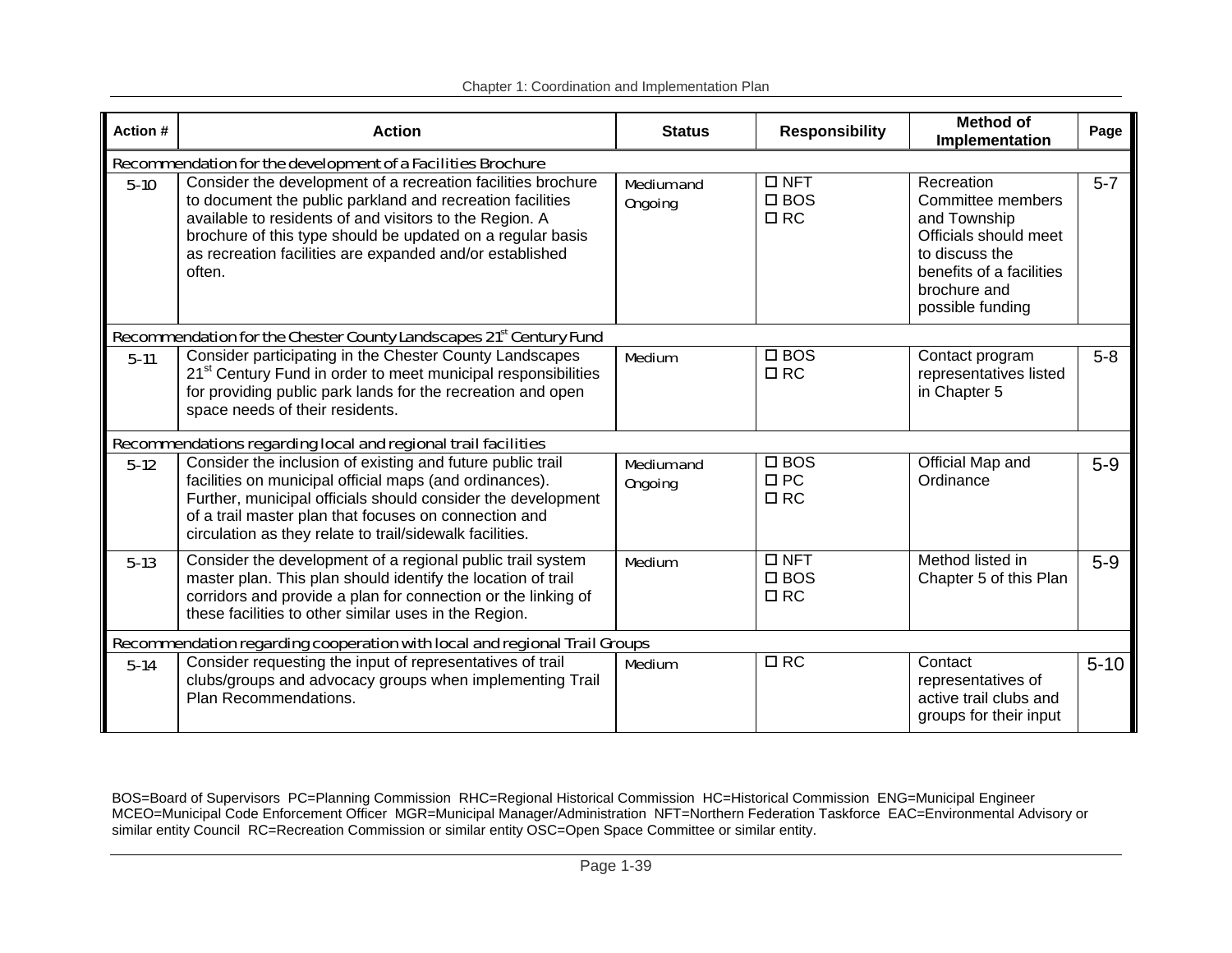| Action # | <b>Action</b>                                                                                                                                                                                                                                                                                                                                            | <b>Status</b>  | <b>Responsibility</b>                   | <b>Method of</b><br>Implementation                                                               | Page     |
|----------|----------------------------------------------------------------------------------------------------------------------------------------------------------------------------------------------------------------------------------------------------------------------------------------------------------------------------------------------------------|----------------|-----------------------------------------|--------------------------------------------------------------------------------------------------|----------|
|          | Recommendations for Implementation of Bikeway Network                                                                                                                                                                                                                                                                                                    |                |                                         |                                                                                                  |          |
| $5-15$   | Investigate the creation of appropriate bicycle facilities on<br>state and local roadways.                                                                                                                                                                                                                                                               | <b>Medium</b>  | $\square$ BOS<br>$\Box$ PC<br>$\Box$ RC | Update<br>Transportation<br>strategies in<br>Comprehensive<br>Plan and amend<br>Zoning Ordinance | $5 - 11$ |
| $5-16$   | Continue to work with PennDOT's Chester County<br>maintenance unit to assure that routine road maintenance is<br>conducted on a regular basis, particularly on designated<br>cycling routes.                                                                                                                                                             | <b>Medium</b>  | $\square$ BOS<br>$\Box$ PC<br>$\Box$ RC | Specified in Action                                                                              | $5 - 11$ |
| $5-17$   | Consider providing a concerted educational effort for both<br>adults and school age children in order to reduce the amount<br>of unsafe riding and to change common misperceptions on<br>the part of both cyclists and motorists regarding how to<br>safely ride a bicycle in traffic and how motorists can safely<br>interact with cyclists in traffic. | <b>Ongoing</b> | $\square$ BOS<br>$\Box$ RC              | Specified in Action                                                                              | $5 - 11$ |
|          | <b>Recommendation for Community Events and Organizations</b>                                                                                                                                                                                                                                                                                             |                |                                         |                                                                                                  |          |
| $5-18$   | Consider the inclusion of Regional community event<br>announcements in the Federation Update Article to be<br>distributed in Municipal Newsletters and websites.                                                                                                                                                                                         | <b>Ongoing</b> | $\square$ BOS<br>$\Box$ RC              | See ACTION 1-3                                                                                   | $5 - 14$ |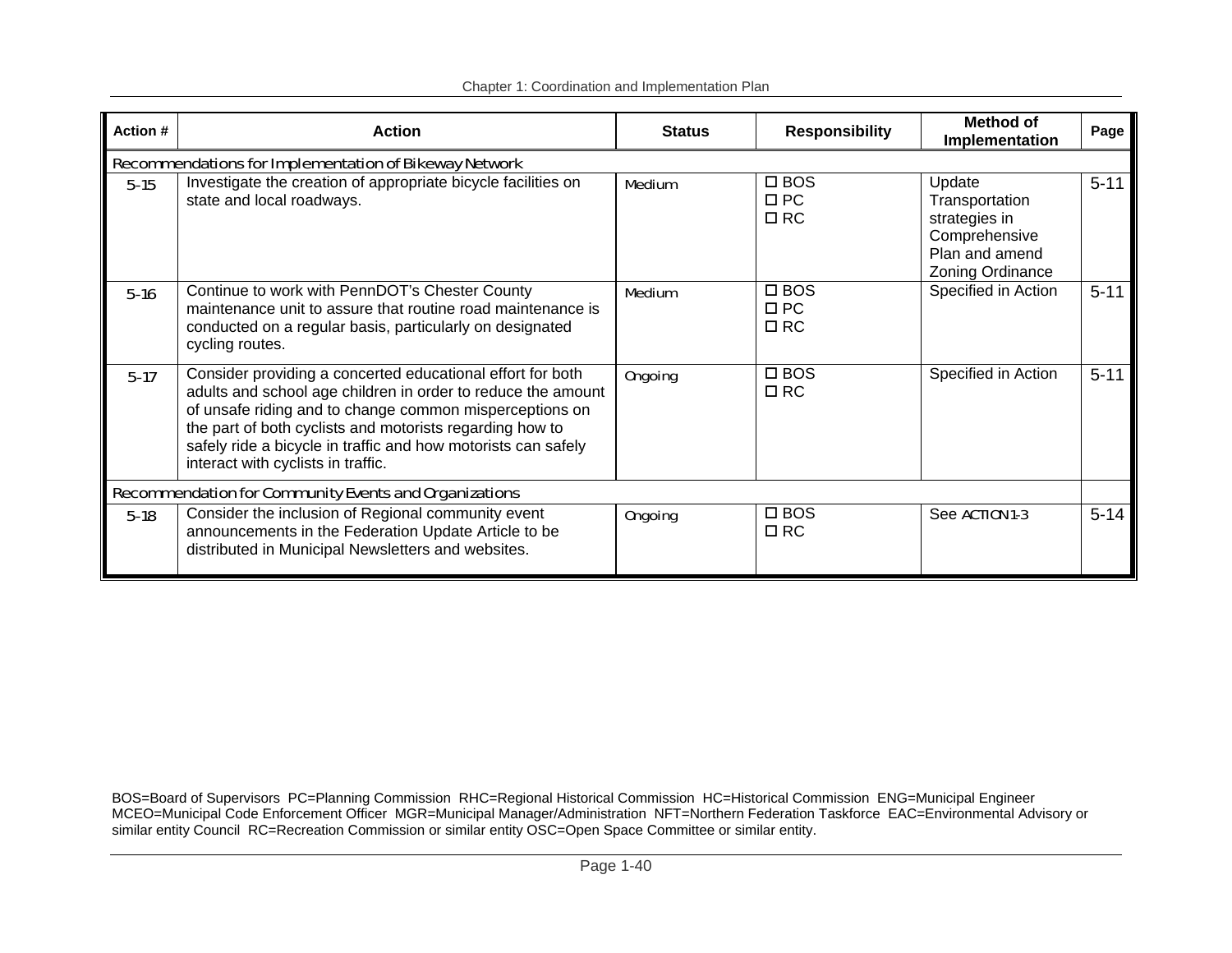|                | <b>Recommendations for Agricultural Resources Protection (Chapter 6)</b>                                                                                                                                                                                                                                                                                                                                           |                                           |                                                           |                                                                                                                                                                   |         |  |  |
|----------------|--------------------------------------------------------------------------------------------------------------------------------------------------------------------------------------------------------------------------------------------------------------------------------------------------------------------------------------------------------------------------------------------------------------------|-------------------------------------------|-----------------------------------------------------------|-------------------------------------------------------------------------------------------------------------------------------------------------------------------|---------|--|--|
|                | The actions outlined below serve to implement the Agricultural Resources recommendations discussed in detail in Chapter<br>Six of the Regional Resource Protection Plan.                                                                                                                                                                                                                                           |                                           |                                                           |                                                                                                                                                                   |         |  |  |
| <b>Action#</b> | <b>Action</b>                                                                                                                                                                                                                                                                                                                                                                                                      | <b>Status</b>                             | <b>Responsibility</b>                                     | <b>Method of</b><br>Implementation                                                                                                                                | Page    |  |  |
|                | Recommendation for the promotion of agricultural security areas                                                                                                                                                                                                                                                                                                                                                    |                                           |                                                           |                                                                                                                                                                   |         |  |  |
| $6-1$          | Continue to promote and support agricultural security areas<br>at the municipal level as a first step toward preservation of<br>agricultural lands.                                                                                                                                                                                                                                                                | <b>Ongoing</b>                            | $\Box$ BOS<br>$\Box$ PC                                   | Create ASAs                                                                                                                                                       | $6 - 3$ |  |  |
| $6-2$          | Inform and update the County on adopted ASA's so that<br>landowners will be eligible to participate in County<br>programs.                                                                                                                                                                                                                                                                                         | <b>Ongoing</b>                            | $\square$ MGR                                             | Administrative                                                                                                                                                    | $6 - 3$ |  |  |
| $6 - 3$        | Provide educational information to new residents to help<br>explain how ASA's work and the nuisance laws that protect<br>farm operations. In addition share conservation successes<br>and benefits with residents. See ACTION 1-2.                                                                                                                                                                                 | <b>Ongoing</b>                            | $\square$ MGR<br>$\Box$ PC<br>$\Box$ NFT<br>$\square$ EAC | Township and other<br>websites, brochures,<br>newsletters, or<br>workshops                                                                                        | $6 - 3$ |  |  |
|                | Recommendation for the Agricultural Conservation Easement Purchase Program                                                                                                                                                                                                                                                                                                                                         |                                           |                                                           |                                                                                                                                                                   |         |  |  |
| $6-4$          | Support the Commonwealth of Pennsylvania and County of<br><b>Chester Agricultural Conservation Easement Purchase</b><br>Program. This involves several steps (see additional<br>actions below).<br>Consider participating in the Agricultural Conservation<br>Easement Purchase Program by offering funds and<br>partnering with the County or Commonwealth to<br>purchase agricultural easements to help preserve | <b>Ongoing</b><br><b>High and Ongoing</b> | $\square$ BOS<br>$\square$ EAC<br>$\square$ MGR           | <b>Educate farmers</b><br>and/or landowners<br>about the program.<br>Participate in the<br>Conservation<br>Easement Program.<br>See also <b>ACTION</b><br>$6 - 8$ | $6 - 4$ |  |  |
|                | agriculture.<br>Offer a financial incentive to landowners with properties<br>$\blacksquare$<br>that the municipality has determined are vital for<br>continued preservation efforts without becoming a co-<br>holder of an easement.                                                                                                                                                                               | <b>Medium and</b><br><b>Ongoing</b>       |                                                           |                                                                                                                                                                   |         |  |  |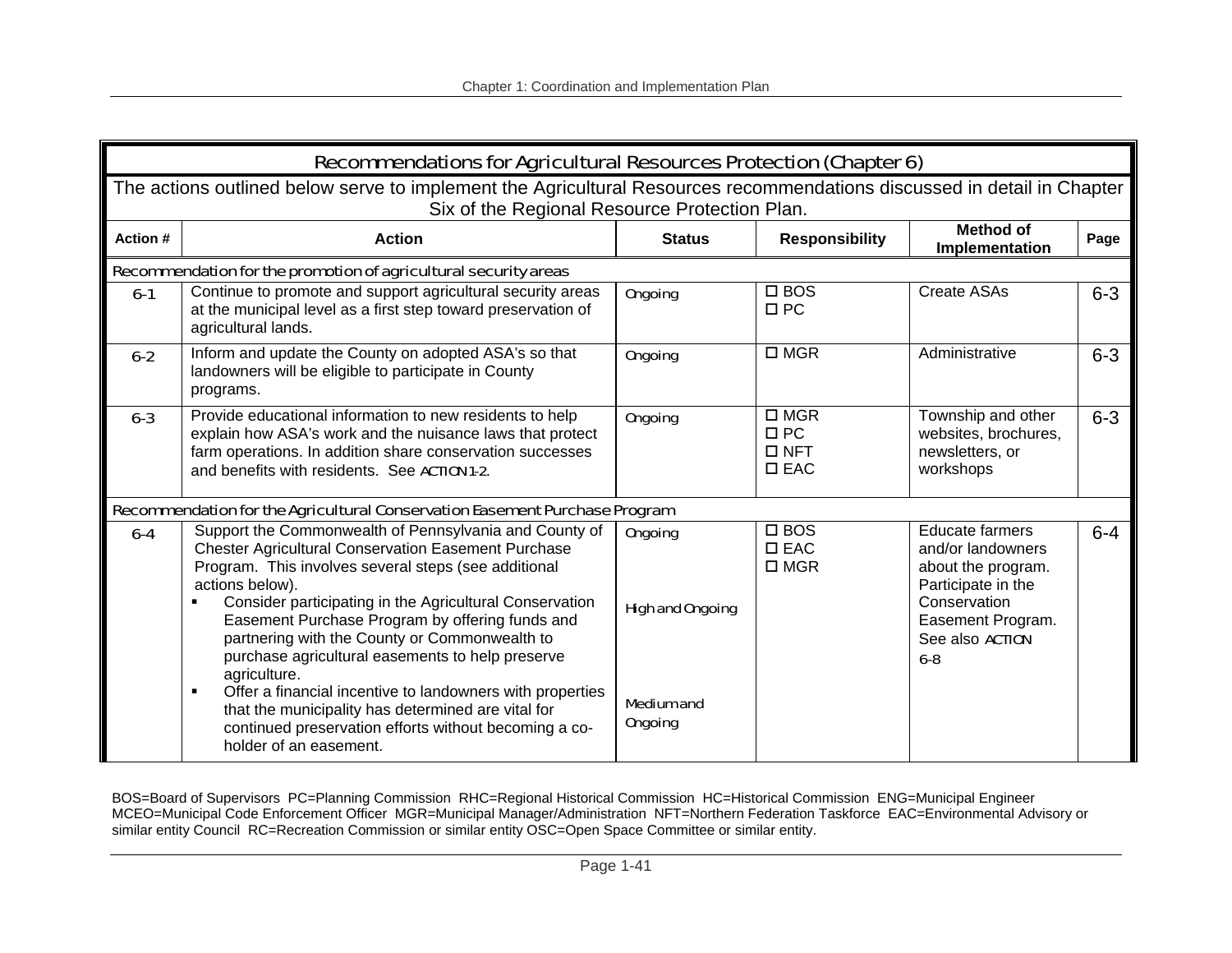| Action # | <b>Action</b>                                                                                                                                                                                                                                                                                                                                                                                                                                                          | <b>Status</b>                                         | <b>Responsibility</b>                    | Method of<br><b>Implementation</b>                                                                                                                                    | Page  |
|----------|------------------------------------------------------------------------------------------------------------------------------------------------------------------------------------------------------------------------------------------------------------------------------------------------------------------------------------------------------------------------------------------------------------------------------------------------------------------------|-------------------------------------------------------|------------------------------------------|-----------------------------------------------------------------------------------------------------------------------------------------------------------------------|-------|
|          | Recommendation for the Chester County Challenge Grant Program for Farmland Preservation                                                                                                                                                                                                                                                                                                                                                                                |                                                       |                                          |                                                                                                                                                                       |       |
| $6-5$    | Support the Chester County Challenge Grant Program.<br>This involves several steps (see additional actions below).<br>Establish ways to raise funds for open space and<br>agricultural land acquisition with mechanisms, such as<br>but not limited to, an earned income tax, or bond<br>initiatives.<br>Pledge funds to meet the County match requirement,<br>$\blacksquare$<br>regardless of how the municipality chooses to raise<br>such funds for land purchases. | <b>High and Ongoing</b><br><b>High</b><br><b>High</b> | $\square$ BOS<br>$\Box$ PC<br>$\Box$ OSC | Participate in the<br><b>Challenge Grant</b><br>Program                                                                                                               | $6-5$ |
| $6 - 6$  | Create private sector partnerships with existing land trusts<br>or support the establishment a local land trust or alternative<br>mechanism to purchase properties independent of The<br>Challenge Grant Program, as it is a competitive process and<br>the program may not be a solution for every property that a<br>municipality has determined is a high priority for<br>preservation.                                                                             | <b>Medium</b>                                         | $\Box$ OSC<br>$\square$ BOS              | Letter of support for<br>or lend assistance to<br>establish a Municipal<br>or Regional Land<br><b>Trust</b>                                                           | $6-5$ |
|          | Recommendation for the Preservation Partnership Program                                                                                                                                                                                                                                                                                                                                                                                                                |                                                       |                                          |                                                                                                                                                                       |       |
| $6-7$    | Support nonprofit conservation organizations and land trusts<br>in their efforts to preserve agriculture and other resources.<br>In addition, there may be potential to partner with<br>conservation organizations or land trusts to realize<br>preservation opportunities.                                                                                                                                                                                            | <b>Ongoing</b>                                        | $\square$ BOS                            | Support can be<br>provided through<br>local funding,<br>landowner contact,<br>and assessing<br>potential for<br>development and<br>conservation on<br>specific sites. | $6-6$ |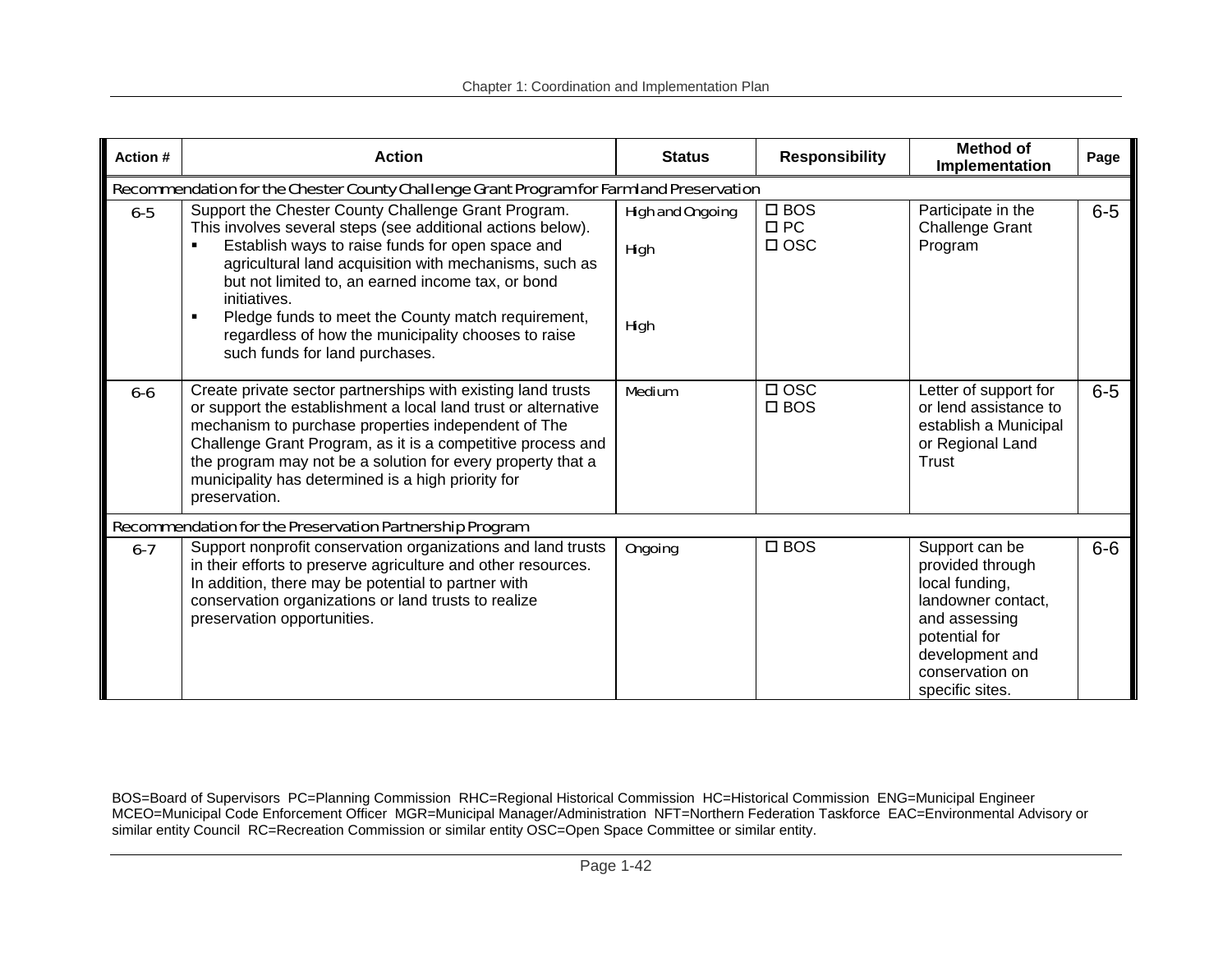| <b>Action#</b> | <b>Action</b>                                                                                                                                                                                                                                                                                                                                                                     | <b>Status</b>  | <b>Responsibility</b>                        | Method of<br>Implementation | Page    |
|----------------|-----------------------------------------------------------------------------------------------------------------------------------------------------------------------------------------------------------------------------------------------------------------------------------------------------------------------------------------------------------------------------------|----------------|----------------------------------------------|-----------------------------|---------|
|                | <b>General Recommendations</b>                                                                                                                                                                                                                                                                                                                                                    |                |                                              |                             |         |
| $6 - 8$        | Consider financing options such as earned income taxes or<br>bond initiatives to preserve agricultural lands.                                                                                                                                                                                                                                                                     | <b>Ongoing</b> | $\square$ BOS                                | See ACTION 6-8              | $6 - 7$ |
| $6 - 9$        | Consider establishing open space committees to help<br>prioritize the land best suited for preservation and to<br>undertake administrative duties, such as acquisition of<br>funding for preservation.                                                                                                                                                                            | <b>Medium</b>  | $\square$ BOS                                | Specified in Action         | $6 - 7$ |
| $6 - 10$       | Support establishing local land trusts to facilitate agricultural<br>and open space preservation.                                                                                                                                                                                                                                                                                 | <b>Medium</b>  | $\square$ BOS<br>$\Box$ OSC                  | Letter of support           | $6 - 7$ |
| $6 - 11$       | Organize municipal resources to help preserve agriculture<br>and open space lands. This includes prioritizing parcels to<br>preserve, establishing funding sources to show intent to<br>preserve, and working/talking/negotiating with other parties,<br>such as land trusts, nonprofit groups, and/or agencies, to<br>determine potential partnerships for preservation efforts. | <b>Ongoing</b> | $\square$ BOS<br>$\Box$ OSC<br>$\square$ EAC | Specified in Action         | $6 - 7$ |
| $6 - 12$       | Include educational articles in municipal newsletters, or on<br>the municipal websites to educate residents on important<br>preservation topics. In addition, the Region or individual<br>municipalities may host workshops or seminars, on<br>important preservation topics and/or programs.                                                                                     | <b>Ongoing</b> |                                              | See ACTION 1-3              | $6 - 7$ |
|                | Recommendation for the promotion of Local Agricultural Uses                                                                                                                                                                                                                                                                                                                       |                |                                              |                             |         |
| $6 - 13$       | Promote Community Supported Agriculture (CSA)<br>membership and farm stand and market consumer activity<br>by showcasing such facilities in municipal newsletters and<br>distributing copies of the County's Farm Stands, Markets,<br>Orchards & Community Supported Agriculture produce<br>guide and map at municipal offices and community events.                              | <b>Ongoing</b> | $\square$ BOS<br>$\square$ MGR               | See ACTION 1-3              | $6 - 8$ |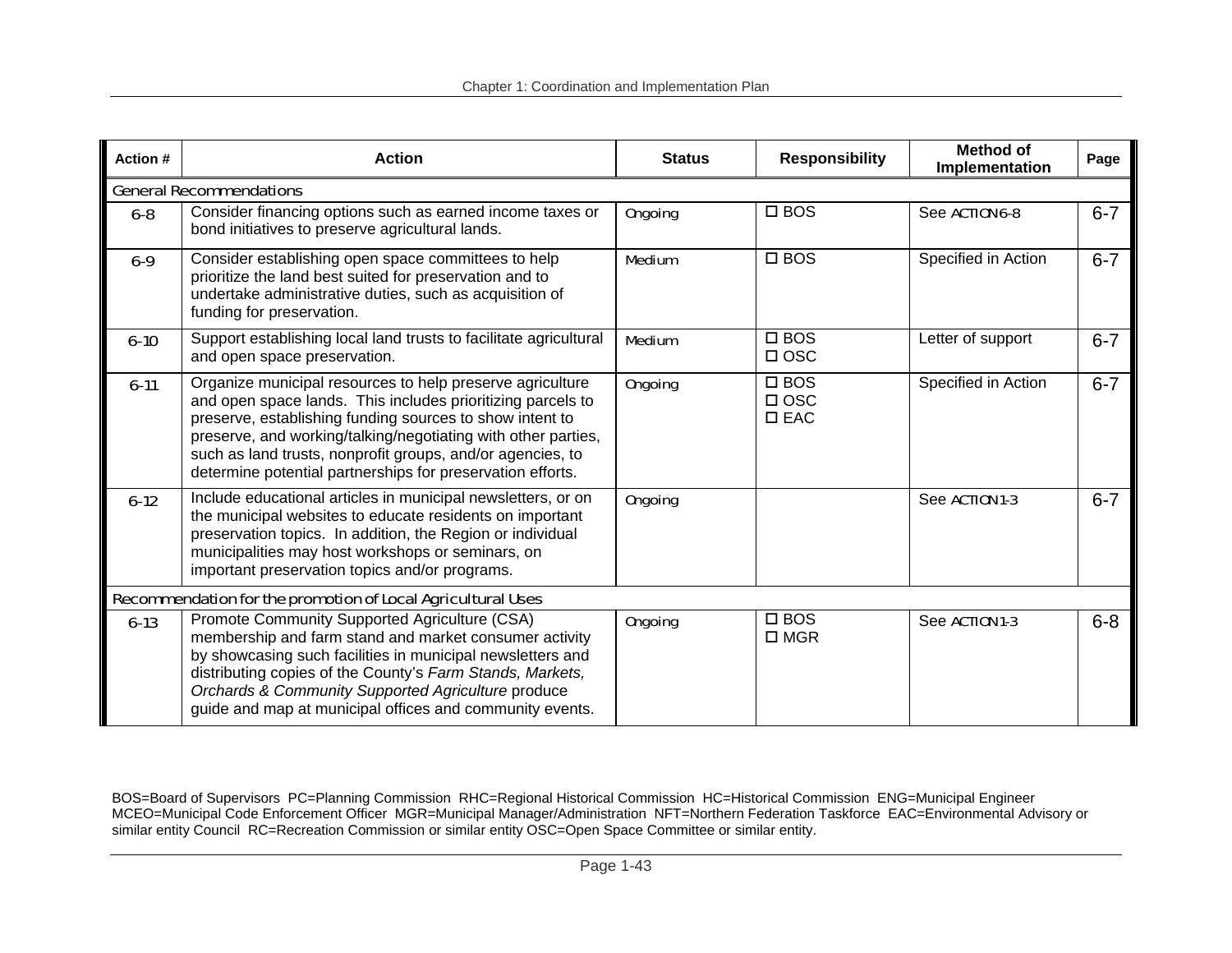| Action # | <b>Action</b>                                                                                                                                                                                                                                                                                                                                         | <b>Status</b>                       | <b>Responsibility</b>                   | <b>Method of</b><br>Implementation                                  | Page     |  |  |  |
|----------|-------------------------------------------------------------------------------------------------------------------------------------------------------------------------------------------------------------------------------------------------------------------------------------------------------------------------------------------------------|-------------------------------------|-----------------------------------------|---------------------------------------------------------------------|----------|--|--|--|
|          | Recommendation for the promotion of Local Agricultural Uses (continued)                                                                                                                                                                                                                                                                               |                                     |                                         |                                                                     |          |  |  |  |
| $6 - 14$ | Invite local farmers to participate in community events in<br>order to promote agriculture and identify farmers as integral<br>members of the community.                                                                                                                                                                                              | <b>Medium and</b><br><b>Ongoing</b> | $\square$ BOS<br>$\square$ MGR          | Specified in Action                                                 | $6 - 8$  |  |  |  |
|          | Recommendation for a consistent definition of Agriculture in the Region                                                                                                                                                                                                                                                                               |                                     |                                         |                                                                     |          |  |  |  |
| $6 - 15$ | Consider municipal zoning and subdivision and land<br>development ordinances to include a definition of agriculture<br>that is consistent with the region-wide definition of<br>agriculture.                                                                                                                                                          | <b>Medium</b>                       | $\Box$ PC<br>$\square$ BOS              | Zoning Ordinance<br>and SLDO                                        | $6-9$    |  |  |  |
|          | Recommendation for the revision of district statements of purpose                                                                                                                                                                                                                                                                                     |                                     |                                         |                                                                     |          |  |  |  |
| $6 - 16$ | Revise municipal zoning ordinances to include purpose<br>statements (in associated districts) that reflect the regional<br>goal for the preservation of agricultural uses.                                                                                                                                                                            | <b>Medium</b>                       | $\Box$ PC<br>$\square$ BOS              | Zoning Ordinance<br>and SLDO                                        | $6-9$    |  |  |  |
|          | Recommendation for the implementation of regulatory relief in a zoning district                                                                                                                                                                                                                                                                       |                                     |                                         |                                                                     |          |  |  |  |
| $6 - 17$ | Amend municipal subdivision and land development<br>ordinances to require that a subdivision note be included on<br>all deeds for properties that are located adjacent to or within<br>a specified distance from the boundary of agricultural uses<br>that identifies the general impact of practices that take place<br>on an agricultural property. | <b>High</b>                         | $\square$ BOS<br>$\Box$ PC              | Zoning Ordinance                                                    | $6 - 10$ |  |  |  |
| $6 - 18$ | Meet with local farmers to identify regulations that should be<br>revised in order to reduce the burden on the agricultural<br>community and promote the preservation of agricultural<br>uses.                                                                                                                                                        | <b>Medium</b>                       | $\Box$ NF<br>$\square$ BOS<br>$\Box$ PC | <b>Meet with Farmers</b><br>on a Municipal and/or<br>Regional basis | $6 - 10$ |  |  |  |
| $6-19$   | Amend municipal zoning ordinances in order to implement<br>regulatory relief for local farmers by addressing those<br>regulations that were identified through the completion of<br>Action 8-24 above.                                                                                                                                                | <b>High</b>                         | $\square$ BOS<br>$\Box$ PC              | Zoning Ordinance                                                    | $6 - 10$ |  |  |  |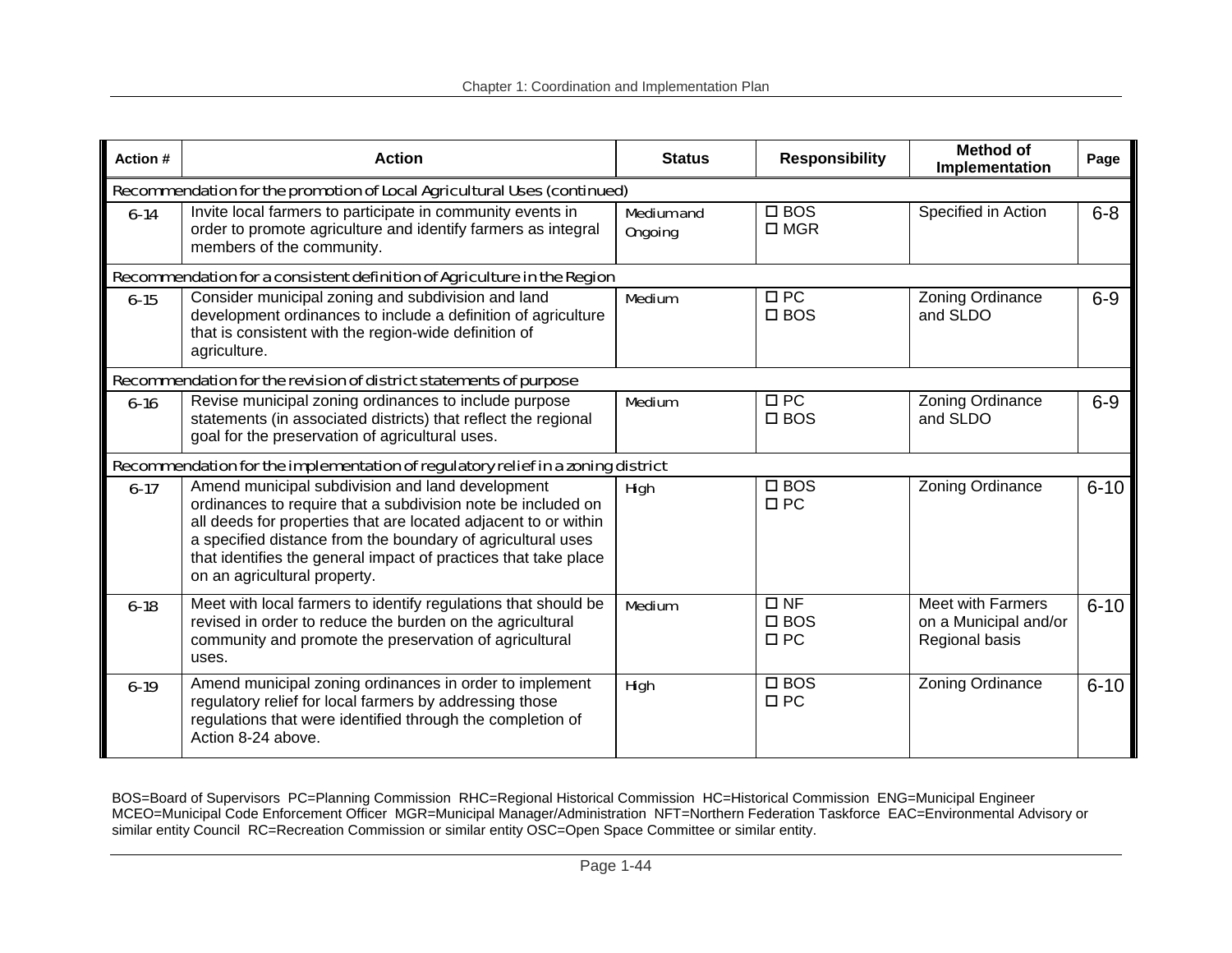| Action # | <b>Action</b>                                                                                                                                                                                                                                                               | <b>Status</b> | <b>Responsibility</b>                      | Method of<br><b>Implementation</b>                                      | Page     |
|----------|-----------------------------------------------------------------------------------------------------------------------------------------------------------------------------------------------------------------------------------------------------------------------------|---------------|--------------------------------------------|-------------------------------------------------------------------------|----------|
|          | Recommendation for permitting Secondary Farm Businesses on agricultural properties                                                                                                                                                                                          |               |                                            |                                                                         |          |
| $6 - 20$ | Amend municipal zoning ordinances to permit secondary<br>farm businesses uses on agricultural properties as by right<br>uses.                                                                                                                                               | <b>High</b>   | $\Box$ PC<br>$\square$ BOS                 | Zoning Ordinance                                                        | $6 - 12$ |
|          | Recommendation for the Consideration of Effective Agricultural Zoning in the Region                                                                                                                                                                                         |               |                                            |                                                                         |          |
| $6 - 21$ | Review, on a regional basis, Map 11-1 to determine if an<br>agricultural zoning district(s) can be established based on<br>location and use of identified agricultural parcels (see Map<br>$8-1)$                                                                           | <b>High</b>   | $\square$ NF<br>$\square$ BOS<br>$\Box$ PC | Specified in Action                                                     | $6 - 13$ |
| $6 - 22$ | Representatives of the Region and/or municipalities where<br>potential districts have been identified, should meet with<br>associated farmers/large landowners to review Effective<br>Agricultural Zoning (EAZ) and determine if they support the<br>change in designation. | <b>High</b>   | $\square$ NF<br>$\square$ BOS<br>$\Box$ PC | Organize Farmer's<br>Meeting(s) on a<br>Municipal or Regional<br>basis. | $6 - 13$ |
| $6 - 23$ | Develop and adopt amendments to municipal zoning<br>ordinances and maps to establish agricultural districts that<br>require EAZ.                                                                                                                                            | <b>High</b>   | $\square$ BOS<br>$\square$ PC              | <b>Zoning Ordinance</b>                                                 | $6 - 13$ |